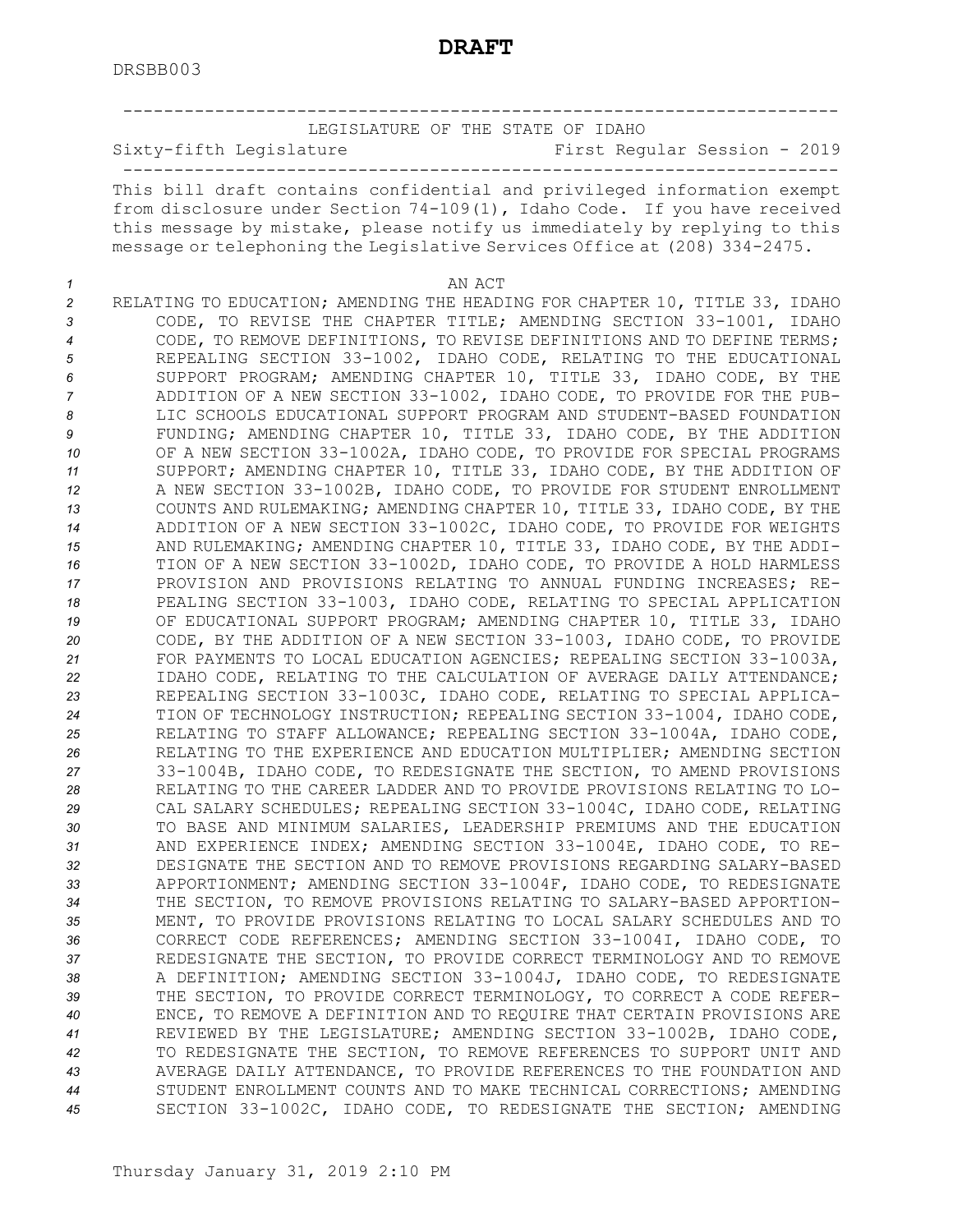SECTION 33-1002F, IDAHO CODE, TO REDESIGNATE THE SECTION, TO REMOVE PROVISIONS RELATING TO SUPPORT UNITS AND TO CORRECT A CODE REFERENCE; AMENDING SECTION 33-1002E, IDAHO CODE, TO REDESIGNATE THE SECTION; AMENDING SECTION 33-1002G, IDAHO CODE, TO REDESIGNATE THE SECTION AND TO REMOVE A CARER TECHNICAL SCHOOL REQUIREMENT RELATING TO SECONDARY SUPPORT UNITS; AMENDING CHAPTER 10, TITLE 33, IDAHO CODE, BY THE ADDI- TION OF A NEW SECTION 33-1005E, IDAHO CODE, TO PROVIDE FOR THE PUBLIC 8 SCHOOL CLASSROOM TECHNOLOGY PROGRAM; REPEALING SECTION 33-1009, IDAHO CODE, RELATING TO PAYMENTS FROM THE PUBLIC SCHOOL INCOME FUND; AMENDING SECTION 33-1007A, IDAHO CODE, TO REDESIGNATE THE SECTION, TO PROVIDE CORRECT TERMINOLOGY AND TO MAKE TECHNICAL CORRECTIONS; AMENDING SEC- TION 33-1010, IDAHO CODE, TO PROVIDE TECHNICAL CORRECTIONS; AMENDING SECTION 33-1005, IDAHO CODE, TO REDESIGNATE THE SECTION, TO PROVIDE CORRECT TERMINOLOGY, TO REMOVE A REFERENCE TO AVERAGE DAILY ATTENDANCE AND TO PROVIDE A REFERENCE TO STUDENT ENROLLMENT COUNTS; REPEALING SECTION 33-1017, IDAHO CODE, RELATING TO THE SCHOOL SAFETY AND HEALTH REVOLVING LOAN AND GRANT FUND; AMENDING SECTION 33-1018, IDAHO CODE, TO REMOVE REFERENCES TO DISCRETIONARY FUNDING, TO PROVIDE FOR PUBLIC SCHOOL STUDENT-BASED FOUNDATION FUNDING VARIABILITY AND TO REVISE RE- LATED PROVISIONS, REPEALING SECTION 33-1021, IDAHO CODE, RELATING TO MATH AND SCIENCE REQUIREMENT; AMENDING SECTION 33-1024, IDAHO CODE, TO REVISE PROVISIONS RELATING TO MONEYS FOR CERTAIN ONLINE PORTALS; AMEND- ING SECTION 33-309, IDAHO CODE, TO REMOVE A REFERENCE TO AVERAGE DAILY ATTENDANCE AND TO PROVIDE A REFERENCE TO STUDENT ENROLLMENT COUNT; AMENDING SECTION 33-317, IDAHO CODE, TO CORRECT A CODE REFERENCE; AMENDING SECTION 33-515, IDAHO CODE, TO REMOVE AN EXCEPTION RELATING TO A REQUIREMENT FOR RENEWABLE CONTRACT STATUS AND TO REMOVE PROVISIONS RELATING TO SALARY-BASED APPORTIONMENT; AMENDING SECTION 33-522, IDAHO CODE, TO REVISE PROVISIONS RELATING TO A FINANCIAL EMERGENCY; AMENDING SECTION 33-801A, IDAHO CODE, TO REMOVE A PROVISION RELATING TO SUPPORT UNITS; AMENDING SECTION 33-804, IDAHO CODE, TO REVISE QUALIFICATIONS FOR SUBMITTING A CERTAIN QUESTION TO ELECTORS OF A SCHOOL DISTRICT AND TO MAKE TECHNICAL CORRECTIONS; AMENDING SECTION 33-805, IDAHO CODE, TO REVISE PROVISIONS RELATING TO THE SCHOOL EMERGENCY FUND LEVY AND TO MAKE TECHNICAL CORRECTIONS; AMENDING SECTION 33-905, IDAHO CODE, TO REVISE PROVISIONS RELATING TO THE SCHOOL DISTRICT BUILDING ACCOUNT AND TO CORRECT A CODE REFERENCE; AMENDING SECTION 33-906, IDAHO CODE, TO REMOVE A CODE REFERENCE; AMENDING SECTION 33-906B, IDAHO CODE, TO REVISE PROVISIONS RELATING TO THE VALUE INDEX CALCULATION AND TO MAKE TECHNICAL CORRECTIONS; AMENDING SECTION 33-1405, IDAHO CODE, TO REVISE PROVISIONS RELATING TO RATES OF TUITION, TO PROVIDE CORRECT TERMINOL- OGY AND TO MAKE TECHNICAL CORRECTIONS; AMENDING SECTION 33-1406, IDAHO CODE, TO CORRECT A CODE REFERENCE AND TO MAKE TECHNICAL CORRECTIONS; AMENDING SECTION 33-1613, IDAHO CODE, TO REMOVE PROVISIONS RELATING TO THE SCHOOL SAFETY AND HEALTH REVOLVING LOAN AND GRANT FUND; AMENDING SECTION 33-1619, IDAHO CODE, TO REVISE PROVISIONS RELATING TO VIRTUAL EDUCATION PROGRAMS AND TO CORRECT CODE REFERENCES; AMENDING SECTION 33-1627, IDAHO CODE, TO REVISE PROVISIONS RELATING TO THE MONEYS AP- PROPRIATED FOR THE MATH INITIATIVE PROGRAM; AMENDING SECTION 33-2004, IDAHO CODE, TO REMOVE REFERENCES TO DAILY ATTENDANCE, TO PROVIDE PROVI-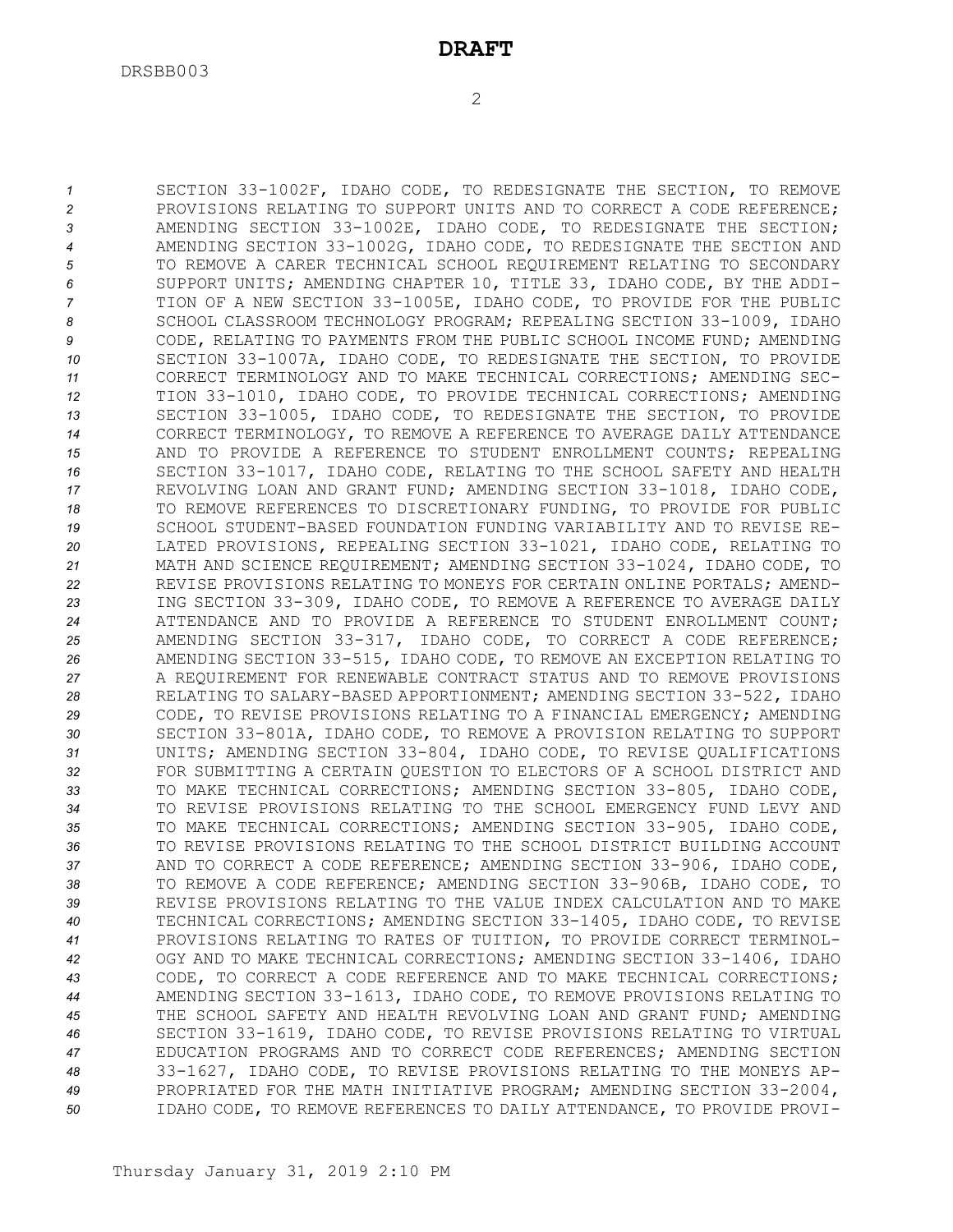SIONS RELATING TO STUDENT ENROLLMENT, TO PROVIDE CORRECT TERMINOLOGY, TO CORRECT A CODE REFERENCE AND TO MAKE TECHNICAL CORRECTIONS; AMEND- ING SECTION 33-4602, IDAHO CODE, TO REVISE PROVISIONS RELATING TO DUAL CREDIT COURSES AND TO PROVIDE CORRECT TERMINOLOGY; AMENDING SECTION 33-5208, IDAHO CODE, TO REVISE PROVISIONS RELATING TO PUBLIC CHARTER SCHOOL FINANCIAL SUPPORT; AMENDING SECTION 33-5210, IDAHO CODE, TO RE- MOVE A CODE REFERENCE AND RELATED PROVISIONS; AMENDING SECTION 33-5214, IDAHO CODE, TO CORRECT A CODE REFERENCE; AMENDING SECTION 33-5215, IDAHO CODE, TO REMOVE A REFERENCE TO SALARY-BASED APPORTIONMENT, TO REMOVE REFERENCES TO ADA AND TO PROVIDE PROVISIONS FOR ENROLLMENT REPORTS; AMENDING SECTION 33-5217, IDAHO CODE, TO CORRECT A CODE REFER- ENCE; AMENDING SECTION 50-2908, IDAHO CODE, TO REMOVE A CODE REFERENCE; AMENDING SECTION 57-1303, IDAHO CODE, TO REMOVE A REFERENCE TO AVERAGE DAILY ATTENDANCE AND TO PROVIDE PROVISIONS FOR AN UNWEIGHTED STUDENT ENROLLMENT COUNT; AMENDING SECTION 59-1115, IDAHO CODE, TO CORRECT A CODE REFERENCE AND TO MAKE TECHNICAL CORRECTIONS; AMENDING SEC- TION 63-315, IDAHO CODE, TO REMOVE A CODE REFERENCE; AMENDING SECTION 63-805, IDAHO CODE, TO REMOVE REFERENCES TO AVERAGE DAILY ATTENDANCE AND TO PROVIDE PROVISIONS RELATING TO STUDENTS ENROLLED; DECLARING AN EMERGENCY; PROVIDING AN EFFECTIVE DATE; AND PROVIDING A SUNSET DATE.

*<sup>21</sup>* Be It Enacted by the Legislature of the State of Idaho:

*<sup>22</sup>* SECTION 1. That the Heading for Chapter 10, Title 33, Idaho Code, be, *<sup>23</sup>* and the same is hereby amended to read as follows:

#### *24* CHAPTER 10 25 FOUNDATION PUBLIC SCHOOLS EDUCATIONAL SUPPORT PROGRAM -- STATE AID --*26* APPORTIONMENT STUDENT-BASED FOUNDATION FUNDING

*<sup>27</sup>* SECTION 2. That Section 33-1001, Idaho Code, be, and the same is hereby *28* amended to read as follows:

*<sup>29</sup>* 33-1001. DEFINITIONS. The following words and phrases used in this *<sup>30</sup>* chapter are defined as follows:

 (1) "Administrative schools" means and applies to all elementary schools and kindergartens within <sup>a</sup> district that are situated ten (10) miles or less from both the other elementary schools and the principal administra- tive office of the district and all secondary schools within <sup>a</sup> district that are situated fifteen (15) miles or less from other secondary schools of the district.

 (2) "Administrative staff" means those who hold an administrator cer- tificate and are employed as <sup>a</sup> superintendent, an elementary or secondary school principal, or are assigned administrative duties over and above those commonly assigned to teachers.

 (3) "Average daily attendance" or "pupils in average daily attendance" means the aggregate number of days enrolled students are present, divided by the number of days of school in the reporting period; provided, however, that students for whom no Idaho school district is <sup>a</sup> home district shall not be considered in such computation.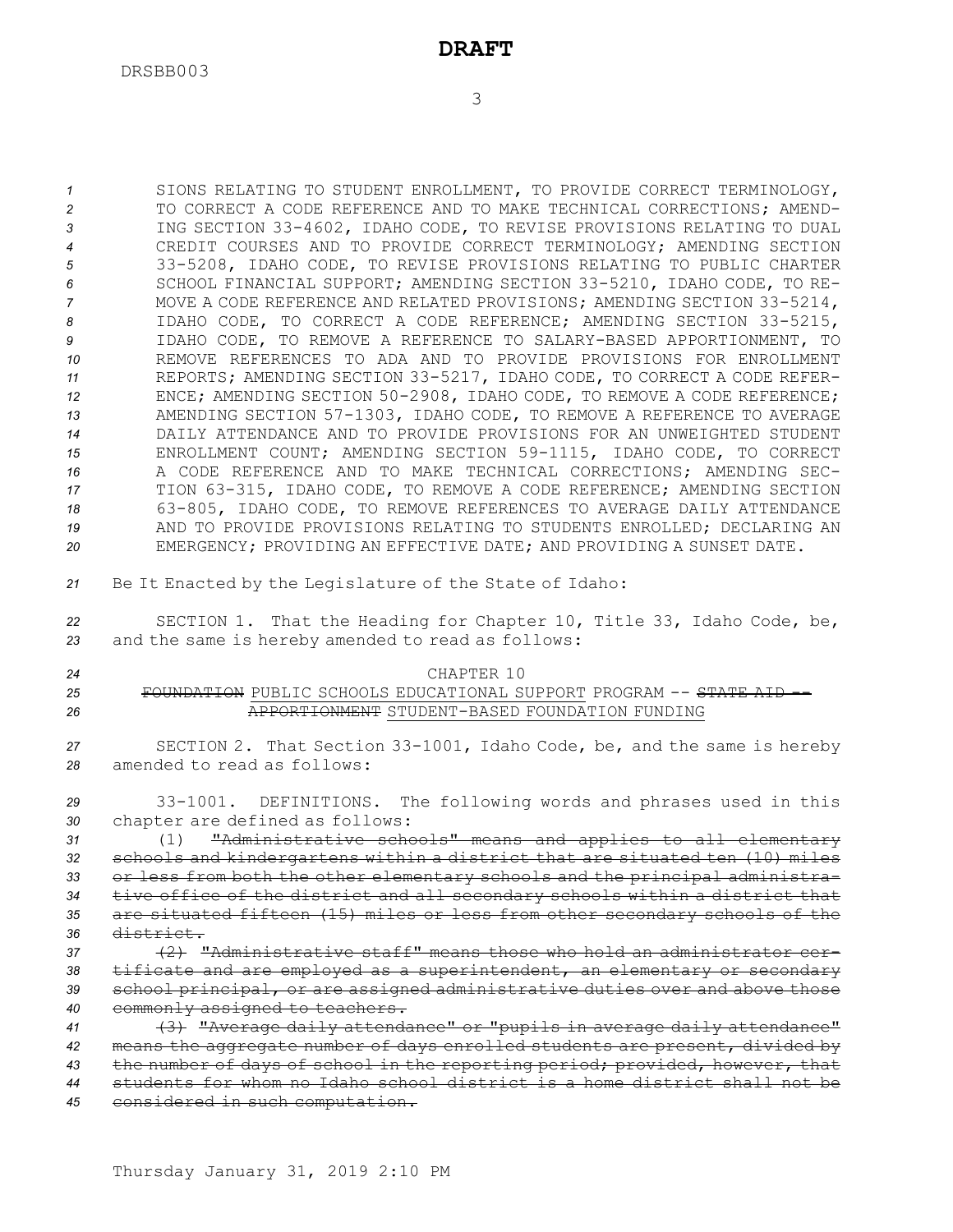(4) "Career ladder" means the compensation table specific performance criteria set forth in section 33-1004, Idaho Code, used by local education agencies for determining the allocations districts receive for placement of instructional staff and pupil service staff based on specific performance criteria and is made up of <sup>a</sup> residency compensation rung and <sup>a</sup> professional compensation rung on their local salary schedules. (2) "Children with disabilities" is as defined in section 33-2001(2), Idaho Code. (53) "Compensation rung" means the rung on the career ladder <sup>a</sup> local salary schedule that corresponds with the compensation level performance criteria. (4) "Economically disadvantaged" means <sup>a</sup> student who: (a) Is eligible for <sup>a</sup> free or reduced-price lunch under the Richard B. Russell National School Lunch Act (42 U.S.C. 1751 et seq.); (b) Resides with <sup>a</sup> family receiving assistance under the program of block grants to states for temporary assistance for needy families (TANF) established under Part <sup>A</sup> of Title IV of the Social Security Act (42 U.S.C. 601 et seq.); or (c) Is eligible to receive medical assistance under the Medicaid pro- gram under Title XIX of the Social Security Act (42 U.S.C. 1396 et seq.). (65) "Elementary grades" or "elementary average daily attendance" means and applies to students enrolled in grades 1 through 6 inclusive, or any combination thereof. (76) "Elementary schools" are schools that serve grades 1 through 6 in- clusive, or any combination thereof. (87) "Elementary/secondary schools" are schools that serve grades 1 through 12 inclusive, or any combination thereof. (98) "English language learner" or "ELL" means <sup>a</sup> student who does not score proficient on the English language development assessment established by rule of the state board of education. (9) "Gifted and talented" is as defined in section 33-2001(4), Idaho *32* Code. (10) "Homebound student" means any student who would normally and reg- ularly attend school, but is confined to home or hospital because of an ill- ness or accident for <sup>a</sup> period of ten (10) or more consecutive days. 36 (101) "Instructional staff" means those who hold an Idaho certificate issued under section 33-1201, Idaho Code, and who are either involved in the direct instruction of <sup>a</sup> student or group of students or who serve in <sup>a</sup> mentor or teacher leader position for individuals who hold an Idaho certificate is- sued under section 33-1201, Idaho Code. 41 (142) "Kindergarten" or "kindergarten average daily attendance" means and applies to all students enrolled in <sup>a</sup> school year, less than <sup>a</sup> school year, or summer kindergarten program. (13) "Local education agency" or "LEA" means <sup>a</sup> public school district or <sup>a</sup> public charter school authorized by <sup>a</sup> chartering entity other than <sup>a</sup> lo- cal school district board of trustees. (14) "Local salary schedule" means <sup>a</sup> compensation table developed by each LEA that is consistent with the provisions of section 33-1004, Idaho Code, and that, at <sup>a</sup> minimum, is made up of <sup>a</sup> residency compensation rung with three (3) cells and <sup>a</sup> professional compensation rung with <sup>a</sup> minimum of five

4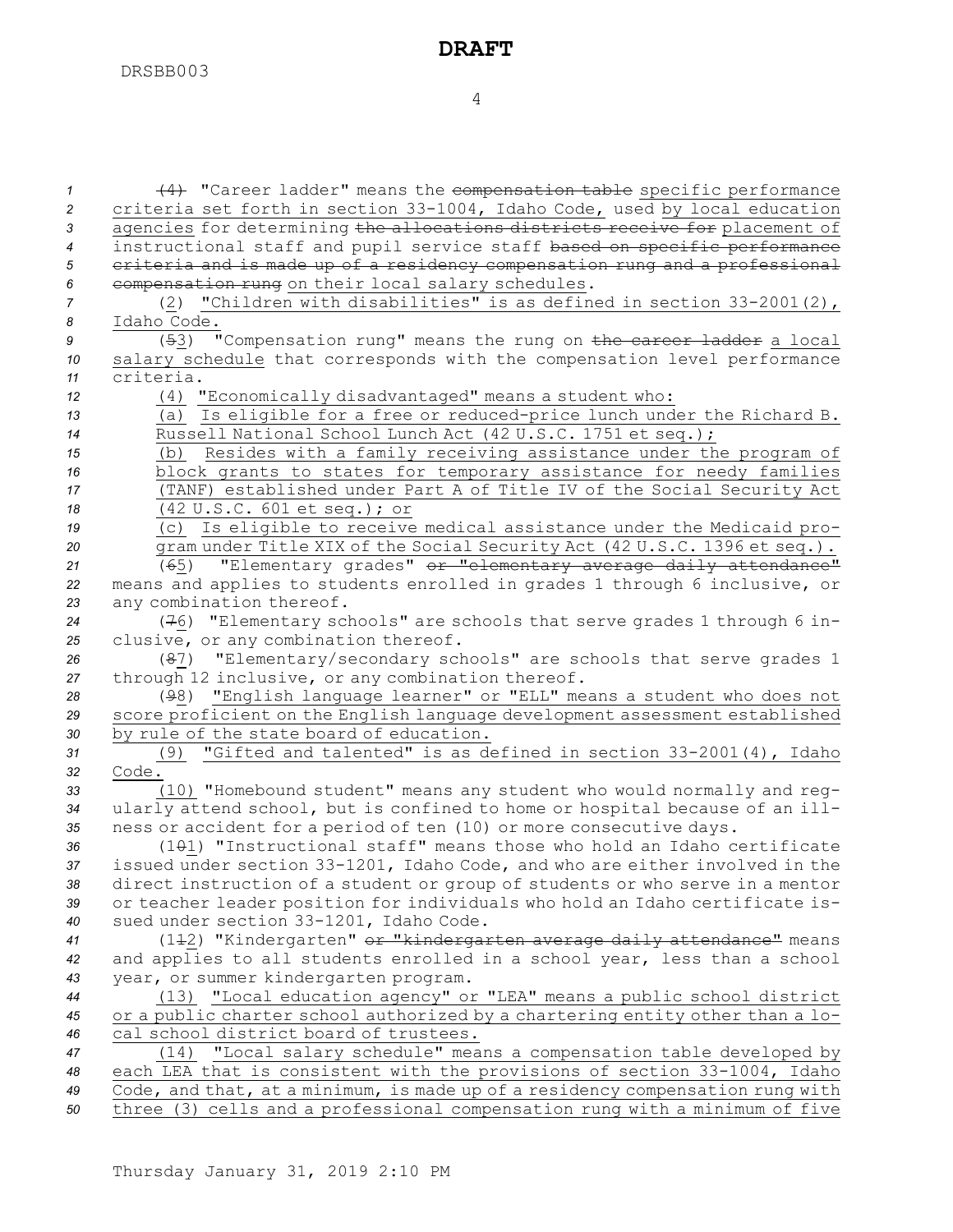| $\mathcal{I}$  | (5) cells, and is used by LEAs for determining amounts to be distributed for                                                            |
|----------------|-----------------------------------------------------------------------------------------------------------------------------------------|
| $\overline{2}$ | instructional staff and pupil service staff.                                                                                            |
| 3              | (1 <del>2</del> 5) "Measurable student achievement" means the measurement of stu-                                                       |
| $\overline{4}$ | dent academic achievement or growth within a given interval of instruction                                                              |
| 5              | for those students who have been enrolled in and attended eighty percent                                                                |
| 6              | (80%) of the interval of instruction. Measures and targets shall be chosen                                                              |
| 7              | at the district level or school level in collaboration with the staff member                                                            |
| 8              | impacted by the measures and applicable district staff. Assessment tools                                                                |
| 9              | that may be used for measuring student achievement and growth include:                                                                  |
| 10             | (a) Idaho standards achievement test;                                                                                                   |
| 11             | (b) Student learning objectives;                                                                                                        |
| 12             | (c) Formative assessments;                                                                                                              |
| 13             | (d) Teacher-constructed assessments of student growth;                                                                                  |
| 14             | (e) Pre- and post-tests;                                                                                                                |
| 15             | (f) Performance-based assessments;                                                                                                      |
| 16             | (g) Idaho reading indicator;                                                                                                            |
| 17             | (h) College entrance exams or preliminary college entrance exams such                                                                   |
| 18             | as PSAT, SAT and ACT;                                                                                                                   |
| 19             | (i) District-adopted assessment;                                                                                                        |
| 20             | (j) End-of-course exams;                                                                                                                |
| 21             | (k) Advanced placement exams; and                                                                                                       |
| 22             | (1) Career technical exams.                                                                                                             |
| 23             | "Performance criteria" means the standards specified for in-<br>(136)                                                                   |
| 24             | structional staff and pupil service staff to demonstrate teaching profi-                                                                |
| 25             | ciency for a given compensation rung. Each element of the performance crite-                                                            |
| 26             | ria, as identified in subsection (147) of this section, shall be reported for                                                           |
| 27             | determining movement on the career ladder a local salary schedule.                                                                      |
| 28             | (147) "Professional compensation rung performance criteria" means:                                                                      |
| 29             | (a) An overall rating of proficient, and no components rated as unsat-<br>isfactory on the state framework for teaching evaluation; and |
| 30<br>31       | (b) Demonstrating the majority of their students have met their measur-                                                                 |
| 32             | able student achievement targets or student success indicator targets.                                                                  |
| 33             | (158) "Public school district" or "school district" or "district" means                                                                 |
| 34             | any public school district organized under the laws of this state, including                                                            |
| 35             | specially chartered school districts.                                                                                                   |
| 36             | "Pupil service staff" means those who provide services to stu-<br>(169)                                                                 |
| 37             | dents but are not involved in direct instruction of those students, and hold                                                            |
| 38             | a pupil personnel services certificate.                                                                                                 |
| 39             | (20) "Remote school" means:                                                                                                             |
| 40             | (a) A school that is remote and isolated from the other schools of the                                                                  |
| 41             | state because of geographical or topographical conditions and that is                                                                   |
| 42             | approved as such by the state board of education; or                                                                                    |
| 43             | (b) A kindergarten located more than ten (10) miles on an all-weather                                                                   |
| 44             | road from both the nearest kindergarten school within the same school                                                                   |
| 45             | district and from the location of the office of the superintendent of                                                                   |
| 46             | schools of such district, or from the office of the chief administrative                                                                |
| 47             | officer of such district if the district employs no superintendent of                                                                   |
| 48             | schools; or                                                                                                                             |
| 49             | An elementary school located more than ten (10) miles on an<br>(C)                                                                      |
| 50             | all-weather road from both the nearest elementary school and ele-                                                                       |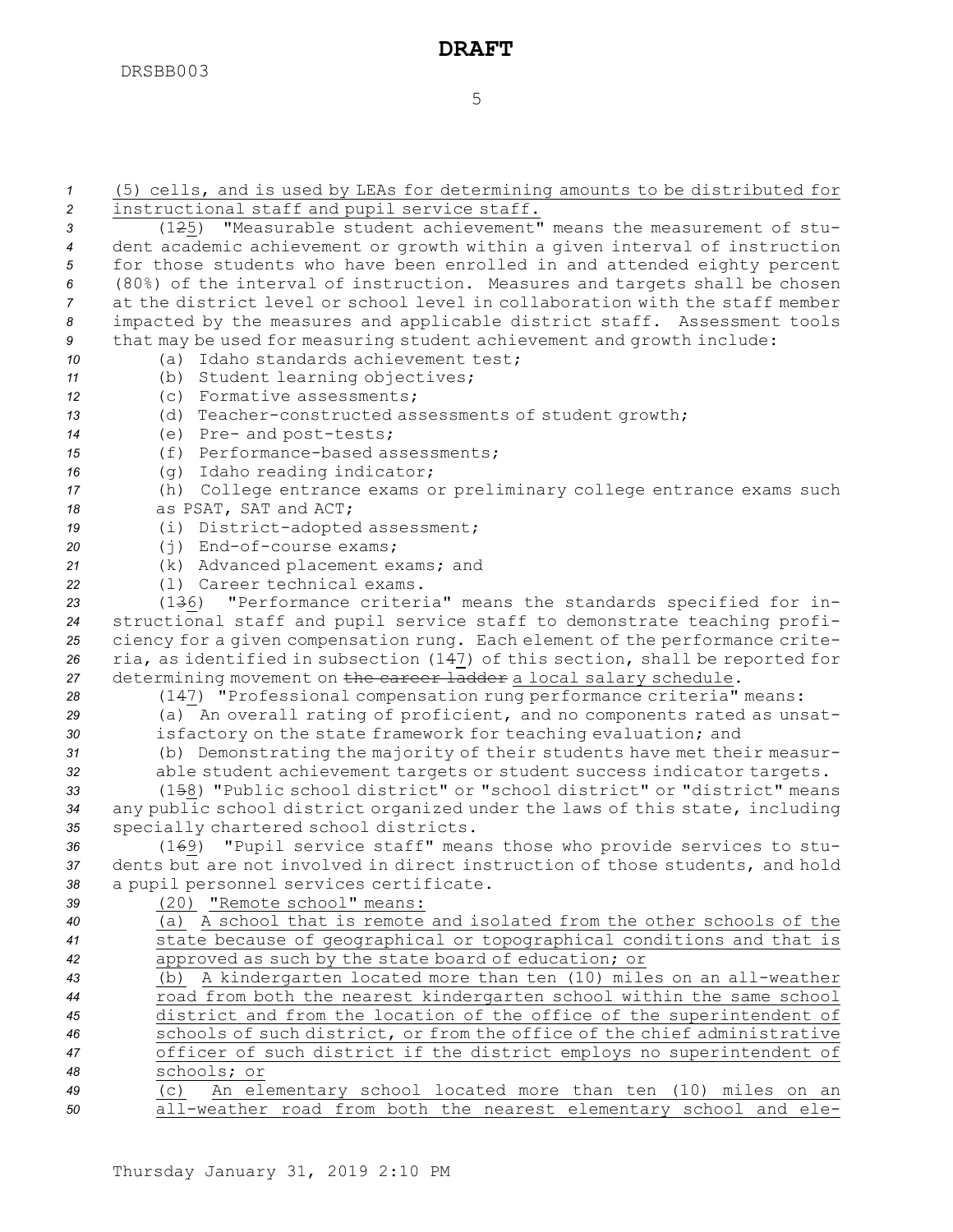mentary/secondary school serving like grades within the same school district and from the location of the office of the superintendent of schools of such district, or from the office of the chief administrative officer of such district if the district employs no superintendent of schools; or (d) <sup>A</sup> secondary school located more than fifteen (15) miles on an all- weather road from any other secondary school and elementary/secondary 8 school serving like grades operated by the district. 9 (1721) "Secondary grades" or "secondary average daily attendance" means and applies to students enrolled in grades 7 through 12 inclusive, or any combination thereof. (1822) "Secondary schools" are schools that serve grades 7 through 12 inclusive, or any combination thereof. (19) "Separate elementary school" means an elementary school located more than ten (10) miles on an all-weather road from both the nearest elemen- tary school and elementary/secondary school serving like grades within the same school district and from the location of the office of the superinten- dent of schools of such district, or from the office of the chief administra- tive officer of such district if the district employs no superintendent of *20* schools. (20) "Separate kindergarten" means <sup>a</sup> kindergarten located more than ten (10) miles on an all-weather road from both the nearest kindergarten school within the same school district and from the location of the office of the su- perintendent of schools of such district, or from the office of the chief ad- ministrative officer of such district if the district employs no superinten- dent of schools. (21) "Separate secondary school" means any secondary school located more than fifteen (15) miles on an all-weather road from any other secondary school and elementary/secondary school serving like grades operated by the district. (223) "Special education" means specially designed instruction or re- lated services, at no cost to the parents, to meet the unique needs of chil- dren with disabilities. (24) "Student success indicators" means measurable indicators of stu- dent achievement or growth, other than academic, within <sup>a</sup> predefined inter- val of time for <sup>a</sup> specified group of students. Measures and targets shall be chosen at the district or school level in collaboration with the pupil ser- vice staff member impacted by the measures and applicable district staff. Student success indicators include: (a) Quantifiable goals stated in <sup>a</sup> student's 504 plan or individualized education plan. (b) Quantifiable goals stated in <sup>a</sup> student's behavior improvement *<sup>43</sup>* plan. (c) School or district identified measurable student objectives for <sup>a</sup> specified student group or population. (23) "Support program" means the educational support program as de- scribed in section 33-1002, Idaho Code, the transportation support program described in section 33-1006, Idaho Code, and the exceptional education support program as described in section 33-1007, Idaho Code.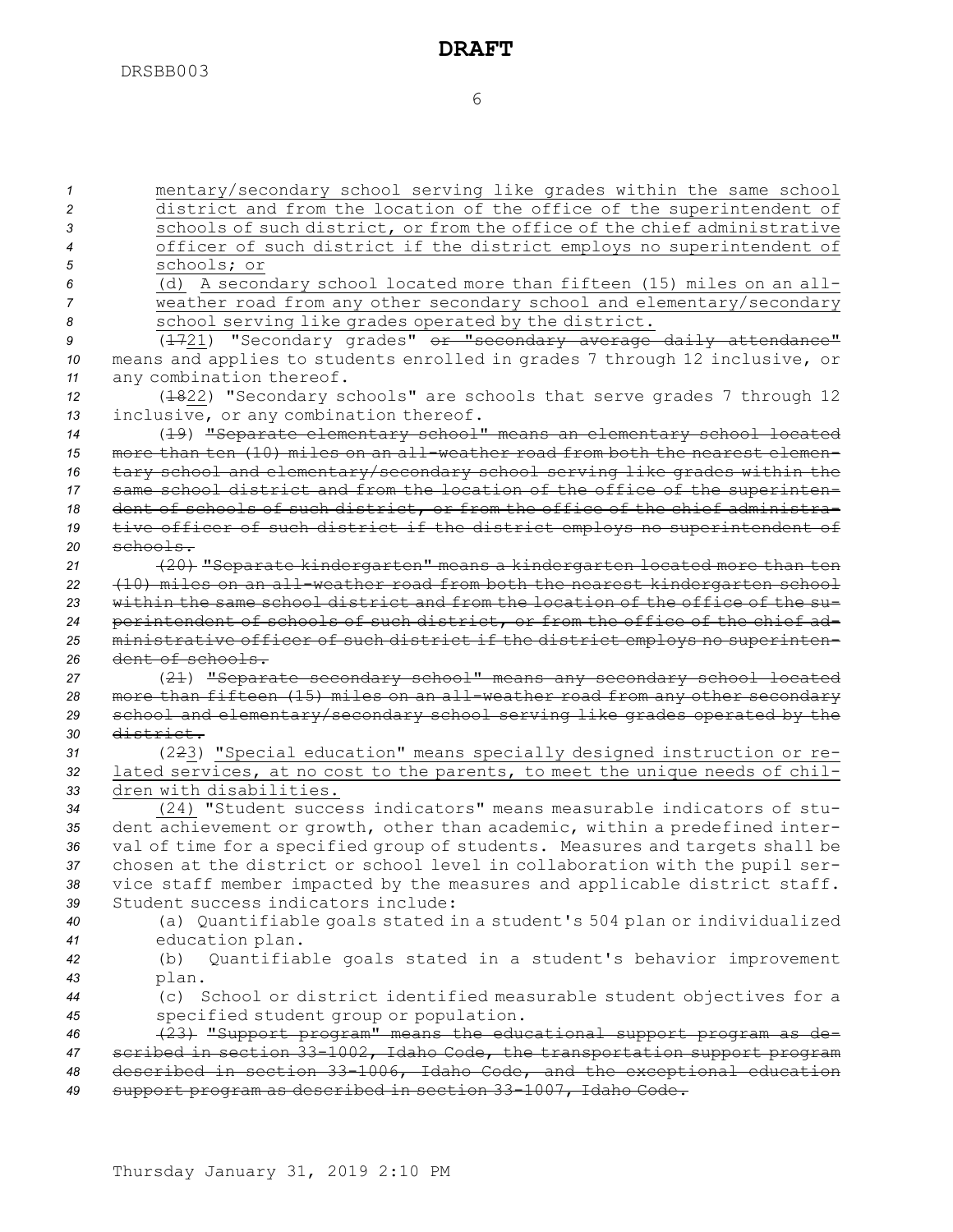7

*<sup>1</sup>* (24) "Support unit" means <sup>a</sup> function of average daily attendance used *<sup>2</sup>* in the calculations to determine financial support provided to the public *3* school districts.

 (25) "Teacher" means any person employed in <sup>a</sup> teaching, instructional, supervisory, educational administrative or educational and scientific ca- pacity in any school district. In case of doubt, the state board of educa- tion shall determine whether any person employed requires certification as <sup>a</sup> *8* teacher.

*<sup>9</sup>* SECTION 3. That Section 33-1002, Idaho Code, be, and the same is hereby *<sup>10</sup>* repealed.

*<sup>11</sup>* SECTION 4. That Chapter 10, Title 33, Idaho Code, be, and the same is *<sup>12</sup>* hereby amended by the addition thereto of <sup>a</sup> NEW SECTION, to be known and des-*<sup>13</sup>* ignated as Section 33-1002, Idaho Code, and to read as follows:

 33-1002. PUBLIC SCHOOLS EDUCATIONAL SUPPORT PROGRAM -- STUDENT-BASED FOUNDATION FUNDING. The public schools educational support program and the student-based foundation funding (the "foundation") shall be calculated an-nually by the legislature as follows:

 (1) Add the state appropriation, including the moneys available in the public school income fund, together with all appropriated miscellaneous revenues to determine the total state funds for the public schools educa-tional support program.

 (2) From the total state funds for the public schools educational sup- port program, subtract the total amount needed for state support of special programs set forth in section 33-1002A, Idaho Code, to determine the total foundation moneys.

*<sup>26</sup>* (3) Divide the total foundation moneys by the estimated total statewide *<sup>27</sup>* weighted student enrollment count to determine the annual foundation amount *<sup>28</sup>* per student.

*<sup>29</sup>* SECTION 5. That Chapter 10, Title 33, Idaho Code, be, and the same is *<sup>30</sup>* hereby amended by the addition thereto of <sup>a</sup> NEW SECTION, to be known and des-*<sup>31</sup>* ignated as Section 33-1002A, Idaho Code, and to read as follows:

*<sup>32</sup>* 33-1002A. SPECIAL PROGRAMS SUPPORT. Pursuant to section 33-1002(2), *<sup>33</sup>* Idaho Code, the following amounts are needed for state support of special *<sup>34</sup>* programs provided by LEAs:

*<sup>35</sup>* (1) Transportation support program as provided in section 33-1006, *36* Idaho Code;

*<sup>37</sup>* (2) The approved costs for border district allowance as provided in *<sup>38</sup>* section 33-1403, Idaho Code, as determined by the state superintendent of *<sup>39</sup>* public instruction;

*<sup>40</sup>* (3) The approved costs for exceptional child approved contract al-*<sup>41</sup>* lowance provided in section 33-2004(1)(b), Idaho Code, as determined by the *<sup>42</sup>* state superintendent of public instruction;

*<sup>43</sup>* (4) Pupil tuition-equivalency allowances as provided in section *<sup>44</sup>* 33-1005, Idaho Code;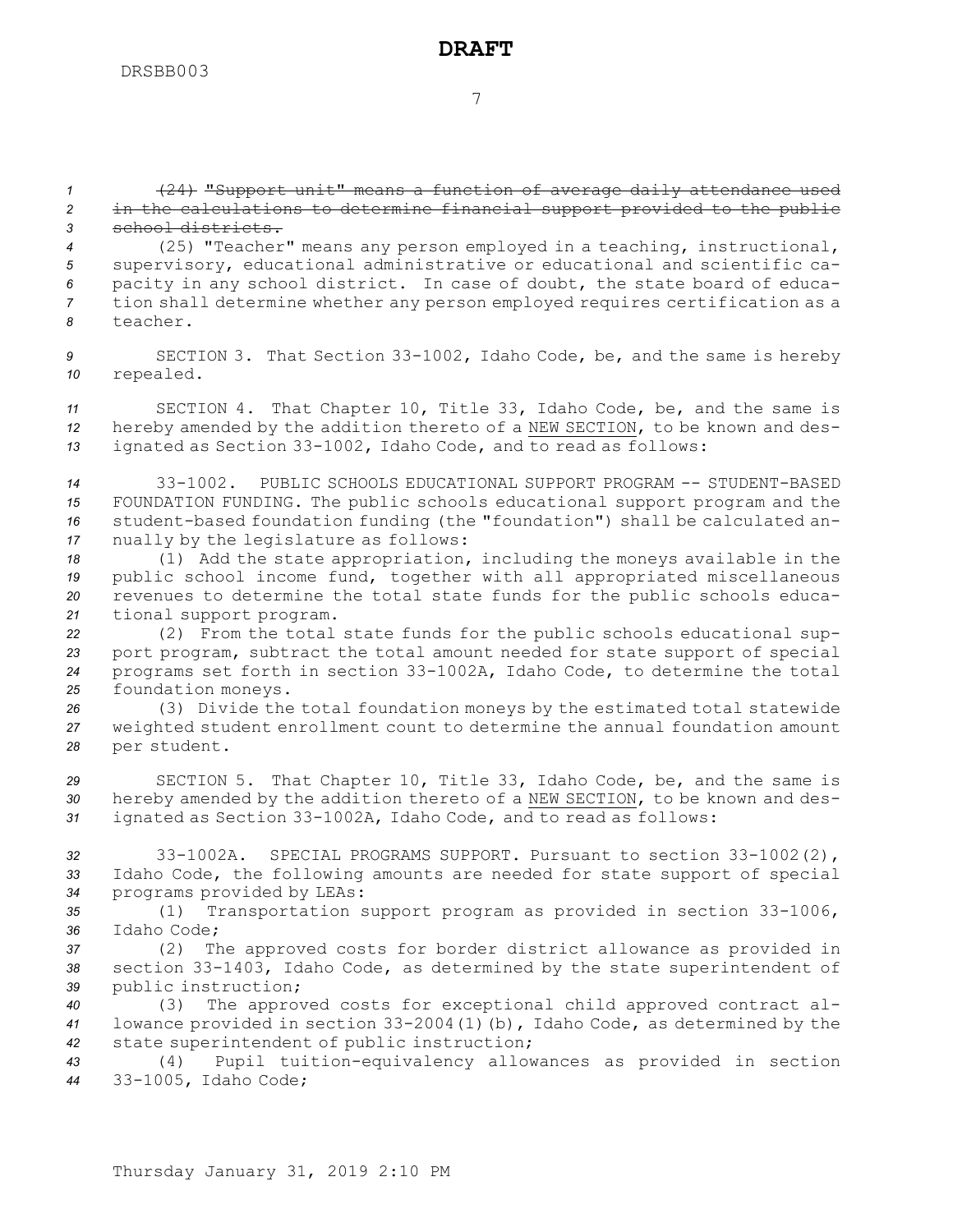(5) Bond levy equalization support program as provided in section 33-906, Idaho Code; (6) For the support of provisions that provide <sup>a</sup> safe environment con- ducive to student learning and maintain classroom discipline, an allocation of fifteen dollars (\$15.00) for each student enrolled in <sup>a</sup> school district or public charter school; (7) Advanced opportunities as provided in chapter 46, title 33, Idaho *8* Code; (8) For instructional staff members certified by the national board for professional teaching standards as provided in section 33-1004A, Idaho *11* Code; (9) School district facilities funds as provided in sections 67-7434, 33-905, and 33-1019; (10) Charter school facilities funds and reimbursements paid pursuant to section 33-5208(5), Idaho Code; (11) Master educator premiums as provided in section 33-1004C, Idaho *17* Code; (12) Leadership premiums as provided in section 33-1004E, Idaho Code; (13) For mastery-based education as provided for in section 33-1632, Idaho Code; (14) For expenditure as provided by the public school classroom tech- nology program as provided in section 33-1005E, Idaho Code; (15) Feasibility studies allowance as provided in section 33-1009, Idaho Code; (16) Continuous improvement plans and training as provided in section 33-320, Idaho Code; (17) Unemployment insurance benefit payments according to the provi- sions of section 72-1349A, Idaho Code; (18) For employee severance payments as provided in section 33-521, Idaho Code; and (19) Any additional amounts as required by statute to effect adminis- trative adjustments or as specifically required by the provisions of any bill of appropriation. SECTION 6. That Chapter 10, Title 33, Idaho Code, be, and the same is hereby amended by the addition thereto of <sup>a</sup> NEW SECTION, to be known and des- ignated as Section 33-1002B, Idaho Code, and to read as follows: 33-1002B. STUDENT ENROLLMENT COUNTS AND RULEMAKING. The state board of education shall promulgate rules that set forth the procedures for deter- mining student enrollment counts and the process for reporting such counts. Such rules shall be consistent with the following: (1) Full-time enrollment (FTE) shall be based on enrollment in any LEA; (2) <sup>A</sup> student shall not exceed <sup>a</sup> total of one (1.0) unweighted FTE in <sup>a</sup> single school year; (3) <sup>A</sup> kindergarten student shall not exceed <sup>a</sup> total of one-half (0.5) enrollment in <sup>a</sup> single school year; (4) <sup>A</sup> fractional enrollment count schedule shall be specified for any

*<sup>47</sup>* student enrolled less than one (1.0) FTE at <sup>a</sup> given LEA;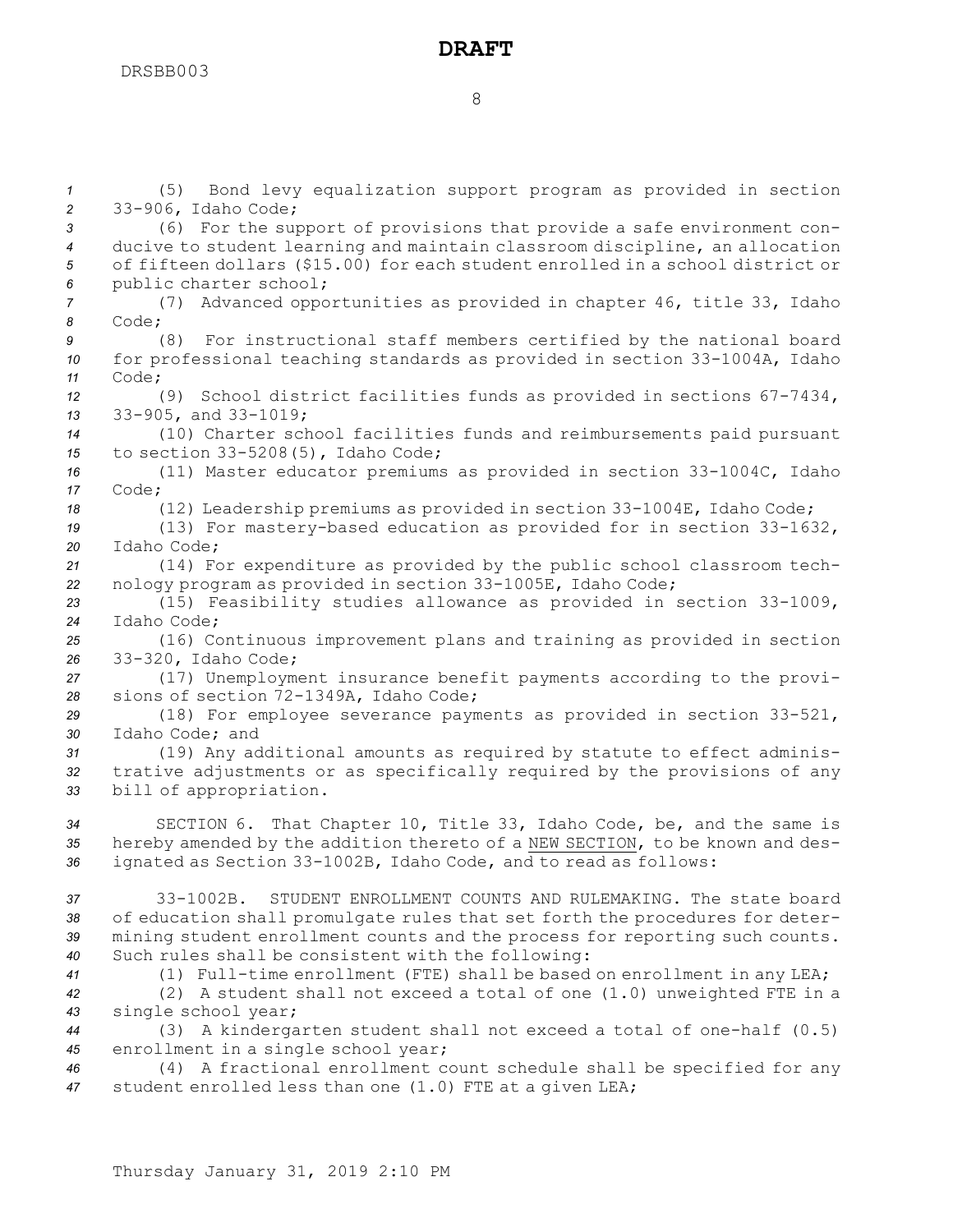*<sup>1</sup>* (5) FTE is based on the courses <sup>a</sup> student is enrolled in at the time of *<sup>2</sup>* the official count, as specified in board rule;

 (6) Each LEA shall conduct an official count of enrolled students in its LEA on the first day of October, the first day of December, the first day of February, and the first day of April, or the previous school day if those dates do not fall on <sup>a</sup> school day;

*<sup>7</sup>* (7) An LEA may not count as enrolled any student who has unexcused *<sup>8</sup>* absences totaling eleven (11) or more consecutive school days immediately *<sup>9</sup>* prior to and including the official count date;

 (8) Any elementary school having fewer than ten (10) enrolled students shall not be allowed to participate in the foundation for public schools un- less such school has been approved for operation by the state board of educa-tion; and

*<sup>14</sup>* (9) Effective July 1, 2020, the following shall apply to qualifying *<sup>15</sup>* public school districts:

 (a) If <sup>a</sup> public school district reports an unweighted student enroll- ment count of fewer than thirty (30), then an unweighted student enroll- ment count of thirty (30) shall be used for the purpose of determining the foundation amount per student pursuant to section 33-1002, Idaho Code, and for determining such school district's allocation amounts pursuant to section 33-1003, Idaho Code.

 (b) If <sup>a</sup> public school district reports an unweighted student enroll- ment count in secondary grades of fewer than one hundred (100), then an unweighted student enrollment count of one hundred (100) shall be used as the secondary grades enrollment count for the purpose of determining the foundation amount per student pursuant to section 33-1002, Idaho Code, and for determining such school district's allocation amounts pursuant to section 33-1003, Idaho Code.

*<sup>29</sup>* (c) <sup>A</sup> public school district may qualify under either paragraph (a) or *<sup>30</sup>* (b) of this subsection, but not both. The provisions of this subsection *<sup>31</sup>* do not apply to public charter schools.

*<sup>32</sup>* SECTION 7. That Chapter 10, Title 33, Idaho Code, be, and the same is *<sup>33</sup>* hereby amended by the addition thereto of <sup>a</sup> NEW SECTION, to be known and des-*<sup>34</sup>* ignated as Section 33-1002C, Idaho Code, and to read as follows:

*<sup>35</sup>* 33-1002C. WEIGHTS -- RULEMAKING. (1) An additional percentage shall *<sup>36</sup>* be added to certain students' unweighted FTE enrollment counts for the LEAs *37* in which such students attend as follows:

*<sup>38</sup>* (a) For each student identified as economically disadvantaged, an ad-*39* ditional:

*<sup>40</sup>* (i) Ten percent (10%) effective July 1, 2020.

*<sup>41</sup>* (ii) Twenty percent (20%) effective July 1, 2021.

*<sup>42</sup>* (iii) Twenty-five percent (25%) effective July 1, 2022.

*<sup>43</sup>* (b) For each student identified as an English language learner, an ad-*44* ditional:

- *<sup>45</sup>* (i) Ten percent (10%) effective July 1, 2020.
- *<sup>46</sup>* (ii) Twenty percent (20%) effective July 1, 2021.
- *<sup>47</sup>* (iii) Thirty percent (30%) effective July 1, 2022.

*<sup>48</sup>* (iv) Thirty-five percent (35%) effective July 1, 2023.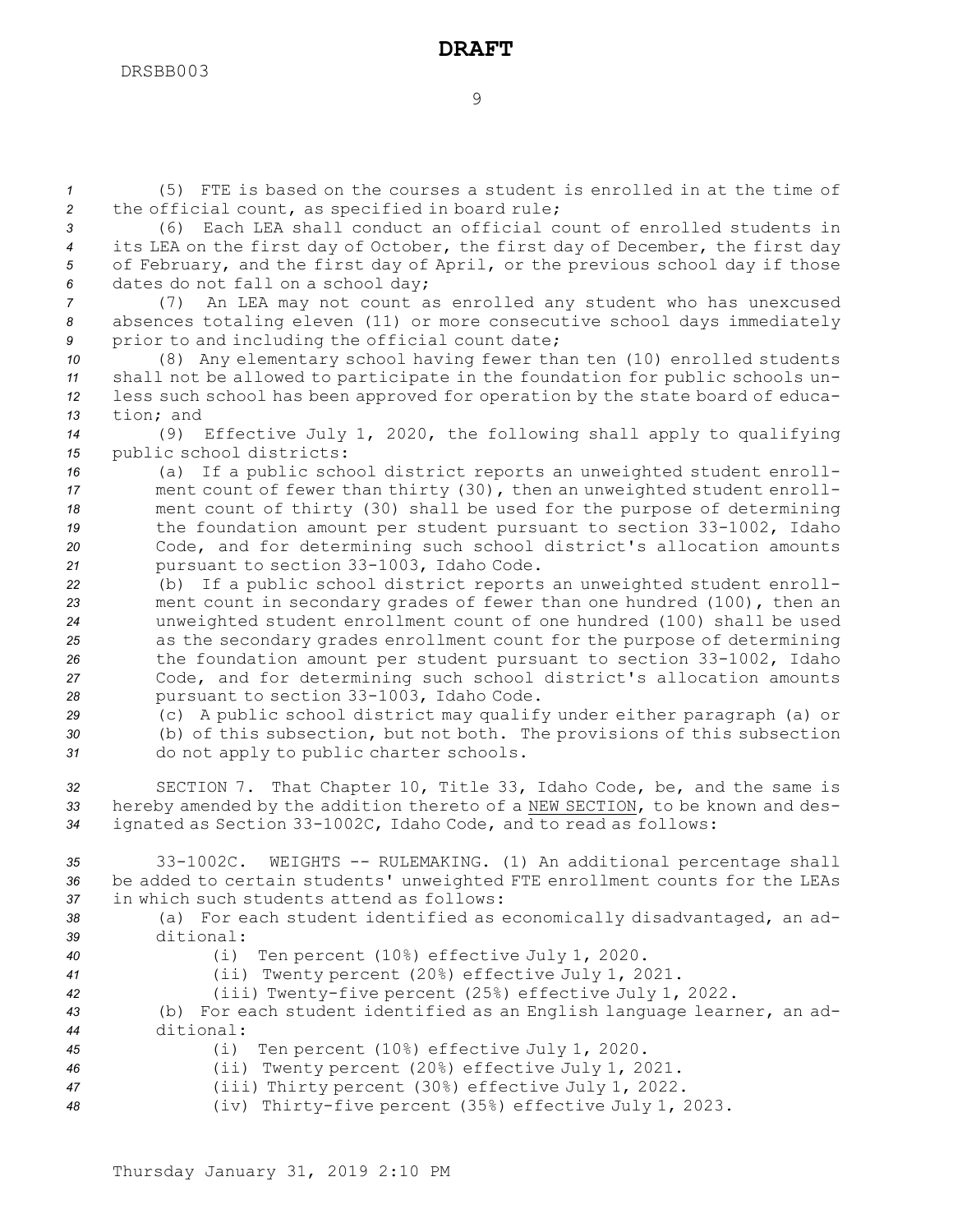| $\mathcal I$<br>2    |                                                                                                                                                     | (c) An additional two percent $(28)$ shall be added to ten percent $(108)$<br>of the unweighted student enrollment count for each LEA, which shall be                                                                                                                                           |  |  |
|----------------------|-----------------------------------------------------------------------------------------------------------------------------------------------------|-------------------------------------------------------------------------------------------------------------------------------------------------------------------------------------------------------------------------------------------------------------------------------------------------|--|--|
| 3                    | used for gifted and talented students.                                                                                                              |                                                                                                                                                                                                                                                                                                 |  |  |
| 4                    | For each student who qualifies for special education, an addi-<br>(d)                                                                               |                                                                                                                                                                                                                                                                                                 |  |  |
| 5<br>6               | tional:<br>Sixty-five percent (65%) effective July 1, 2020.<br>(i)                                                                                  |                                                                                                                                                                                                                                                                                                 |  |  |
| 7                    | (ii) Seventy-five percent (75%) effective July 1, 2021.                                                                                             |                                                                                                                                                                                                                                                                                                 |  |  |
| 8                    | (iii) Eighty-five percent (85%) effective July 1, 2022.                                                                                             |                                                                                                                                                                                                                                                                                                 |  |  |
| 9                    | (iv) Ninety-five percent (95%) effective July 1, 2023.                                                                                              |                                                                                                                                                                                                                                                                                                 |  |  |
| 10                   | One hundred percent (100%) effective July 1, 2024.<br>$(\nabla)$                                                                                    |                                                                                                                                                                                                                                                                                                 |  |  |
| 11                   | (2) An additional percentage shall be added to the official unweighted                                                                              |                                                                                                                                                                                                                                                                                                 |  |  |
| 12<br>13             | student enrollment counts for qualifying schools and districts as follows:<br>(a) Grade weight. For each student enrolled in grades K through 3, or |                                                                                                                                                                                                                                                                                                 |  |  |
| 14                   | in grades 9 through 12, an additional ten percent (10%) shall be added to                                                                           |                                                                                                                                                                                                                                                                                                 |  |  |
| 15                   | the student enrollment count for the LEA in which such student attends.                                                                             |                                                                                                                                                                                                                                                                                                 |  |  |
| 16                   | Large school district weight. For each school district that<br>(b)                                                                                  |                                                                                                                                                                                                                                                                                                 |  |  |
| 17                   |                                                                                                                                                     | reports an unweighted student enrollment count of twenty thousand                                                                                                                                                                                                                               |  |  |
| 18                   | student enrollment count for such school districts.                                                                                                 | $(20,000)$ or more, an additional two percent $(2%)$ shall be added to the                                                                                                                                                                                                                      |  |  |
| 19<br>20             |                                                                                                                                                     | (c) Remote school weight. The weight to be multiplied by the unweighted                                                                                                                                                                                                                         |  |  |
| 21                   |                                                                                                                                                     | student enrollment count for qualifying remote schools to determine the                                                                                                                                                                                                                         |  |  |
| 22                   | additional weighted student count shall be as follows:                                                                                              |                                                                                                                                                                                                                                                                                                 |  |  |
| 23                   | UNWEIGHTED ENROLLMENT COUNT                                                                                                                         | WEIGHT                                                                                                                                                                                                                                                                                          |  |  |
| 24                   | 30 or fewer                                                                                                                                         | 2.05                                                                                                                                                                                                                                                                                            |  |  |
| 25                   | Between 31 and 164                                                                                                                                  | $1.2625 + (.7875 - (enrollment x .00477))$                                                                                                                                                                                                                                                      |  |  |
| 26                   | Between 165 and 329                                                                                                                                 | $.7375 + (.7875 - (enrollment x .00159))$                                                                                                                                                                                                                                                       |  |  |
| 27<br>28<br>29       | (d)<br>weighted student count shall be as follows:                                                                                                  | Small LEA weight. The weight to be multiplied by the unweighted<br>student enrollment count for small LEAs to determine the additional                                                                                                                                                          |  |  |
| 30                   | UNWEIGHTED ENROLLMENT COUNT                                                                                                                         | WEIGHT                                                                                                                                                                                                                                                                                          |  |  |
| 31<br>32             | Kindergarten through Elementary<br>Grades:                                                                                                          |                                                                                                                                                                                                                                                                                                 |  |  |
| 33                   | 30 or fewer                                                                                                                                         | 2.05                                                                                                                                                                                                                                                                                            |  |  |
| 34                   | Between 31 and 164                                                                                                                                  | $1.2625 + (.7875 - (enrollment x .00477))$                                                                                                                                                                                                                                                      |  |  |
| 35                   | Between 165 and 329                                                                                                                                 | $.7375 + (.7875 - (enrollment x .00159))$                                                                                                                                                                                                                                                       |  |  |
| 36                   | Secondary Grades:                                                                                                                                   |                                                                                                                                                                                                                                                                                                 |  |  |
| 37                   | 30 or fewer                                                                                                                                         | 2.05                                                                                                                                                                                                                                                                                            |  |  |
| 38                   | Between 31 and 434                                                                                                                                  | $1.2625 + (.7875 - (enrollment x .00181))$                                                                                                                                                                                                                                                      |  |  |
| 39                   | Between 435 and 869                                                                                                                                 | .7375 + $(.7875 - (enrollment x .0006))$                                                                                                                                                                                                                                                        |  |  |
| 40<br>41<br>42<br>43 |                                                                                                                                                     | (e) School district market value weight. The state department of ed-<br>ucation shall annually calculate each school district's market value<br>per unweighted enrolled student (MVUES) based on market values that<br>would be used to calculate a bond levy, and shall annually calculate the |  |  |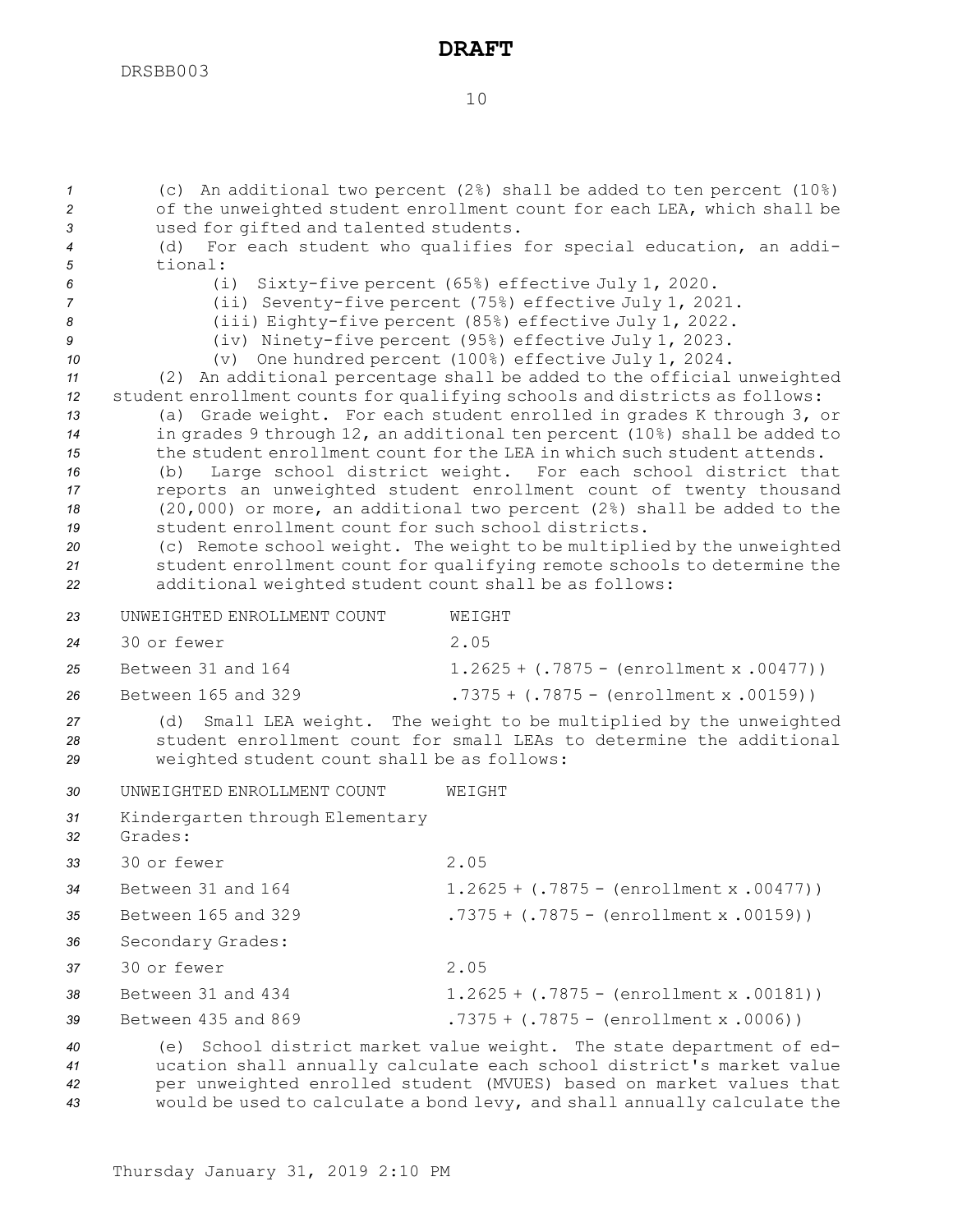11

 statewide average. Each school district's MVUES shall then be divided by the statewide average to determine each school district's MVUES in- dex. To determine the weight to multiply by the district's unweighted student enrollment count, use the following table, provided that, the weight shall not exceed 0.10:

*6* DISTRICT'S MVUES INDEX WEIGHT

*<sup>7</sup>* Less than 1.0 (1.0 - MVUES index) <sup>+</sup> 1.0

8 1.0 or greater No market value weight shall be applied

*<sup>9</sup>* (3) An LEA shall distribute the additional weighted foundation moneys *10* allocated to it for the students identified in subsection (1) of this section *<sup>11</sup>* to the school programs in which such students are enrolled.

*<sup>12</sup>* (4) If <sup>a</sup> student is identified for more than one (1) weight set forth in *<sup>13</sup>* subsection (1) of this section, then such weights shall be cumulative.

 (5) The state board of education shall promulgate rules implementing the provisions of this section, which shall include, but not be limited to, procedures for determining weighted counts and <sup>a</sup> process for reporting such weighted counts.

*<sup>18</sup>* SECTION 8. That Chapter 10, Title 33, Idaho Code, be, and the same is *<sup>19</sup>* hereby amended by the addition thereto of <sup>a</sup> NEW SECTION, to be known and des-*<sup>20</sup>* ignated as Section 33-1002D, Idaho Code, and to read as follows:

 33-1002D. HOLD HARMLESS -- ANNUAL FUNDING INCREASE. The legislature intends that LEAs are held financially harmless in totality of state funds during the three (3) year transition period to the new student based founda-tion funding set forth in section 33-1002, Idaho Code.

*<sup>25</sup>* (1) No LEA shall receive less state funding than it received during the *<sup>26</sup>* 2019-2020 school year for each of the three (3) years.

 (2) No LEA shall receive an annual funding increase of less than two percent (2%) per enrolled student nor more than seven and one half percent (7.5%) per enrolled student, of what is calculated for the per student amount for the 2019-2020 school year.

*<sup>31</sup>* SECTION 9. That Section 33-1003, Idaho Code, be, and the same is hereby *<sup>32</sup>* repealed.

*<sup>33</sup>* SECTION 10. That Chapter 10, Title 33, Idaho Code, be, and the same is *<sup>34</sup>* hereby amended by the addition thereto of <sup>a</sup> NEW SECTION, to be known and des-*<sup>35</sup>* ignated as Section 33-1003, Idaho Code, and to read as follows:

 33-1003. PAYMENTS TO LOCAL EDUCATION AGENCIES. (1)(a) Payments of the moneys specified in the annual appropriation to the public schools educa- tional support program shall be made each year by the state department of education to the LEAs in six (6) payments. Payments to the LEAs shall be made not later than the fifteenth day of August, October, December, Febru- ary, April and June of each year. The first payment by the state depart- ment of education shall be approximately thirty percent (30%) of the total student-based foundation funding appropriation for the prior fiscal year,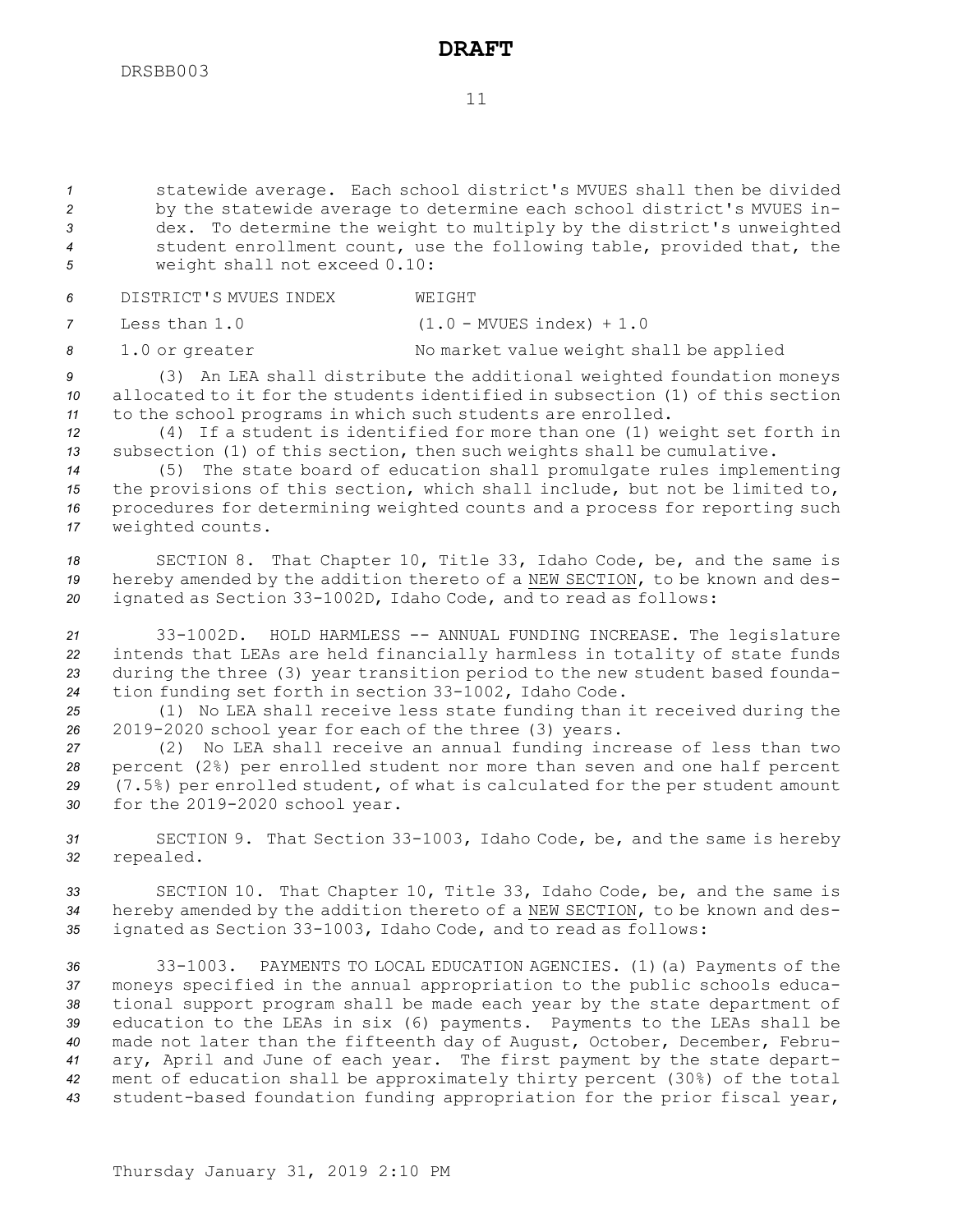while the second payment shall be approximately twenty percent (20%). The third, fourth, fifth and sixth payments shall each be approximately twelve and one-half percent (12.5%), except as provided for in section 33-5209C, Idaho Code.

 (b) Payments of moneys, other than the state general account appropri- ation, that accrue to the public school income fund shall be made by the state department of education to the LEAs on the fifteenth day of Decem- ber, February, April and June each year. The total amount of such pay- ments shall be determined by the state department of education and shall not exceed the amount of moneys available and on deposit in the public school income fund at the time such payment is made.

 (2) Payments made to the LEAs in August and October are advance payments for the current year and may be based upon payments from the public school income fund for the preceding school year. Each LEA may receive its propor- tionate share of the advance payments in the same ratio that its total pay- ment for the preceding year was to the total payments to all LEAs for the pre-ceding year.

*<sup>18</sup>* (3) Payments made pursuant to this subsection shall take into consider-*<sup>19</sup>* ation all payments distributed for the current fiscal year to the LEAs.

- *<sup>20</sup>* (a) To determine each LEA's December payment, multiply the current *<sup>21</sup>* school year's foundation amount per student by the LEA's official *<sup>22</sup>* weighted student enrollment count from October.
- *<sup>23</sup>* (b) To determine each LEA's February payment, multiply the current *<sup>24</sup>* school year's foundation amount per student by the LEA's official *<sup>25</sup>* weighted student enrollment count from December.
- *<sup>26</sup>* (c) To determine each LEA's April payment, multiply the current school *<sup>27</sup>* year's foundation amount per student by the LEA's official weighted *<sup>28</sup>* student enrollment count from February.
- *<sup>29</sup>* (d) To determine each LEA's June payment, multiply the current school *<sup>30</sup>* year's foundation amount per student by the LEA's official weighted *<sup>31</sup>* student enrollment count from April. The June payments shall also take *32* into consideration:
- 
- *<sup>33</sup>* (i) All funds available in the public school income fund for the *<sup>34</sup>* fiscal year ending June 30;
- 

*<sup>35</sup>* (ii) The dollar amount obligated to the LEAs as calculated by mul-*<sup>36</sup>* tiplying the foundation amount per student by the average of the

- *<sup>37</sup>* four (4) official weighted student enrollment counts; and
- 
- *<sup>38</sup>* (iii) The adjustment based on the foundation amount per student *<sup>39</sup>* required by the provisions of section 33-1018, Idaho Code;

 (4) Any apportionments in any year, made to any LEA, which may within the succeeding one (1) year period be found to have been in error either of computation or transmittal, may be corrected during the one (1) year period by reduction of apportionments to any LEA to which over-apportionments may have been made or received, and corresponding additions to apportionments to any LEA to which under-apportionments may have been made or received.

*<sup>46</sup>* SECTION 11. That Section 33-1003A, Idaho Code, be, and the same is *<sup>47</sup>* hereby repealed.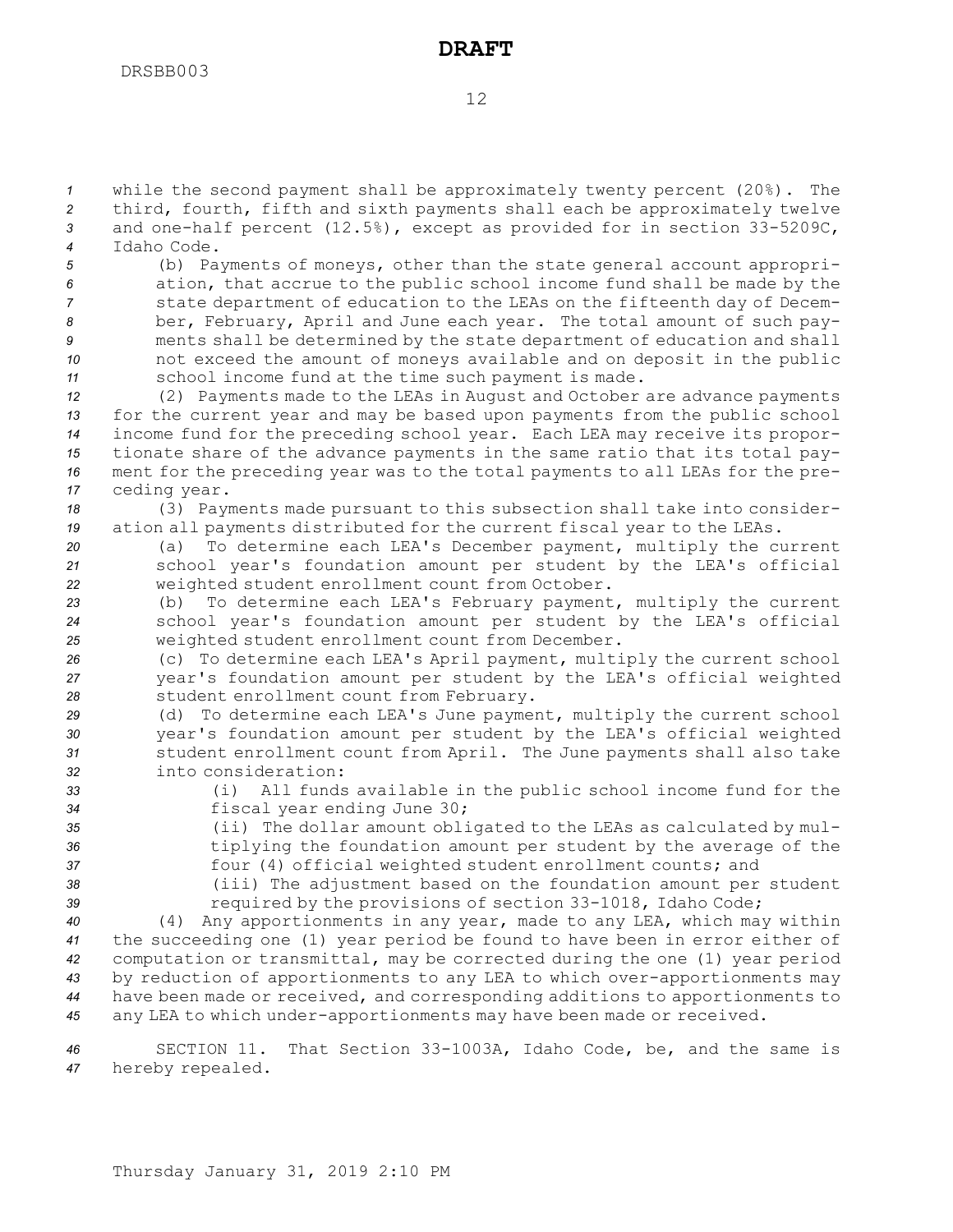*<sup>1</sup>* SECTION 12. That Section 33-1003C, Idaho Code, be, and the same is *<sup>2</sup>* hereby repealed.

*<sup>3</sup>* SECTION 13. That Section 33-1004, Idaho Code, be, and the same is hereby *<sup>4</sup>* repealed.

*<sup>5</sup>* SECTION 14. That Section 33-1004A, Idaho Code, be, and the same is *<sup>6</sup>* hereby repealed.

*<sup>7</sup>* SECTION 15. That Section 33-1004B, Idaho Code, be, and the same is *<sup>8</sup>* hereby amended to read as follows:

 33-1004B. CAREER LADDER -- LOCAL SALARY SCHEDULES. School districts shall receive an allocation for instructional staff and pupil service staff based on their staffs' position on the career ladder as follows: Each LEA shall develop <sup>a</sup> local salary schedule that is consistent with the career lad-der set forth in this section.

 (1) Instructional staff and pupil service staff who are in their first year of holding <sup>a</sup> certificate shall be placed in the first cell of the their local residency compensation rung and shall move one (1) cell on the their local residency compensation rung for each year they hold an Idaho educator certificate thereafter for up to three (3) years, at which point they will 19 remain in the third cell of the their local residency rung until they earn a professional endorsement.

*<sup>21</sup>* (2) Instructional staff and pupil service staff in their first year of *<sup>22</sup>* holding <sup>a</sup> professional endorsement shall be placed in the first cell of the *<sup>23</sup>* their local professional compensation rung.

 (3) Instructional staff and pupil service staff on the their profes- sional compensation rung with four (4) years of experience shall move one (1) cell on the their professional compensation rung unless they have failed to meet the professional compensation rung performance criteria for three (3) of the previous four (4) years. Instructional staff and pupil service staff on the their professional compensation rung who meet the performance cri- teria for three (3) of the previous five (5) years, one (1) of which must be during the fourth or fifth year, shall move one (1) cell. Allocations for iInstructional staff and pupil service staff who do not meet the profes- sional compensation rung performance criteria for three (3) of the previ- ous five (5) years, one (1) of which must be during the fourth or fifth year, shall remain at the previous fiscal year allocation level. This also applies to the educational allocation their current position on their local profes-sional compensation rung.

 (4) In addition to the allocation amount specified for the applicable cell on the career ladder <sup>a</sup> local salary schedule, school districts shall receive distribute an additional allocation amount for to each career tech- nical education instructional staff member holding an occupational special- ist certificate in the area for which they are teaching in the an amount of three thousand dollars (\$3,000) to be determined by each LEA.

*<sup>44</sup>* (5) In addition to the allocation amount specified for the applicable *<sup>45</sup>* cell on the career ladder, school districts LEAs shall receive an additional *<sup>46</sup>* allocation distribute amounts for instructional staff and pupil service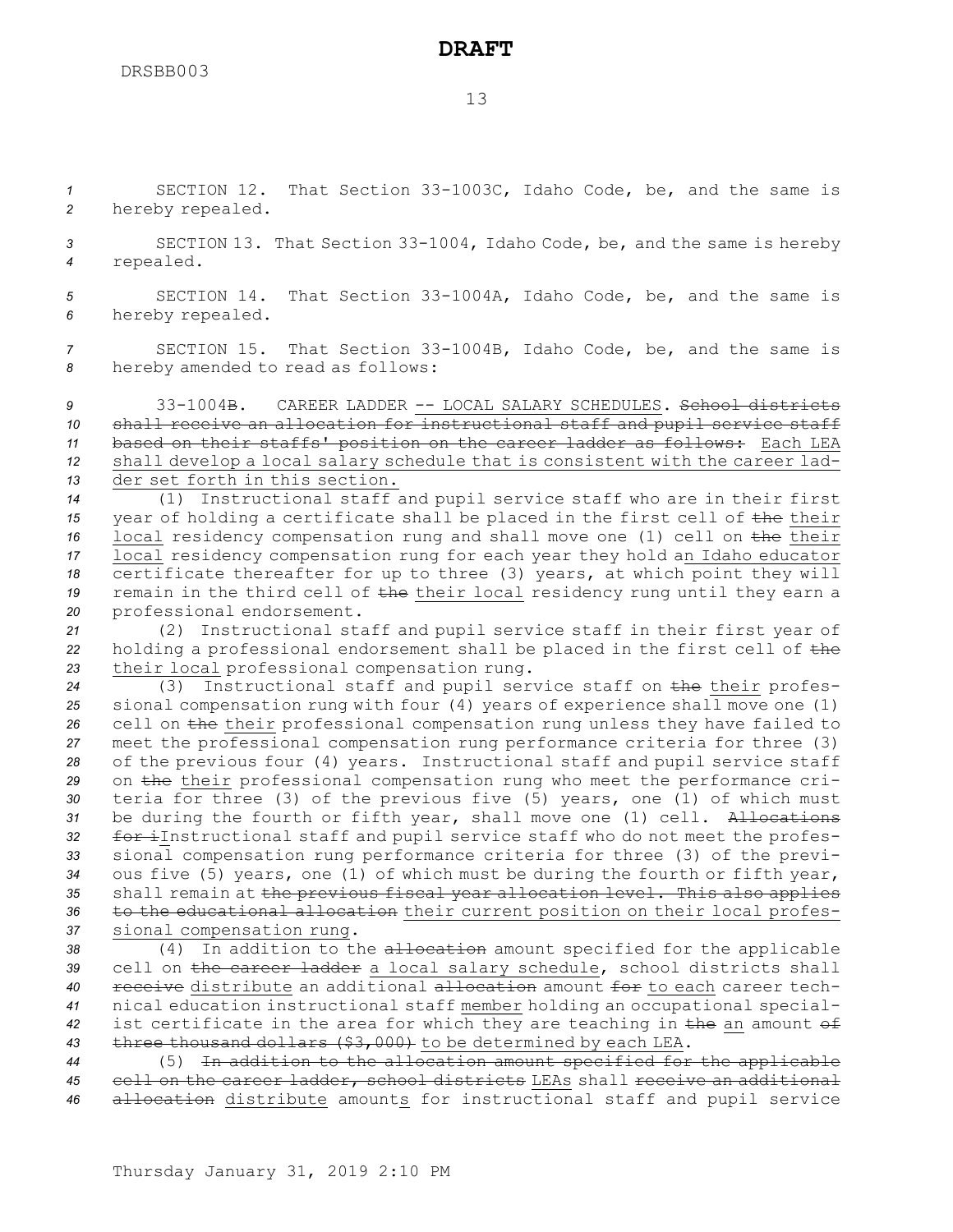staff holding <sup>a</sup> professional endorsement who have acquired additional edu- cation and meet the professional compensation rung performance criteria. In determining the additional education allocation distribution amount, only transcripted credits and degrees on file with the teacher certification of- fice of the state department of education, earned at an institution of higher education accredited by <sup>a</sup> body recognized by the state board of education or credits earned through an internship or work experience approved by the state board of education, shall be allowed. All credits and degrees earned must be in <sup>a</sup> relevant pedagogy or content area as determined by the state department of education. Additional education allocation distribution amounts are not cumulative. Instructional staff whose initial certificate is an occupational specialist certificate shall be treated as BA degree-pre- pared instructional staff. Credits earned by such occupational specialist instructional staff after initial certification shall be credited toward 15 the education allocation distribution. A LEAs shall pay the following staff 16 an additional allocations are amount as specified in their local salary schedules: 18 (a) For instructional staff and pupil service staff holding a profes-

- *<sup>19</sup>* sional endorsement, <sup>a</sup> baccalaureate degree and twenty-four (24) or more *<sup>20</sup>* credits, two thousand dollars (\$2,000) per fiscal year.
- 21 (b) For iInstructional staff and pupil service staff holding a profes-*<sup>22</sup>* sional endorsement and <sup>a</sup> master's degree, three thousand five hundred *<sup>23</sup>* dollars (\$3,500) per fiscal year.
- 24 (c) Effective July 1, 2020, the allocation minimum compensation on a *<sup>25</sup>* local salary schedule shall be:
- *26* Base

| 27 | A <del>llocation</del> |                            |                                                   | - 5 |
|----|------------------------|----------------------------|---------------------------------------------------|-----|
| 28 | Residency              | \$37,000 \$38,000 \$39,000 |                                                   |     |
| 29 | Professional           |                            | $$42,500$ $$44,375$ $$46,250$ $$48,125$ $$50,000$ |     |

 (67) <sup>A</sup> review of <sup>a</sup> sample of evaluations completed by administrators shall be conducted annually to verify such evaluations are being conducted with fidelity to the state framework for teaching evaluation, including each evaluation component as outlined in administrative rule and the rat- ing given for each component. The state board of education shall randomly select <sup>a</sup> sample of administrators throughout the state. <sup>A</sup> portion of such administrators' instructional staff and pupil service staff employee eval- uations shall be independently reviewed. The ratio of instructional staff evaluations to pupil service staff evaluations shall be equal to the ratio 39 of the statewide instructional staff salary allowance to pupil service staff salary allowance. The state board of education with input from the Idaho-ap- proved teacher educator preparation programs and the state department of education shall identify individuals and <sup>a</sup> process to conduct the reviews. Administrator certificate holders shall be required to participate in ongo- ing evaluation training pursuant to section 33-1204, Idaho Code. The state board of education shall report annually the findings of such reviews to the senate education committee, the house of representatives education commit-47 tee, the state board of education and the deans of Idaho's approved teacher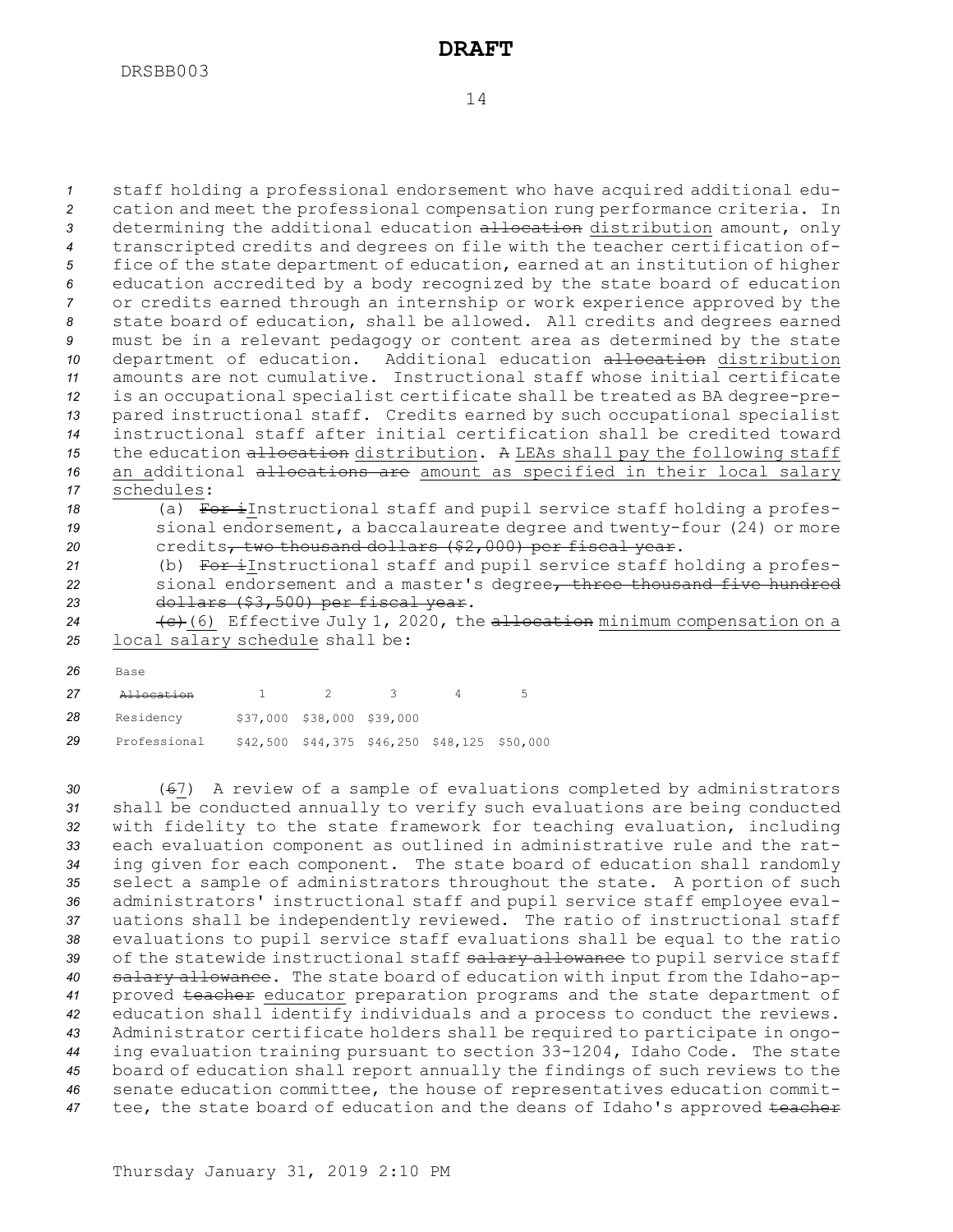*<sup>1</sup>* educator preparation programs. The state board of education shall promul-*<sup>2</sup>* gate rules implementing the provisions of this subsection.

 (78) School districts shall submit annually to the state the data nec- essary to determine if an instructional staff or pupil service staff member has met the performance criteria for movement on the applicable compensation rung. The department of education shall calculate whether or not instruc- tional staff and pupil service staff have met the compensation rung perfor- mance criteria based on the data submitted during the previous five (5) years their local salary schedule. Individually identifiable performance evalu- ation ratings submitted to the state remain part of the employee's person- nel record and are exempt from public disclosure pursuant to section 74-106, Idaho Code.

*<sup>13</sup>* SECTION 16. That Section 33-1004C, Idaho Code, be, and the same is *<sup>14</sup>* hereby repealed.

*<sup>15</sup>* SECTION 17. That Section 33-1004E, Idaho Code, be, and the same is *<sup>16</sup>* hereby amended to read as follows:

*17* 33-1004EA. DISTRICT'S SALARY-BASED APPORTIONMENT NATIONAL CERTIFI-*<sup>18</sup>* CATION PREMIUM. Each district shall be entitled to <sup>a</sup> salary-based apportion-*<sup>19</sup>* ment calculated as provided in this section.

 (1) To determine the apportionment for instructional staff, take the amounts indicated on the career ladder table plus the amounts associ- ated with the additional education allocation amounts pursuant to section 33-1004B, Idaho Code, and calculate the weighted average. The amount so determined shall be multiplied by the district staff allowance for instruc- tional staff determined as provided in section 33-1004(2), Idaho Code. Full-time instructional staff salaries shall be determined from <sup>a</sup> salary schedule developed by each district and submitted to the state department of education. No full-time instructional staff member shall be paid less than the minimum dollar amount on the career ladder residency compensation rung pursuant to section 33-1004B, Idaho Code, for the applicable fiscal year.

31 (2) If an instructional staff member has been certified by the national board for professional teaching standards, the staff member shall receive two thousand dollars (\$2,000) per year for five (5) years from the year in which national board certification was earned. The district staff allot- ment shall be increased by two thousand dollars (\$2,000) for each national board-certified instructional staff member who earned national board cer- tification; provided however, that no such awards shall be paid for the pe- riod July 1, 2010, through June 30, 2011, nor shall any liabilities accrue or payments be made pursuant to this section in the future to any individu- als who would have otherwise qualified for <sup>a</sup> payment during this stated time period. The resulting amount is the district's salary-based apportionment for instructional staff. For purposes of this section, teachers qualifying for the salary increase shall be those who have been recognized as national board-certified teachers as of July 1 of each year.

*<sup>45</sup>* (3) To determine the apportionment for pupil service staff, take *<sup>46</sup>* the amounts indicated on the career ladder table plus the amounts associ-*<sup>47</sup>* ated with the additional education allocation amounts pursuant to section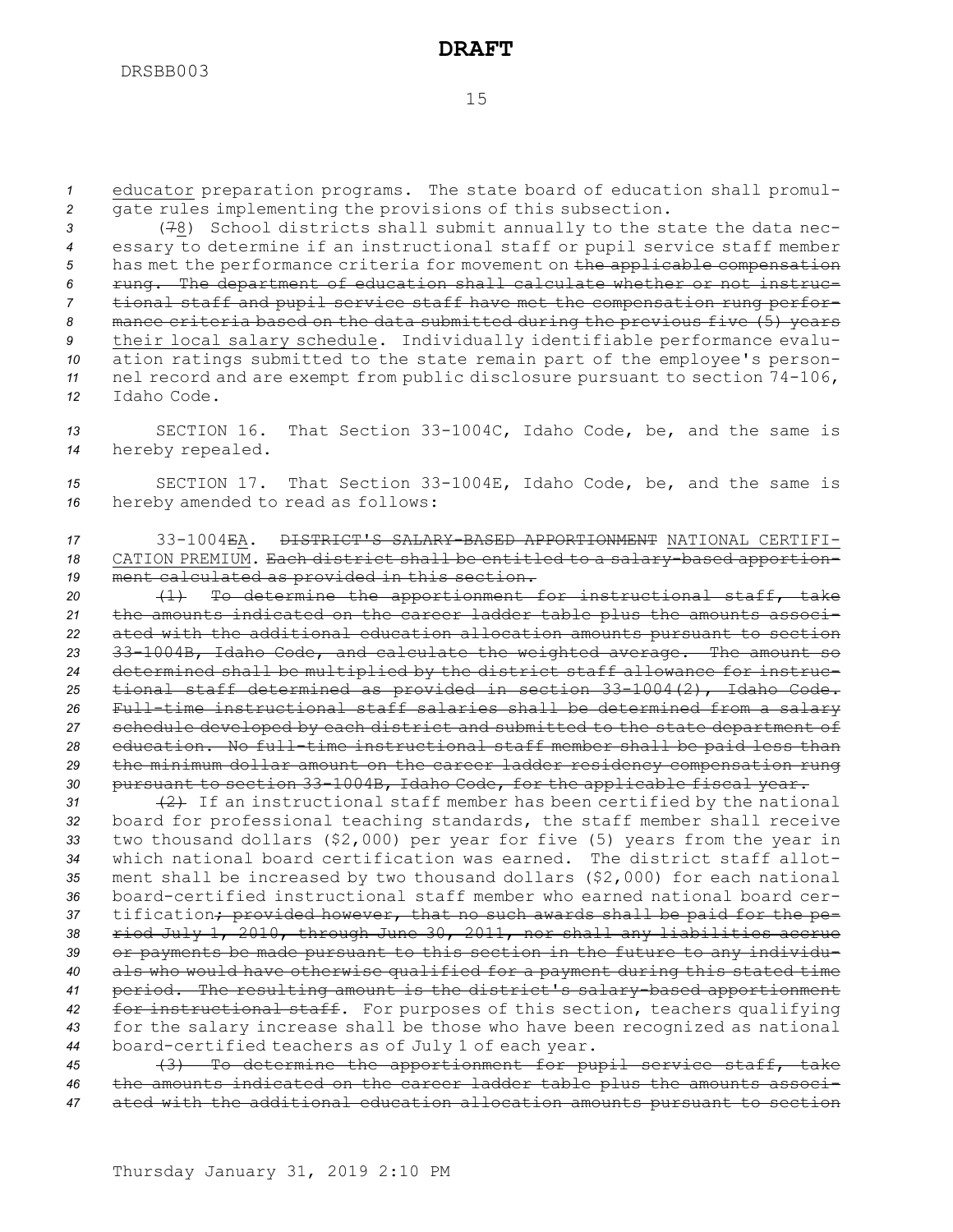33-1004B, Idaho Code, and calculate the weighted average. If the district does not employ any pupil service staff, the district's pupil service staff average salary shall equal the district's instructional staff average salary for purposes of calculating pupil service salary-based apportion- ment. The amount so determined shall be multiplied by the district staff al- lowance for pupil service staff determined pursuant to section 33-1004(3), Idaho Code. Full-time pupil service staff salaries shall be determined from <sup>a</sup> salary schedule developed by each district and submitted to the state de- partment of education. The resulting amount is the district's salary-based apportionment for pupil service staff. No full-time pupil service staff member shall be paid less than the minimum dollar amount on the career ladder residency compensation rung pursuant to section 33-1004B, Idaho Code, for the applicable fiscal year.

14 (4) To determine the apportionment for district administrative staff, first determine the district average experience and education index by plac- ing all eligible certificated administrative employees on the statewide in- dex provided in section 33-1004A, Idaho Code. The resulting average is the district index. If the district does not employ any administrative staff, the district administrative index shall equal the statewide average index for purposes of calculating administrative salary-based apportionment. The district administrative staff index shall be multiplied by the base salary of thirty-six thousand one hundred eighty-six dollars (\$36,186). The amount so determined shall be multiplied by the district staff allowance for admin- istrative staff determined as provided in section 33-1004(4), Idaho Code. The resulting amount is the district's salary-based apportionment for ad-ministrative staff.

 (5) To determine the apportionment for classified staff, multi- ply twenty-one thousand six hundred sixty-five dollars (\$21,665) by the district classified staff allowance determined as provided in section 33-1004(5), Idaho Code. The amount so determined is the district's appor-tionment for classified staff.

 (6) The district's salary-based apportionment shall be the sum of the apportionments calculated in subsections (1), (2), (3), (4) and (5) of this section, plus the benefit apportionment as provided in section 33-1004F, Idaho Code.

*<sup>36</sup>* SECTION 18. That Section 33-1004F, Idaho Code, be, and the same is *<sup>37</sup>* hereby amended to read as follows:

 33-1004FB. OBLIGATIONS TO RETIREMENT AND SOCIAL SECURITY BENE- FITS. Based upon the actual salary-based apportionment, as determined in section 33-1004E, Idaho Code by local salary schedules, the master educator premiums distributed pursuant to section 33-1004IC, Idaho Code, and the leadership premiums distributed pursuant to section 33-1004JE, Idaho Code, there shall be allocated that amount required to meet the employer's obliga-tions to the public employee retirement system and to social security.

*<sup>45</sup>* SECTION 19. That Section 33-1004I, Idaho Code, be, and the same is *<sup>46</sup>* hereby amended to read as follows: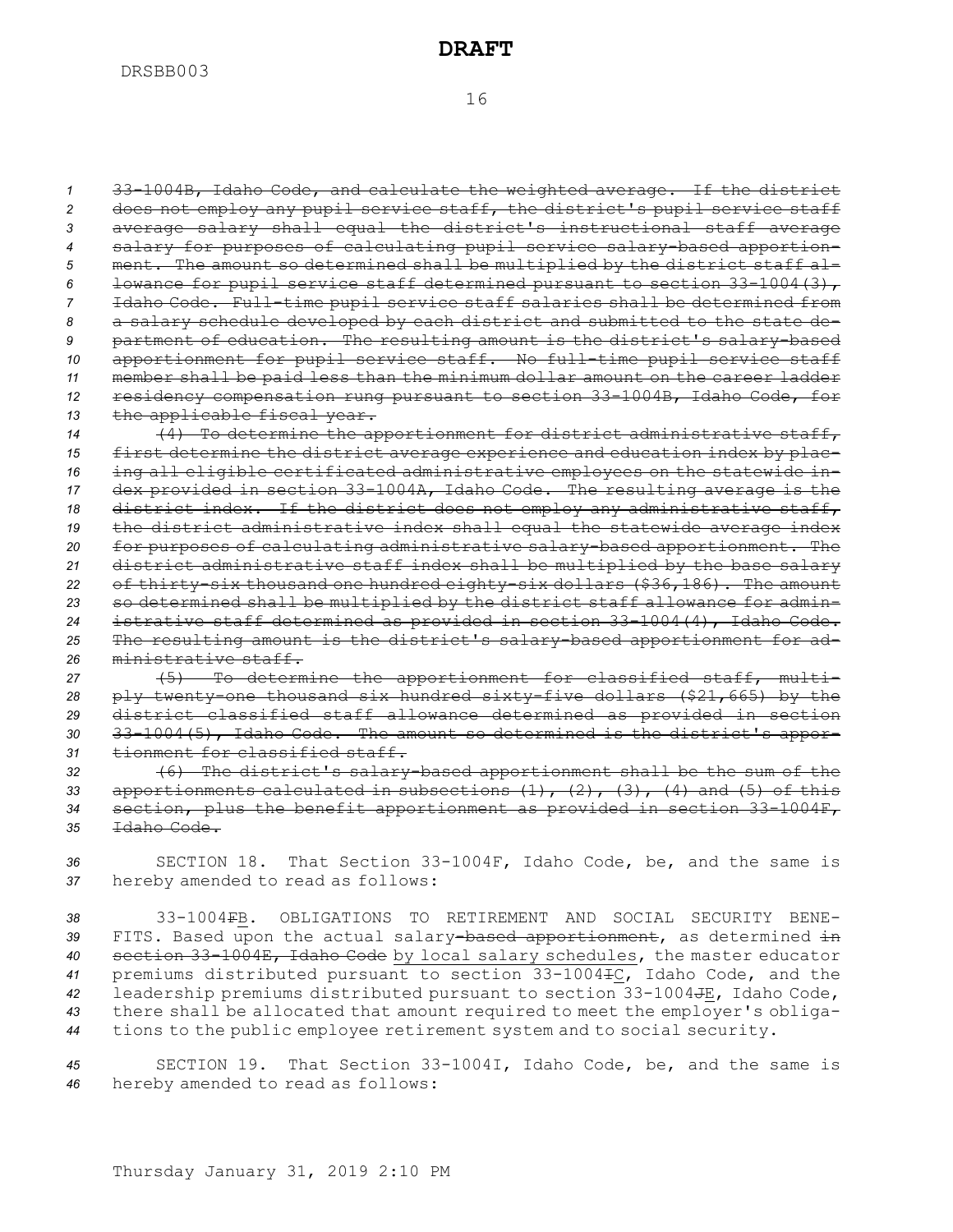| $\mathbf{1}$   | 33-1004 +C. MASTER EDUCATOR PREMIUMS. (1) A portion of the moneys                                                                  |
|----------------|------------------------------------------------------------------------------------------------------------------------------------|
| $\overline{2}$ | available to the education total state funds for the public schools ed-                                                            |
| 3              | ucational support program shall be distributed per full-time equivalent                                                            |
| $\overline{4}$ | instructional staff position employed by each school district LEA. Such                                                            |
| 5              | moneys shall be paid to instructional staff employees who have earned a mas-                                                       |
| 6              | ter educator designation by meeting the minimum qualifications set forth in                                                        |
| $\overline{7}$ | subsection (2) of this section and the additional qualifications developed                                                         |
| 8              | or adopted by the employing school district LEA pursuant to subsection (3) of                                                      |
| 9              | this section, in an amount set forth in subsection (4) of this section.                                                            |
| 10             | The minimum qualifications for an instructional staff or a pupil<br>(2)                                                            |
| 11             | service staff employee to earn a master educator designation shall be as fol-                                                      |
| 12             | lows:                                                                                                                              |
| 13             | (a) An instructional staff or pupil service staff employee must have                                                               |
| 14             | eight (8) or more years of teaching experience provided that the three                                                             |
| 15             | (3) years immediately preceding the award must be continuous and in                                                                |
| 16             | Idaho. The remainder of the teaching experience making up the eight (8)                                                            |
| 17             | years must have been earned in Idaho or in a compact-member state pur-                                                             |
| 18             | suant to section 33-4101, Idaho Code;                                                                                              |
| 19             | (b) An instructional staff or pupil service staff employee must demon-                                                             |
| 20             | strate mastery of instructional techniques for no fewer than three (3)                                                             |
| 21             | of the previous five (5) years of instruction through:                                                                             |
| 22             | (i) Artifacts demonstrating evidence of effective teaching; and                                                                    |
| 23             | (ii) Successful completion of an annual individualized profes-                                                                     |
| 24             | sional learning plan; and                                                                                                          |
| 25             | (c) A majority of an instructional staff employee's students must meet                                                             |
| 26             | measurable student achievement as defined in section 33-1001, Idaho                                                                |
| 27             | Code, for no fewer than three (3) of the previous five (5) years.                                                                  |
| 28             | (d) A majority of a pupil service staff employee's students must meet                                                              |
| 29             | measurable student achievement or measurable student success indica-                                                               |
| 30             | tors, as defined in section 33-1001, Idaho Code, for no fewer than three                                                           |
| 31             | (3) of the previous five (5) years.                                                                                                |
| 32<br>33       | In addition to the minimum qualifications for a master educator<br>(3)<br>designation set forth in subsection (2) of this section: |
| 34             | Local school districts LEAs may develop and require additional<br>(a)                                                              |
| 35             | qualifications showing demonstrated mastery of instructional tech-                                                                 |
| 36             | niques and professional practice through multiple measures, provided                                                               |
| 37             | that such qualifications shall be developed by a committee consisting                                                              |
| 38             | of teachers, administrators and other school district LEA stakeholders                                                             |
| 39             | and shall first be approved by the state board of education;                                                                       |
| 40             | (b) Local school districts LEAs may develop plans that recognize groups                                                            |
| 41             | of teachers based on measurable student achievement goals aligned with                                                             |
| 42             | school district LEA approved continuous improvement plans. Groups may                                                              |
| 43             | be school-wide or may be smaller groups such as grade levels or by sub-                                                            |
| 44             | ject matter. Each teacher in a master educator group shall receive a                                                               |
| 45             | master educator premium if goals are met according to the district LEA                                                             |
| 46             | plans. Plans shall be developed by a committee consisting of teachers,                                                             |
| 47             | administrators and other school district LEA stakeholders and shall                                                                |
| 48             | first be approved by the state board of education. Any school district                                                             |
| 49             | LEA that does not follow their preapproved plan shall not receive future                                                           |
| 50             | master educator premium dollars; or                                                                                                |
|                |                                                                                                                                    |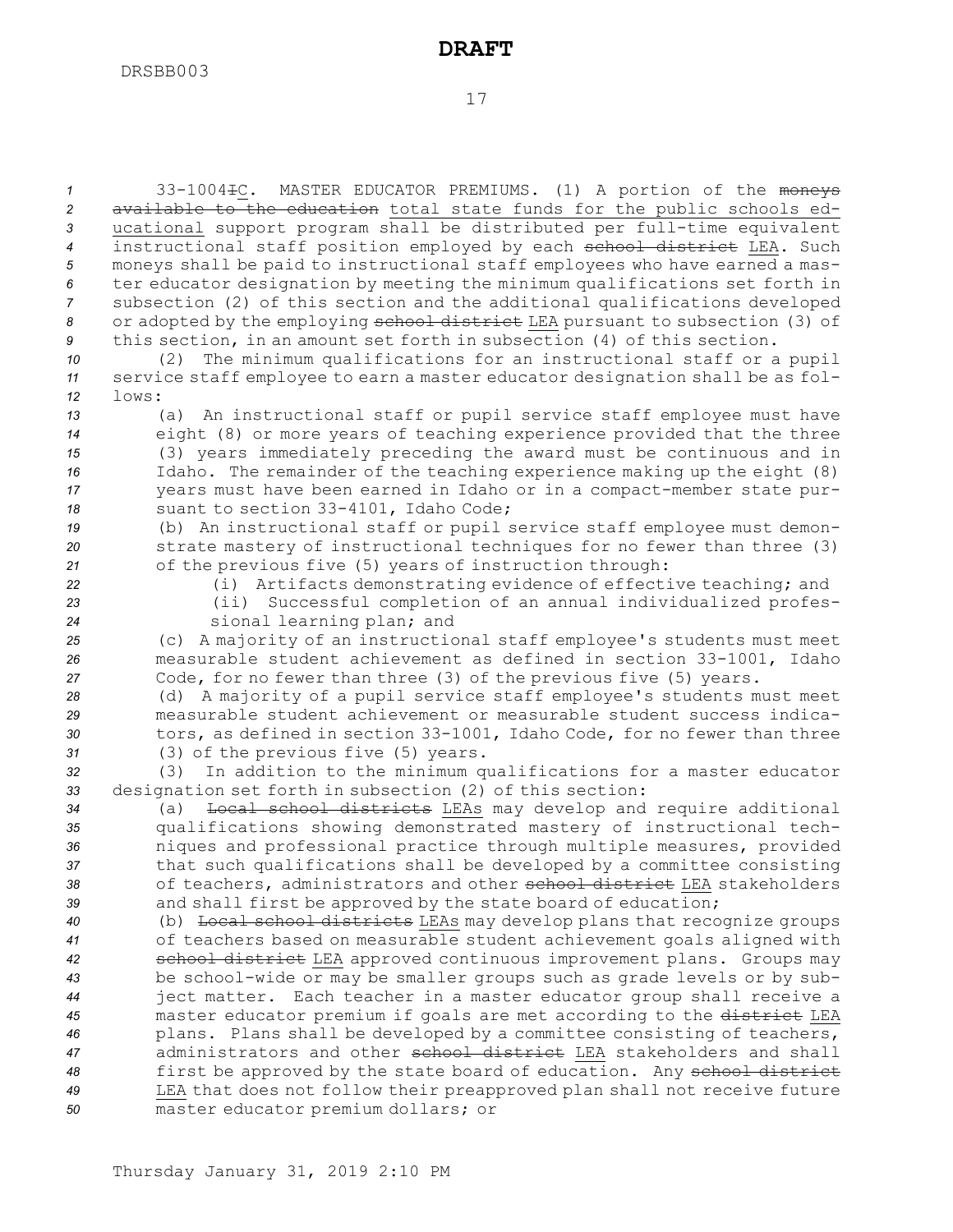(c) If <sup>a</sup> local school district LEA has not developed qualifications pursuant to paragraph (a) or (b) of this subsection, then eligible **3 3 school district** LEA staff may apply to the state board of education by showing demonstrated mastery of instructional techniques and profes- sional practice through multiple measures as developed by <sup>a</sup> committee facilitated by the state board of education consisting of teachers, ad- ministrators and other stakeholders, which measures shall be approved by the state board of education.

 (4) The amount of the master educator premium paid to <sup>a</sup> qualified in- structional staff employee shall be four thousand dollars (\$4,000) each year for three (3) years starting with the initial award of the master educator premium. After the third year of receiving the master educator premium, the instructional staff employee must continue to demonstrate that he or she meets the master educator premium qualifications in each subsequent year. If the qualifications are not met, then the premium will be discontinued until such time as the qualifications are met.

*<sup>17</sup>* (5) Local school district LEA boards of trustees or boards of directors *<sup>18</sup>* may provide master educator premiums to instructional staff employees con-*<sup>19</sup>* sistent with the provisions of this section.

*<sup>20</sup>* (6) For the purposes of this section, the term "school district" also *<sup>21</sup>* means "public charter school" and the term "board of trustees" also means *22* "board of directors."

23 (7) The state board of education may promulgate rules implementing the *<sup>24</sup>* provisions of this section.

*<sup>25</sup>* SECTION 20. That Section 33-1004J, Idaho Code, be, and the same is *<sup>26</sup>* hereby amended to read as follows:

 33-1004JE. LEADERSHIP PREMIUMS. (1) Of the moneys available to the total state funds for the public schools educational support program, eight hundred fifty dollars (\$850) shall be distributed per full-time equivalent 30 instructional and pupil service staff position employed by each school dis-31 trict LEA. Such moneys shall be paid to instructional and pupil service staff employees for leadership activities as provided in paragraphs (a) through (h) of this subsection. Such premiums shall be valid only for the fiscal year for which the premiums are made and shall be made for one (1) or more of the following reasons identified as leadership priorities by <sup>a</sup> committee 36 consisting of teachers, administrators and other school district LEA stake-holders and shall be approved by the board of trustees or board of directors:

*<sup>38</sup>* (a) Teaching <sup>a</sup> course in which students earn both high school and col-*<sup>39</sup>* lege credit;

*<sup>40</sup>* (b) Teaching <sup>a</sup> course to middle school students in which the students *<sup>41</sup>* earn both middle school and high school credit;

*<sup>42</sup>* (c) Holding and providing service in multiple nonadministrative cer-*<sup>43</sup>* tificate or subject endorsement areas;

*<sup>44</sup>* (d) Serving or being hired to serve in an instructional or pupil service *<sup>45</sup>* position designated as hard to fill by the board of trustees or board of *46* directors;

*<sup>47</sup>* (e) Serving or being hired to serve in <sup>a</sup> hard to fill instructional po-*<sup>48</sup>* sition in <sup>a</sup> career technical education program;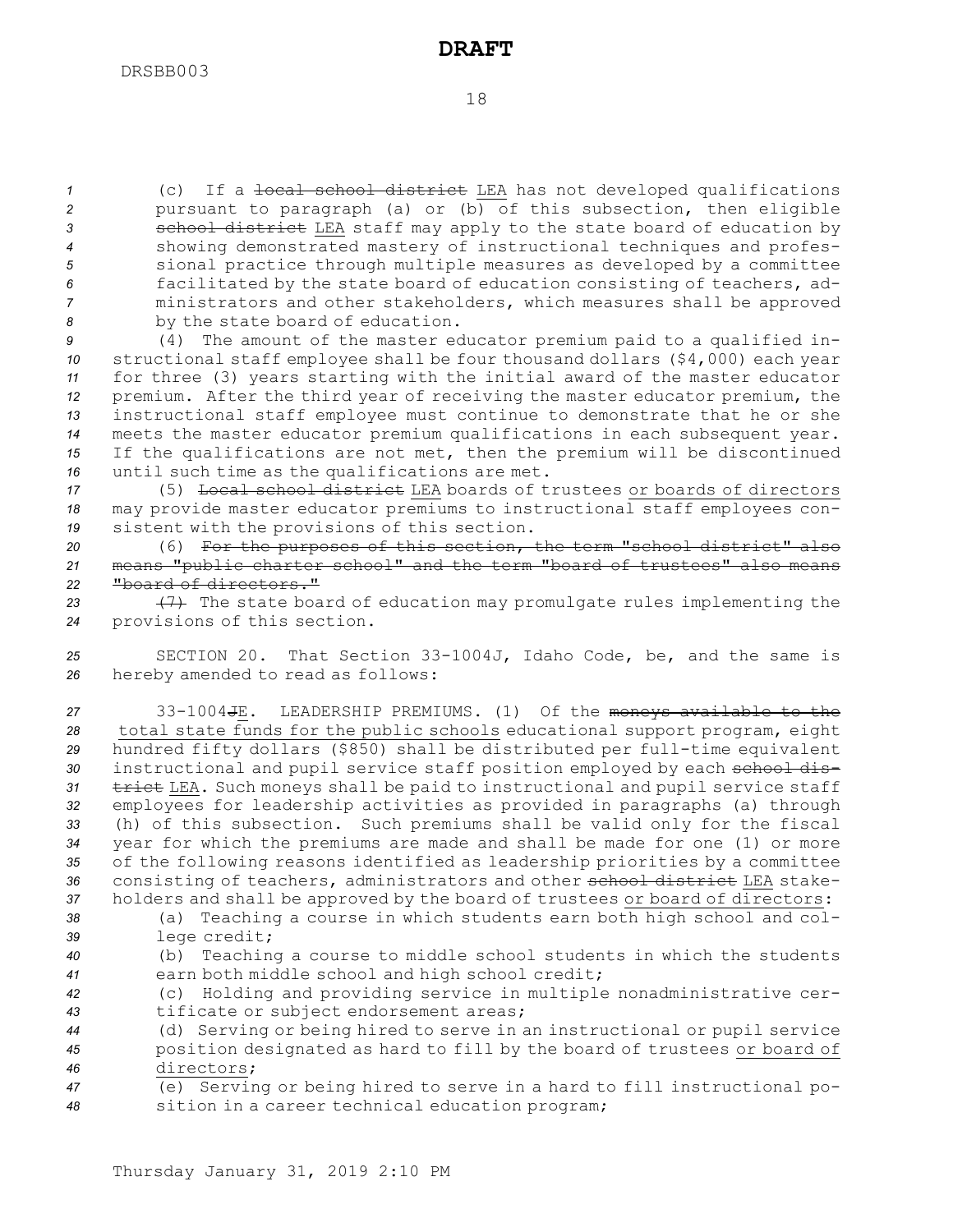*<sup>1</sup>* (f) Providing mentoring, peer assistance or professional development *<sup>2</sup>* pursuant to section 33-512(17), Idaho Code;

 (g) Having received professional development in career and academic counseling, and then providing career or academic counseling for stu- dents, with such services incorporated within or provided in addition to the teacher's regular classroom instructional or pupil service du-*<sup>7</sup>* ties;

 (h) Other leadership duties designated by the board of trustees or board of directors, exclusive of duties related to student activities or athletics. Such duties shall require that the employee work addi-tional time as <sup>a</sup> condition of the receipt of <sup>a</sup> leadership premium.

 (2) Local school district LEA boards of trustees or boards of direc- tors shall provide leadership premiums to instructional or pupil service staff employees consistent with the provisions of this section and may not distribute moneys provided pursuant to this section unless employees meet one (1) of the criteria specified in subsection (1) of this section. The decision as to whom and how many receive leadership premiums, and in what amounts, shall not be subject to collective bargaining, any other provision of law notwithstanding. <sup>A</sup> board may provide multiple leadership premiums to an instructional or pupil service staff employee. However, no such employee shall receive cumulative leadership premiums in excess of twenty-five per- cent (25%) of the minimum salary as designated on the career ladder <sup>a</sup> local salary schedule pursuant to section 33-1004B, Idaho Code, nor less than nine hundred dollars (\$900), regardless of such employees full- or part-time *25* status.

 (3) The state department of education may require reports of informa- tion as needed to implement the provisions of this section. At <sup>a</sup> minimum, school districts LEAs shall report the information necessary for the depart- ment to fulfill the provisions of this section. The department shall report, on or before January 15 each year, to the governor, the senate education com- mittee and the house of representatives education committee relevant infor-mation regarding leadership premiums, including the following:

*<sup>33</sup>* (a) The number of instructional and pupil service staff employees in *34* the district LEA;

*<sup>35</sup>* (b) The number of instructional and pupil service staff employees that *<sup>36</sup>* received <sup>a</sup> leadership premium;

37 (c) The number of leadership premiums issued, by district LEA;

*<sup>38</sup>* (d) The average dollar amount of leadership premiums issued, by *39* district LEA;

40 (e) The highest and lowest leadership premium issued, by district LEA;

*<sup>41</sup>* (f) The percent of instructional and pupil service staff positions re-*<sup>42</sup>* ceiving leadership premiums and the cumulative amount of such premiums, *<sup>43</sup>* by district LEA; and

 (g) The reasons identified as leadership priorities approved by the board of trustees or board of directors as listed in subsection (1) of this section, including <sup>a</sup> description of the other leadership duties designated by the board of trustees or board of directors as provided in subsection (1)(h) of this section and the number of the premiums awarded per leadership activity as identified in subsection (1)(a) through (h) of this section.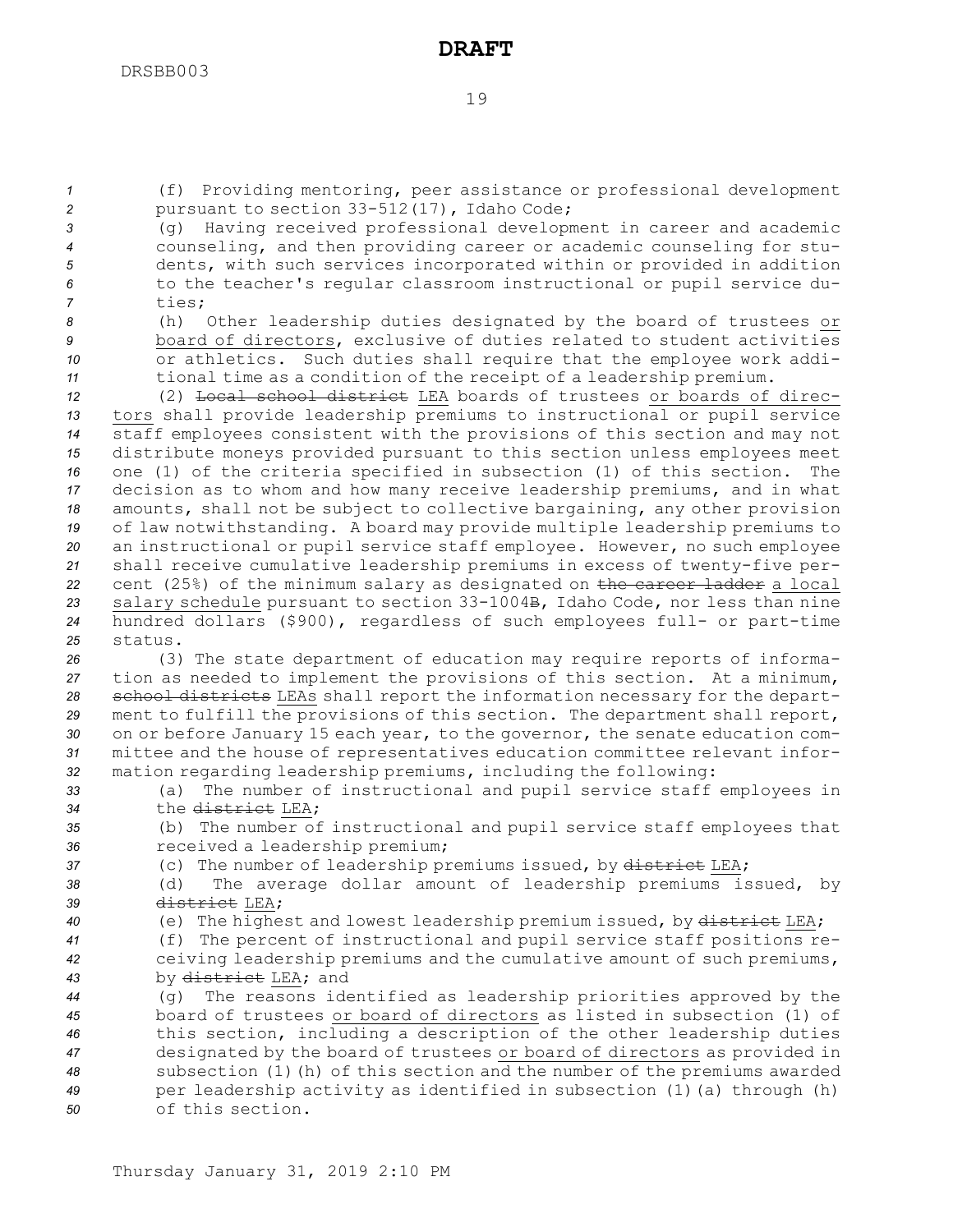(4) For the purposes of this section, the term "school district" also means "public charter school," and the term "board of trustees" also means "board of directors." Subsections (1) and (2) of this section shall be re-viewed annually by the legislature.

*<sup>5</sup>* (5) The state board of education is hereby authorized to promulgate *<sup>6</sup>* rules to implement the provisions of this section.

*<sup>7</sup>* SECTION 21. That Section 33-1002B, Idaho Code, be, and the same is *<sup>8</sup>* hereby amended to read as follows:

9 33-100<del>2B</del>5. PUPIL TUITION-EQUIVALENCY ALLOWANCES. (1-) Districts which educate pupils placed by Idaho court order in licensed homes, agen- cies, institutions or juvenile detention facilities shall be eligible for an allowance equivalent to forty-two percent (42%) of the previous year's gross per pupil cost calculated on <sup>a</sup> daily basis. This district allowance shall be in addition to support unit the foundation funding and included in district apportionment payments, subject to approval of district applications by the state superintendent of public instruction.

17 (2-) Districts which educate pupils placed by Idaho court order in a ju- venile detention facility with <sup>a</sup> summer school program shall be eligible for an allowance equivalent to one-half (1/2) of forty-two percent (42%) of the previous year's gross per pupil cost calculated on <sup>a</sup> daily basis. This dis- trict allowance shall be in addition to support unit the foundation funding and included in district apportionment payments, subject to approval of dis-trict applications by the state superintendent of public instruction.

24 (3-) Districts which educate school age special education students who, due to the nature and severity of their disabilities, are residing in licensed public or private residential facilities or homes, and whose parents are not patrons of the district, shall be eligible for an allowance equivalent to forty-two percent (42%) of the previous year's gross per pupil cost per child plus the excess cost rate that is annually determined by the state superintendent of public instruction. This district allowance shall be in addition to exceptional the foundation funding and the special edu- cation support unit weight funding and included in district apportionment payments, subject to approval of district applications by the state superin-tendent of public instruction.

35 (4-) For school age special education students from outside the state of Idaho who, due to the nature and severity of their disabilities, are re- siding in licensed public or private residential facilities within the state of Idaho, the local school district shall provide education services to such students if requested by the licensed public or private residential facil- ity, provided that the local school district has been given the opportunity to provide input on any federally required education plans for any such stu- dents. <sup>A</sup> local school district providing education services for such stu- dents shall sign <sup>a</sup> contract with any such licensed public or private resi- dential facilities, which contract shall delineate the education services to be provided by the local school district and the amount to be paid by the licensed public or private residential facility. The amount paid shall be equal to the local school district's full cost of providing the education services delineated by the contract, as determined by the local school dis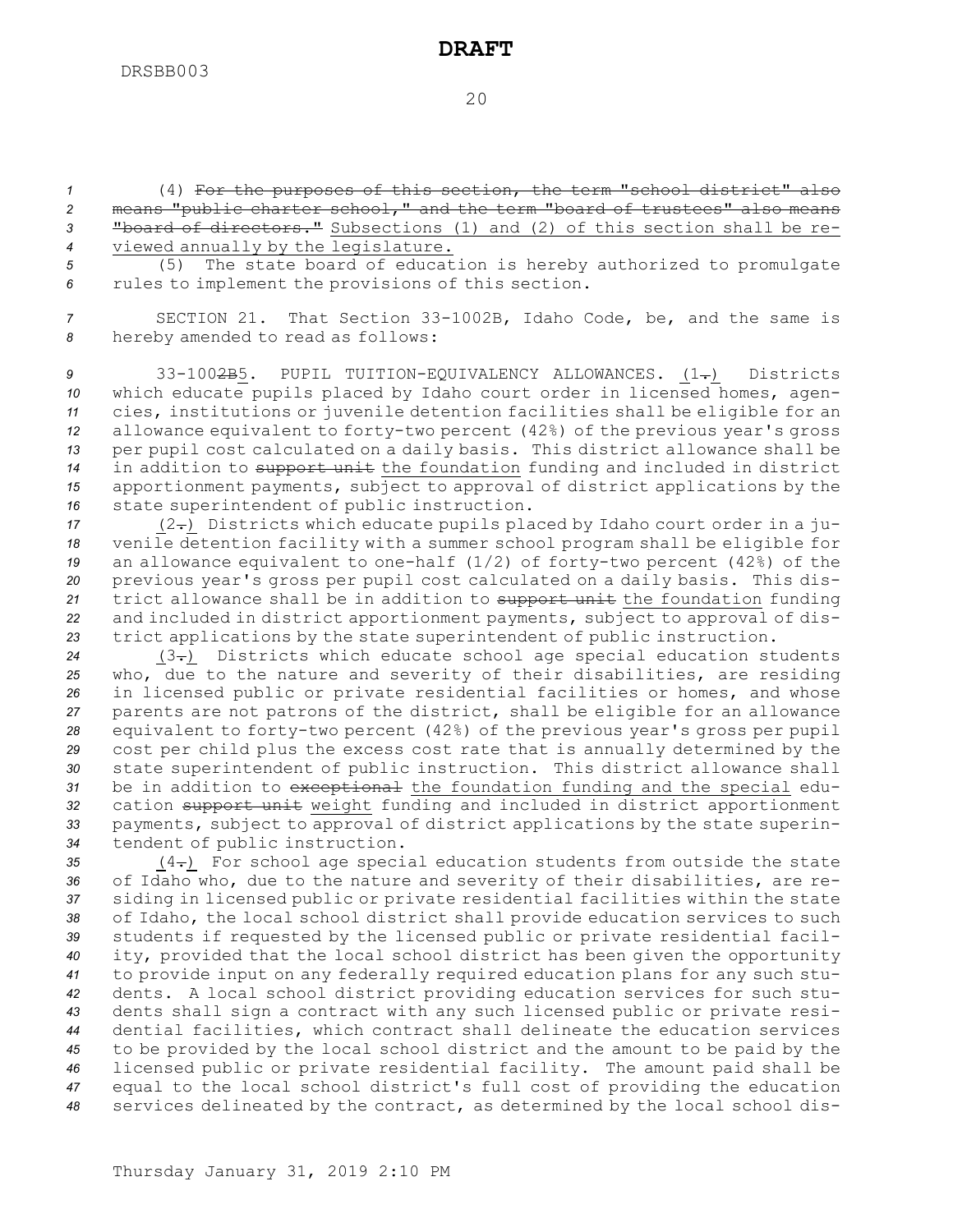*<sup>1</sup>* trict. Such students shall be excluded from all average daily attendance *<sup>2</sup>* student enrollment counts and other reports provided to the state that would *<sup>3</sup>* result in the distribution of state funding to the local school district.

 (5.) For school age nonspecial education students from outside the state of Idaho who are residing in licensed public or private residential facilities within the state of Idaho, the local school district may provide education services to such students if requested by the licensed public or private residential facility. <sup>A</sup> local school district providing education services for such students shall sign <sup>a</sup> contract with any such licensed pub- lic or private residential facilities, which contract shall delineate the education services to be provided by the local school district and the amount to be paid by the licensed public or private residential facility. The amount paid shall be equal to the local school district's full cost of pro- viding the education services delineated by the contract, as determined by the local school district. Such students shall be excluded from all average daily attendance student enrollment counts and other reports provided to the state that would result in the distribution of state funding to the local school district.

*<sup>19</sup>* SECTION 22. That Section 33-1002C, Idaho Code, be, and the same is *<sup>20</sup>* hereby amended to read as follows:

 33-1002C5A. SUMMER SCHOOL PROGRAM SUPPORT UNITS -- ALTERNATIVE SCHOOL FUNDING -- JUVENILE DETENTION FACILITY. (1) Alternative sSummer school programs for at-risk students, as defined in state board of education rule, of not less than two hundred twenty-five (225) hours of instruction, which shall be included in the educational support units enrollment totals cal- culated as provided in section 33-1002B, Idaho Code, may be established 27 as approved by the state board of education. The average daily attendance divided by forty (40) shall determine the number of allowable support units which shall be included in the alternative school support units calculated for the school district for the succeeding school term Summer school enroll-ment numbers shall be added to the first count of the ensuing school year.

 (2) For any alternative school youth intervention program designated pursuant to section 46-805, Idaho Code, full-term average daily attendance enrollment shall be used to calculate support units enrollment for each cohort of students that meets the minimum instructional hours requirement provided for in section 33-512, Idaho Code. The support units enrollment 37 so calculated shall be used for all state funding formulas in which support units are student enrollment is used.

 (3) Districts which educate pupils students placed by court order in <sup>a</sup> juvenile detention facility may establish <sup>a</sup> summer school program which shall be included in the educational support units student enrollment calcu- lated as provided in section 33-1002B, Idaho Code. The average daily atten- dance divided by forty (40) shall determine the number of allowable support units which shall be included in the exceptional education school support units calculated for the school district for the succeeding school term.

*<sup>46</sup>* (4) Average daily attendance and the support units so generated by this *<sup>47</sup>* section shall not be included in or subject to the provisions of section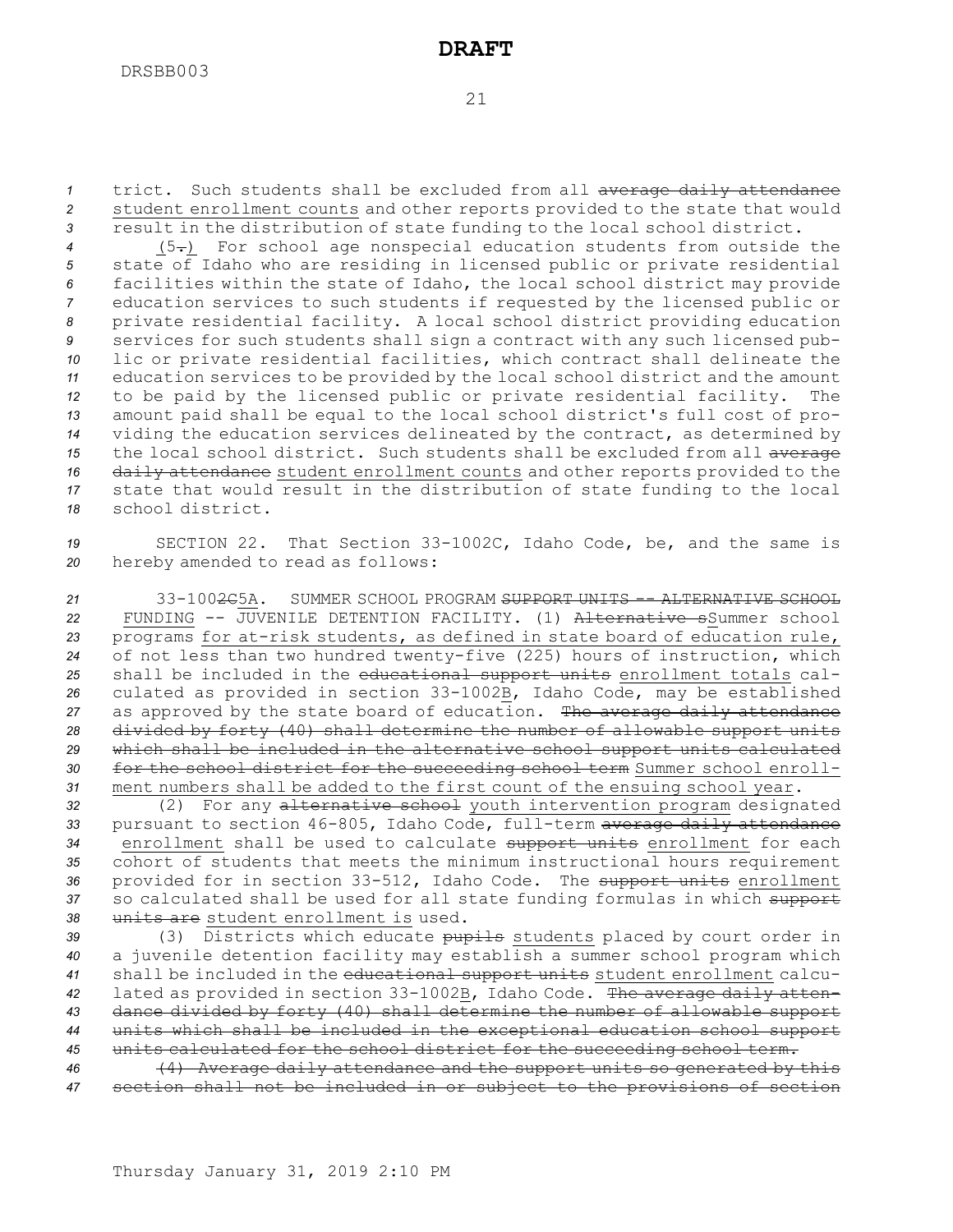#### 22

*<sup>1</sup>* 33-1003, Idaho Code, and shall be included as an addition to any other sup-*<sup>2</sup>* port units generated pursuant to Idaho Code.

*<sup>3</sup>* SECTION 23. That Section 33-1002F, Idaho Code, be, and the same is *<sup>4</sup>* hereby amended to read as follows:

 33-1002F5B. ALTERNATIVE SCHOOL REPORT. Annually, prior to the tenth legislative day, the department of education shall file with the legisla- ture <sup>a</sup> report detailing the alternative school programs within the state. On July 1 of each year, or as soon thereafter as feasible, each school district receiving moneys pursuant to the alternative school support units factor in section 33-1002, Idaho Code, or section 33-1002C5A, Idaho Code, shall file with the state department <sup>a</sup> comprehensive report of the amount of money re- ceived in the district, the expenditure on alternative school programs<sub> $\tau$ </sub> and the programs provided. This information shall be compiled by the department for transmission to the legislature.

*<sup>15</sup>* SECTION 24. That Section 33-1002E, Idaho Code, be, and the same is *<sup>16</sup>* hereby amended to read as follows:

 33-1002E5C. PUPILS ATTENDING SCHOOL IN ANOTHER STATE. In any school district which abuts upon the border of another state, the resident pupils of said district may attend schools in the other state as provided in section 33-1403, Idaho Code.

*<sup>21</sup>* SECTION 25. That Section 33-1002G, Idaho Code, be, and the same is *<sup>22</sup>* hereby amended to read as follows:

 33-1002G5D. CAREER TECHNICAL SCHOOL FUNDING AND ELIGIBILITY. (1) School districts may establish career technical schools that qualify for funding appropriated for the specific purpose of supporting the added cost of career technical schools. These funds will be appropriated to the state board for career technical education, to be expended by the division of ca- reer technical education. In order for <sup>a</sup> school to qualify for funding as <sup>a</sup> career technical school, it must make application to the division of career technical education on or before the fifteenth of April for the following fiscal year. This includes applicants for new schools and renewal applica- tions. All career technical schools must meet all three (3) of the following criteria:

 (a) The school serves students from two (2) or more high schools. No one (1) high school can comprise more than eighty-five percent (85%) of the total enrolled career technical school students. In the event <sup>a</sup> student enrolled in the career technical school is not enrolled in <sup>a</sup> public high school, the eighty-five percent (85%) will be calculated based on the public high school attendance area where the student resides.

 (b) The majority of the school's program offerings lead to some form of postsecondary credit, such as dual credit or other advanced opportuni- ties, as defined by the state board of education, or include apprentice-ship opportunities.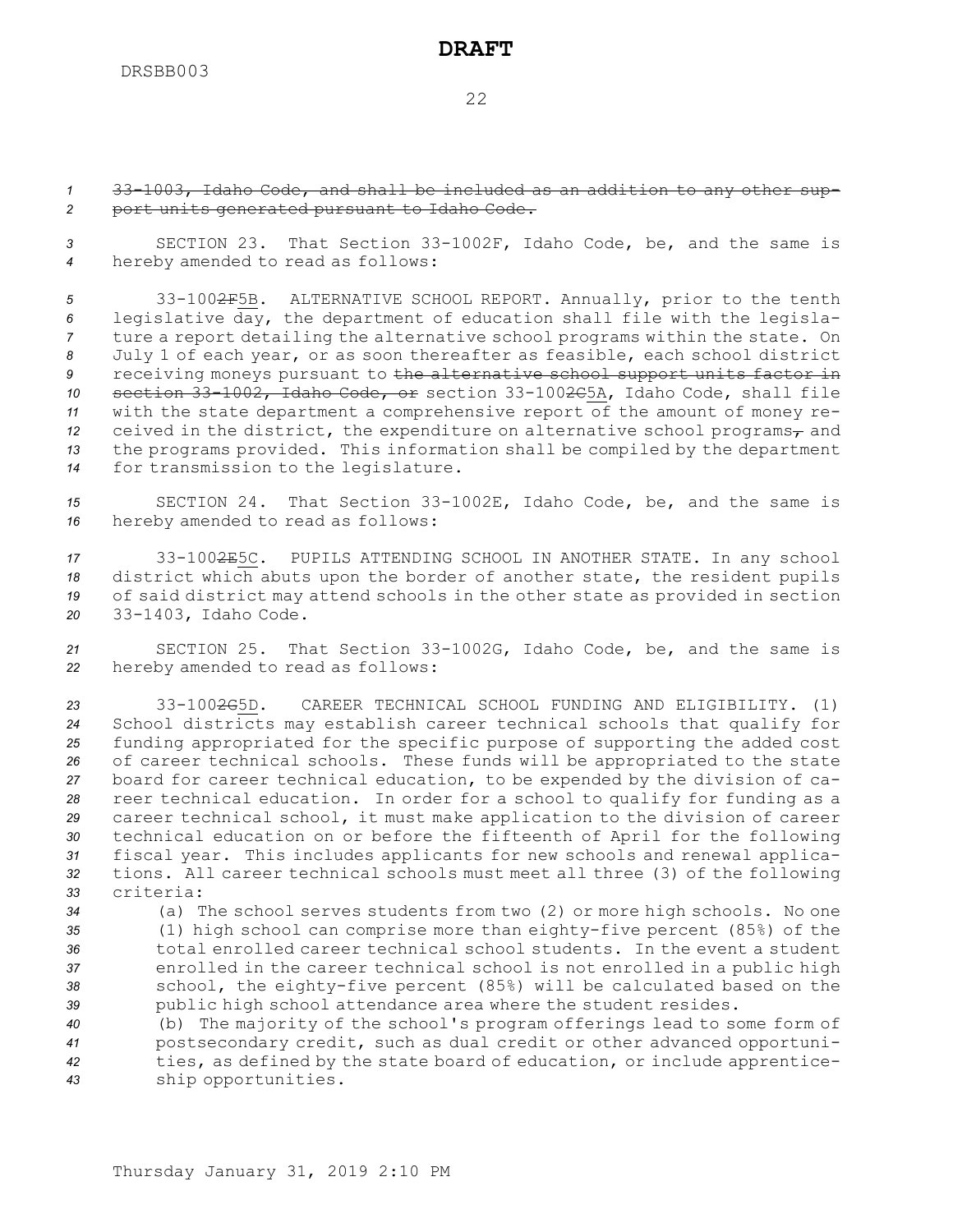*<sup>1</sup>* (c) All school programs offer at least one (1) supervised field experi-*2* ence for all students.

*3* (2) All career technical schools must also meet at least one (1) of the *<sup>4</sup>* following three (3) requirements:

*<sup>5</sup>* (a) The school is funded separately from schools that qualify for com-*<sup>6</sup>* putation using regular secondary support units.

7 (b) The school has a separate and distinct governing board.

*<sup>8</sup>* (cb) The majority of the school programs are provided at dedicated fa-*<sup>9</sup>* cilities that are separate from the regular high school facilities.

*<sup>10</sup>* SECTION 26. That Chapter 10, Title 33, Idaho Code, be, and the same is *<sup>11</sup>* hereby amended by the addition thereto of <sup>a</sup> NEW SECTION, to be known and des-*<sup>12</sup>* ignated as Section 33-1005E, Idaho Code, and to read as follows:

 33-1005E. PUBLIC SCHOOL CLASSROOM TECHNOLOGY PROGRAM. Technology program funding shall be distributed for classroom technology and class- room technology infrastructure, and instructional management systems that assist educators and students in effective and efficient instruction or learning. Funding shall be distributed based on <sup>a</sup> formula prescribed by the superintendent of public instruction. Moneys so distributed shall be used to implement and operate an instructional management system of their choice that meets the individual learning needs and progress of all students. An instructional management system must include individual student learning plans, monitoring of interventions, integration with <sup>a</sup> district's student information system (SIS), and analysis of student and classroom levels of learning.

*<sup>25</sup>* SECTION 27. That Section 33-1009, Idaho Code, be, and the same is hereby *<sup>26</sup>* repealed.

*<sup>27</sup>* SECTION 28. That Section 33-1007A, Idaho Code, be, and the same is *<sup>28</sup>* hereby amended to read as follows:

 33-1007A9. FEASIBILITY STUDY AND PLAN FOR SCHOOL CLOSURES AND/OR SCHOOL DISTRICT CONSOLIDATION. (1) The state superintendent of public in- struction shall determine the reimbursable costs to any school district which are incurred under the provisions of section 33-310B, Idaho Code. The school district shall be entitled to reimbursement of all allowable costs pursuant to rules and regulations promulgated by the state board of educa-*35* tion.

 (2) In school districts where the implementation of <sup>a</sup> school closure plan requires the consolidation of one (1) or more schools, the public schools educational support program allowance for the consolidated school 39 for a seven (7) year period following school consolidation<sub>*r*</sub> shall not be less than the combined public schools educational support program allowance of the component schools in the last year of operation.

*<sup>42</sup>* SECTION 29. That Section 33-1010, Idaho Code, be, and the same is hereby *43* amended to read as follows: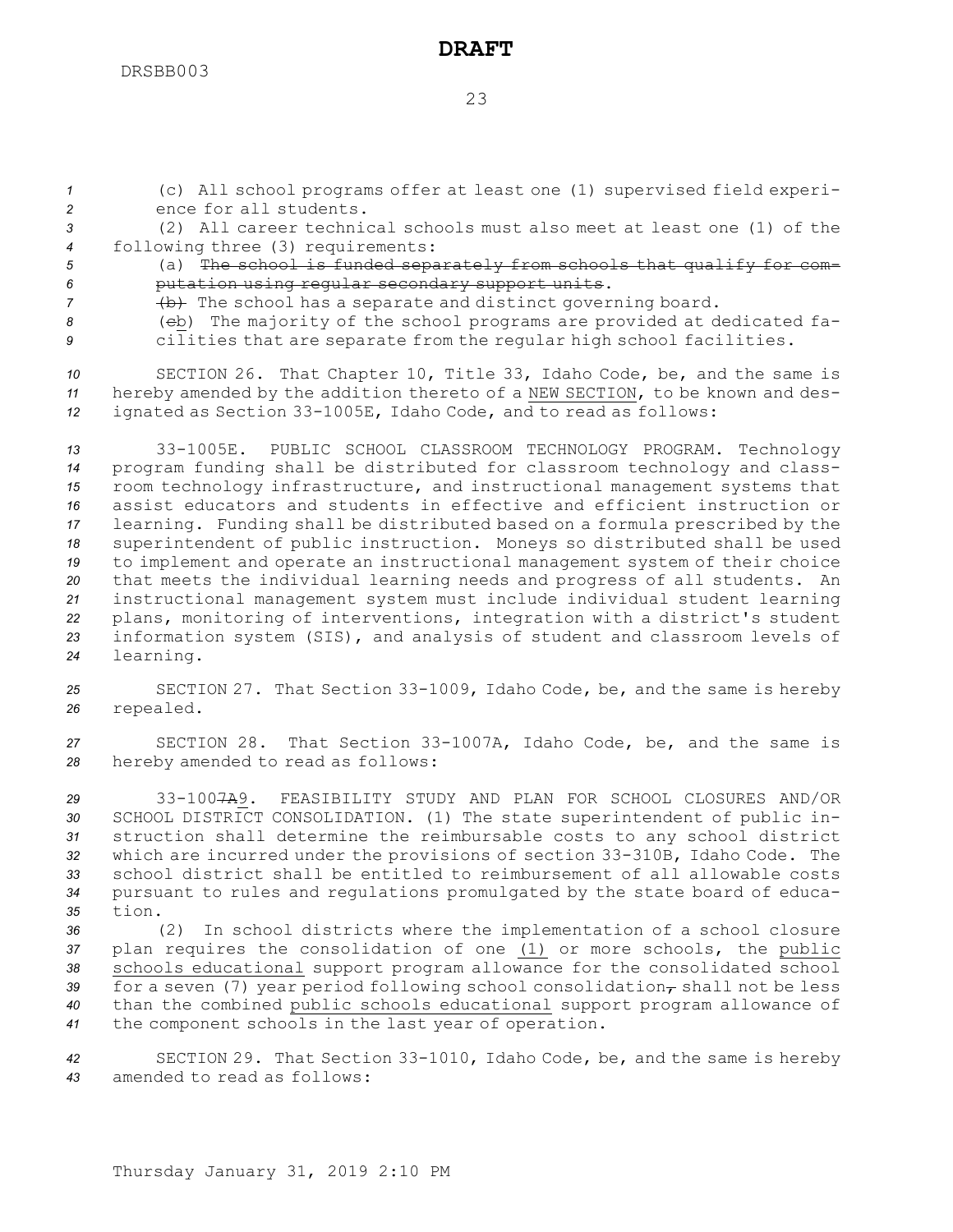33-1010. APPORTIONMENTS WHEN MINES NET PROFITS CONSIDERED. (1) In any school district in which mines net profits are made <sup>a</sup> part of the total as- sessed value of taxable property, should the amount of such net profits cer- tified as required by section 63-2803, Idaho Code, be lower in any year than for the immediately preceding year in an amount equaling five per cent (5%) or more of the total assessed value of taxable property of the district for the preceding year, then the state department of education shall compute the adjusted value of taxable property in the district for the purposes of sec- tion 33-10093, Idaho Code, by subtracting from the adjusted value of prop- erty in the district for the preceding year, the total of such decrease in mines net profits tax.

 (2) The county auditor of each county in which the net profits of mines are made <sup>a</sup> part of the total assessed value of taxable property of any school district, shall annually examine the reports of mines net profits certified to the county assessor as required by section 63-2803, Idaho Code, and shall certify to the state department of education not later than the fifteenth day of June of each year, the net profits of mines creditable to each school dis-trict in said county.

*<sup>19</sup>* SECTION 30. That Section 33-1005, Idaho Code, be, and the same is hereby *20* amended to read as follows:

 33-100514. DISTRICTS RECEIVING FEDERAL FUNDS. In school districts which receive moneys for the maintenance and operation of the schools from agencies of the federal government, the public schools educational support program shall be computed on the basis of the average daily attendance of pupils student enrollment counts as set forth in this chapter and without regard to the manner in which such allowance from the federal government may be computed.

*<sup>28</sup>* SECTION 31. That Section 33-1017, Idaho Code, be, and the same is hereby *<sup>29</sup>* repealed.

*<sup>30</sup>* SECTION 32. That Section 33-1018, Idaho Code, be, and the same is hereby *31* amended to read as follows:

 33-1018. PUBLIC SCHOOL DISCRETIONARY STUDENT-BASED FOUNDATION FUND- ING VARIABILITY. The legislature shall annually state in the appropriation for the public schools educational support program/division of operations the estimate of the total discretionary funding provided foundation amount per support unit student pursuant to section 33-1002, Idaho Code. The Before 37 the end of each fiscal year, the department of education shall, before the end of each fiscal year, calculate the actual discretionary funding avail-able per support unit foundation amount per student.

 (1) If the total estimated discretionary funding foundation amount per support unit student stated in the appropriation for the public schools ed- ucational support program/division of operations is lower than the actual discretionary funding available foundation amount per support unit student, then the state controller shall multiply the difference by the number of ac-tual support units statewide weighted student enrollment count, and trans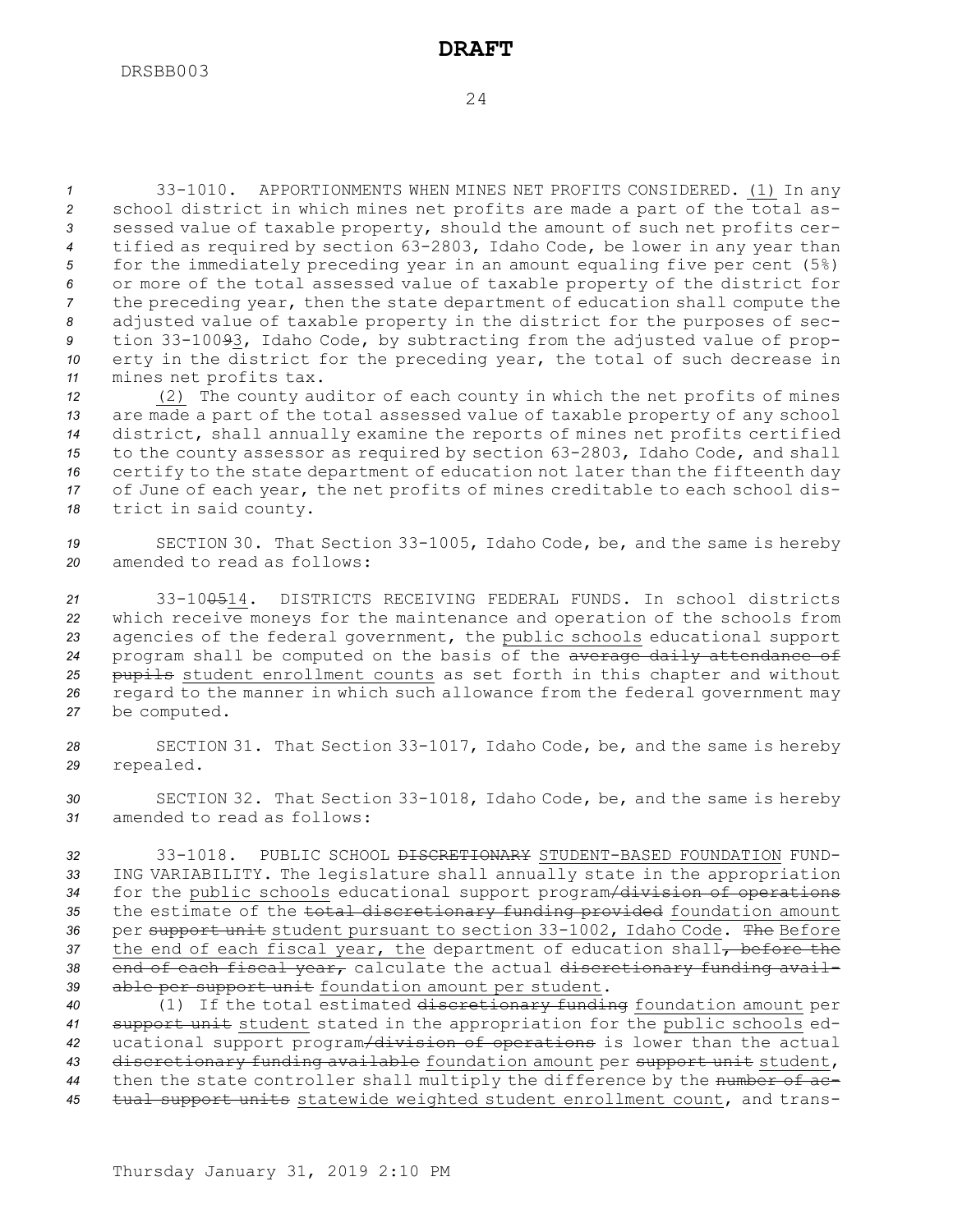*<sup>1</sup>* fer the result from the public school income fund to the public education 2 stabilization fund and the final distributions to school districts LEAs from *<sup>3</sup>* the department of education shall be reduced by <sup>a</sup> like amount.

 (2) If the total estimated discretionary funding foundation amount per support unit student stated in the appropriation for the public schools ed- ucational support program/division of operations is greater than the actual discretionary funding available foundation amount per support unit student, 8 then the state controller shall multiply the difference by the number of ac- tual support units statewide weighted student enrollment count, and trans- fer the result from the public education stabilization fund to the public school income fund. This transfer shall be limited to moneys available in the public education stabilization fund. Moneys transferred from the public education stabilization fund to the public school income fund under the pro- visions of this section are hereby continuously appropriated for the public schools educational support program/division of operations.

*<sup>16</sup>* SECTION 33. That Section 33-1021, Idaho Code, be, and the same is hereby *<sup>17</sup>* repealed.

*<sup>18</sup>* SECTION 34. That Section 33-1024, Idaho Code, be, and the same is hereby *19* amended to read as follows:

 33-1024. ONLINE PORTALS. (1) Of the moneys appropriated to the educational support program superintendent of public instruction, up to one hundred fifty thousand dollars (\$150,000) may be expended for the de- velopment and maintenance of an internet-based portal of available online, nonsectarian K-12 or dual credit courses; an adult education portal; and <sup>a</sup> parent resource portal.

*<sup>26</sup>* (2) The nonsectarian K-12 or dual credit courses portal shall include *<sup>27</sup>* any of the following:

- *<sup>28</sup>* (a) Idaho digital learning academy;
- *<sup>29</sup>* (b) Idaho public school districts;
- *<sup>30</sup>* (c) Idaho public charter schools;
- *<sup>31</sup>* (d) Idaho public colleges and universities;
- *<sup>32</sup>* (e) Idaho private colleges and universities accredited by the same *<sup>33</sup>* organization that accredits Idaho's public colleges and universities; *34* and
- *<sup>35</sup>* (f) Any provider of online courses; provided however, that the courses *<sup>36</sup>* available on the portal have been verified and approved by the state de-*<sup>37</sup>* partment of education to meet state content standards.
- *<sup>38</sup>* (3) At <sup>a</sup> minimum, the nonsectarian K-12 or dual credit courses portal *39* shall:
- *<sup>40</sup>* (a) Include and display customer ratings from students and parents, *<sup>41</sup>* based upon previous student enrollment with the online course, provider *<sup>42</sup>* and instructor. Such ratings shall, at <sup>a</sup> minimum, evaluate the quality *<sup>43</sup>* of content, instruction, communications and ease of use;
- *<sup>44</sup>* (b) Include the capacity for parents to notify their student's home *45* school of their desire to enroll their student in an online course *<sup>46</sup>* listed on the portal; and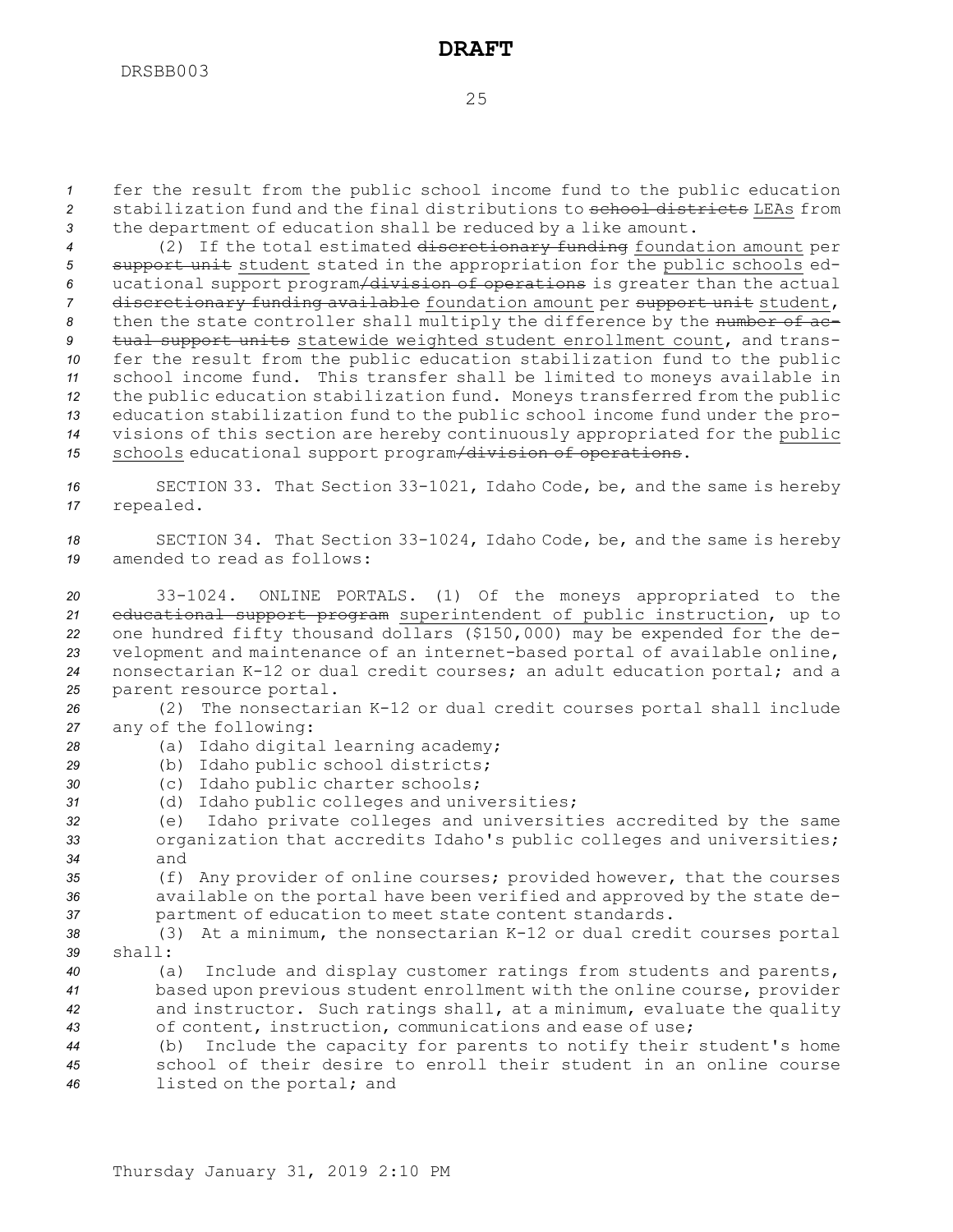*<sup>1</sup>* (c) Facilitate communications between listed online course providers, *<sup>2</sup>* students and parents and the home school in which the student is en-*3* rolled.

*<sup>4</sup>* (4) At <sup>a</sup> minimum, the adult education or parent resource portal shall *<sup>5</sup>* provide access to tools and resources focused on K-12 education.

*<sup>6</sup>* SECTION 35. That Section 33-309, Idaho Code, be, and the same is hereby *7* amended to read as follows:

*8* 33-309. LAPSED DISTRICTS -- ANNEXATION. (1) If the state board of edu-*<sup>9</sup>* cation shall find any school district:

*<sup>10</sup>* (a) Has not operated its school for <sup>a</sup> period of one (1) school year;

11 (b) In which the average daily attendance student enrollment count dur-*<sup>12</sup>* ing each term of not less than seven (7) months in the two (2) school *<sup>13</sup>* years last past has been less than five (5) pupils; or

*<sup>14</sup>* (c) For <sup>a</sup> period of not less than one (1) year last past has had an insuf-*<sup>15</sup>* ficient number of members on its board of trustees lawfully to conduct *16* the business of the district;

*<sup>17</sup>* the state board may enter its order declaring any such district to be lapsed, *<sup>18</sup>* and which district shall lapse as of the first day of July next following the *19* date of said order.

 (2) Upon entering its order declaring <sup>a</sup> school district lapsed pursuant to subsection (1) of this section, the state board shall designate some proper person <sup>a</sup> hearing officer to conduct <sup>a</sup> public hearing or hearings on the matter of annexing the lapsed district to <sup>a</sup> school district or districts contiguous thereto. The state board shall cause notice of such hearing or hearings to be published in <sup>a</sup> newspaper of general circulation in the area and the notice shall state the time and place of the hearing or hearings and the subject matter involved.

 (3) Upon concluding any hearing or hearings the hearing officer shall make his report and recommendation to the state board, and the state board shall thereafter order the lapsed area annexed to such contiguous district or districts as in the judgment of the state board seems equitable and just. Any such annexation shall be effective as of the fifteenth day of August next following the date of the order of annexation.

 (4) Whenever there is any outstanding unpaid bonded debt owed by the lapsed district, the state board shall, in its order of annexation, require the district, or one (1) of the districts, to which the lapsed area is an- nexed, to keep and maintain the bond register and to pay the principal and interest, when the same are due, out of the proceeds of any levy made for that purpose. The said order of annexation shall also provide for the trans- fer, or apportionment, to the annexing district or districts of the prop- erty and current liabilities of the lapsed district as in the judgment of the state board is equitable and just; provided however, that if the lapsed dis- trict shall have excess of liquid assets over current liabilities, and if such lapsed district shall have any outstanding unpaid bonded debt, then and in that event such excess shall be ordered transferred to <sup>a</sup> fund for the pay-ment of the principal of and interest on such debt.

*<sup>47</sup>* (5) When annexation has been completed, as hereinabove authorized, *<sup>48</sup>* the state board shall give notice of such annexation to the officers of the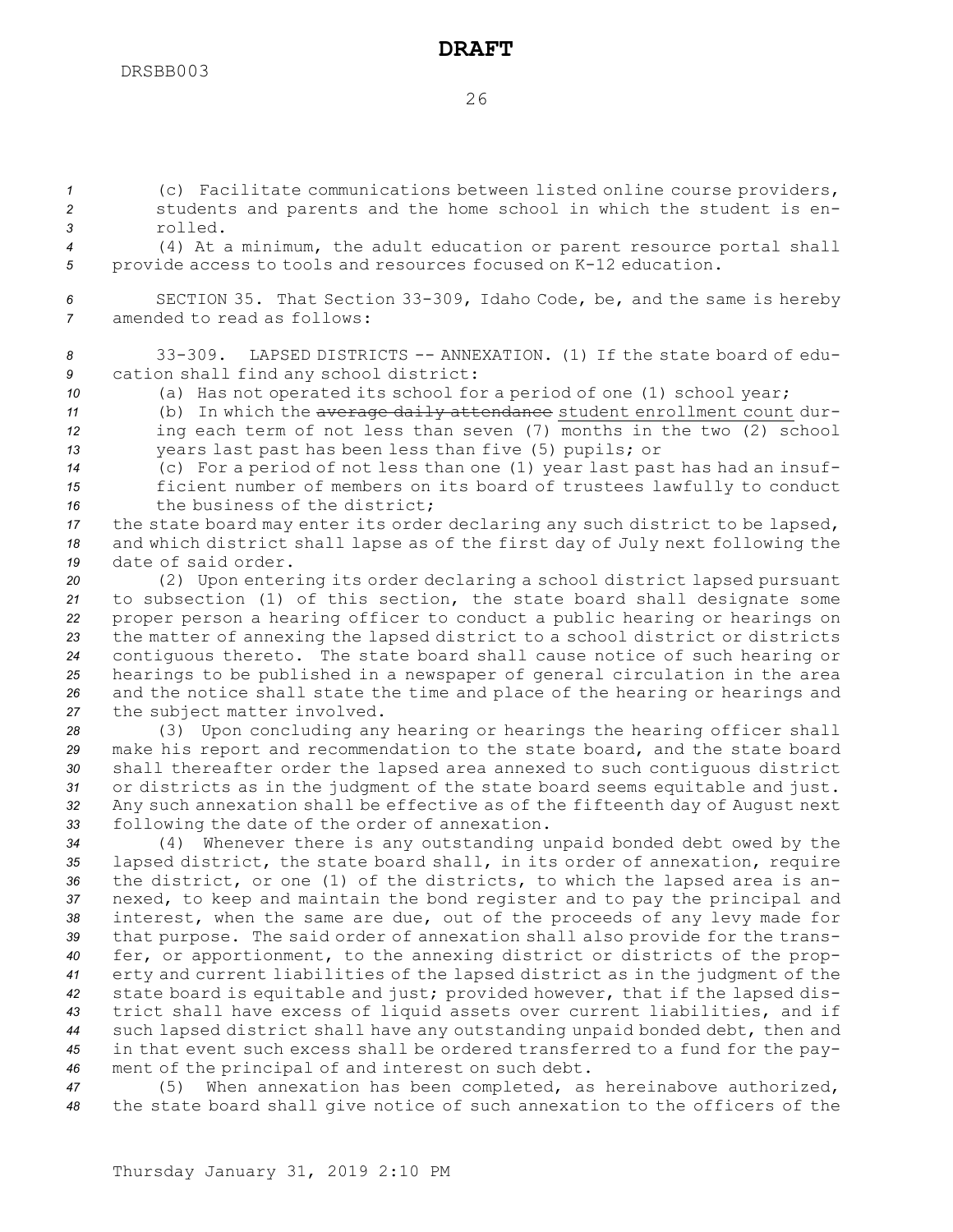lapsed district, if any there be, and to the board of county commissioners of any county in which shall lie any district, the boundaries of which have been changed by the annexation of the lapsed area. The notice to any board of county commissioners shall be accompanied by <sup>a</sup> legal description of the boundaries of the district or districts as changed by the annexation.

*<sup>6</sup>* SECTION 36. That Section 33-317, Idaho Code, be, and the same is hereby *7* amended to read as follows:

 33-317. COOPERATIVE SERVICE AGENCY -- POWERS -- DUTIES -- LIMITA- TIONS. (1) Two (2) or more school districts may join together for educational purposes to form <sup>a</sup> service agency to purchase materials and/or provide services for use individually or in combination. The cooperative service agency thus formed shall be empowered to adopt bylaws, and act as <sup>a</sup> body cor- porate and politic with such powers as are assigned through its bylaws but limited to the powers and duties of local school districts. In its corporate capacity, this agency may sue and be sued and may acquire, hold and convey real and personal property necessary to its existence. The employees of the service agency shall be extended the same general rights, privileges and responsibilities as comparable employees of <sup>a</sup> school district. The cooper- ative service agency may elect to be its own fiscal agent for the purposes of providing an alternative school program, with the concurrence of the school districts for which it provides such services. In doing so the educational support program payments made pursuant to section 33-10023, Idaho Code, that would have been distributed to the school district acting as the fiscal agent, shall instead be distributed to the cooperative service agency.

 (2) <sup>A</sup> properly constituted cooperative service agency may request from its member school districts funding to be furnished by <sup>a</sup> tax levy not to exceed one-tenth of one percent (.1%) for <sup>a</sup> period not to exceed ten (10) years by such member school districts. Such levy must be authorized by an election held subject to the provisions of section 34-106, Idaho Code, and be conducted in each of the school districts pursuant to chapter 14, title 34, Idaho Code, and approved by <sup>a</sup> majority of the district electors voting in such election. Moneys received by the member school districts from this source shall be transferred to the cooperative service agency upon receipt of billing from the agency. Excess revenue over billing must be kept in <sup>a</sup> designated account by the district, with accrued interest, and may only be spent as budgeted by the agency.

 (3) For the purpose of constructing and maintaining facilities of <sup>a</sup> cooperative service agency, in addition to the levy authorized in subsection (2) of this section, <sup>a</sup> properly constituted cooperative service agency may request from its member school districts additional funding to be furnished by <sup>a</sup> tax levy not to exceed four-tenths of one percent (.4%) for <sup>a</sup> period not to exceed ten (10) years. Such levy must be authorized by an election held subject to the provisions of section 34-106, Idaho Code, and be conducted in each of the school districts pursuant to chapter 14, title 34, Idaho Code, and approved by sixty-six and two-thirds percent (66 2/3%) of the district electors voting in such election. If one (1) or more of the member districts fails to approve the tax levy in such election, the cooperative service agency may construct the facility through the support of the member dis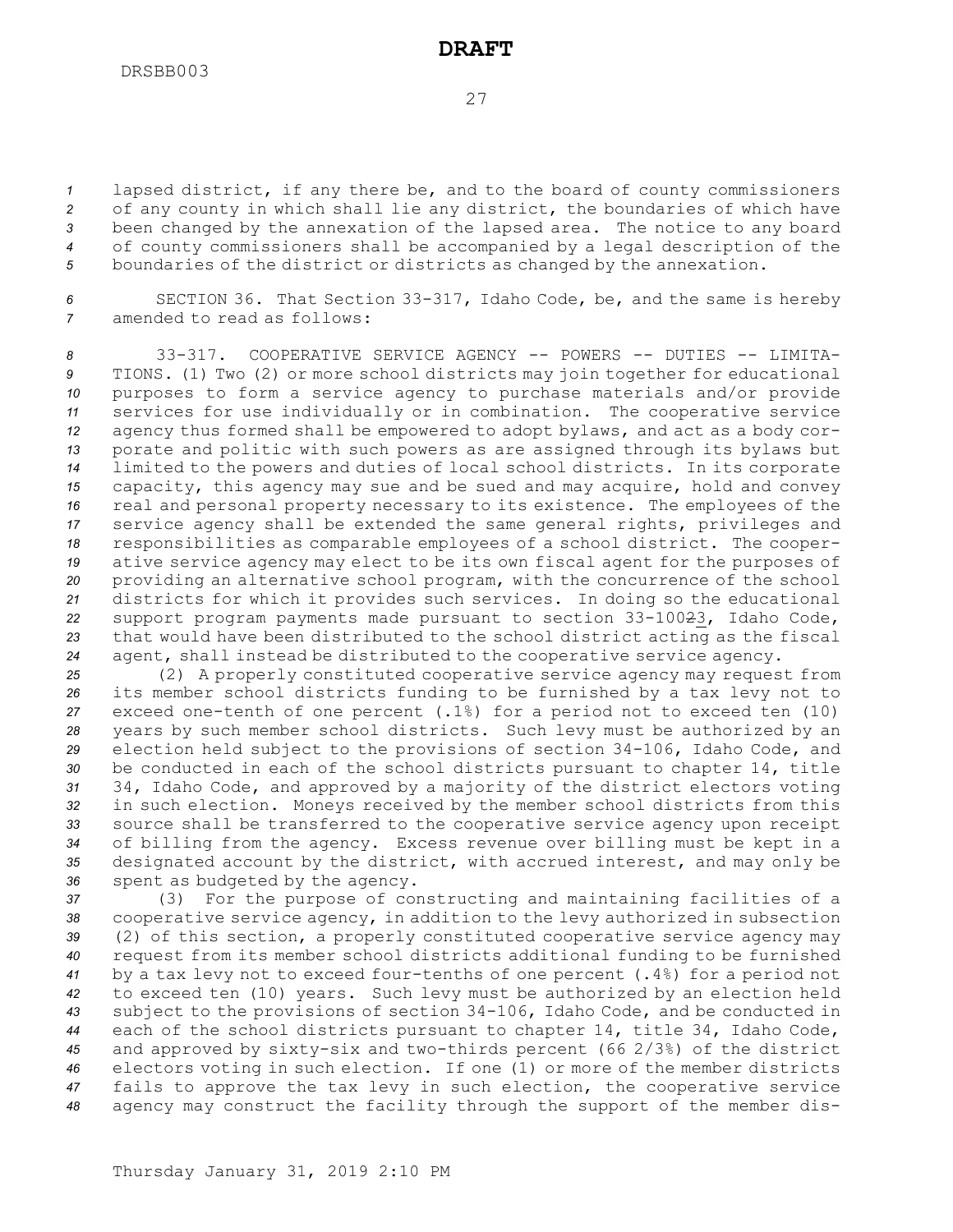tricts approving the levy, but in no event shall the levy limits authorized in this subsection (3) be exceeded. Nothing shall prevent <sup>a</sup> member dis- trict that initially failed to approve the levy from conducting <sup>a</sup> subsequent election, held pursuant to section 34-106, Idaho Code, to authorize that district's participation in construction of the facility. Electors of the districts may approve continuation of such levy for an additional ten (10) years at an election held for that purpose. There is no limit on the number of elections which may be held for the purpose of continuing the levy authorized under this subsection (3) for an additional ten (10) years. The administra- tion and accounting of moneys received by imposition of the levy shall be the same as provided in subsection (2) of this section.

*<sup>12</sup>* SECTION 37. That Section 33-515, Idaho Code, be, and the same is hereby *13* amended to read as follows:

 33-515. ISSUANCE OF RENEWABLE CONTRACTS. (1) During the third full year of continuous employment by the same school district, including any specially chartered district, each certificated employee named in subsec- tion (25) of section 33-1001, Idaho Code, and each school nurse and school librarian shall be evaluated for <sup>a</sup> renewable contract and shall, upon hav- ing been offered <sup>a</sup> contract for the next ensuing year, and upon signing and timely returning <sup>a</sup> contract for <sup>a</sup> fourth full year, be placed on <sup>a</sup> renewable contract status with said school district entitling such individual to the right to automatic renewal of contract, subject to the provisions included in this chapter, provided that instructional staff who have not obtained <sup>a</sup> professional endorsement under section 33-1201A, Idaho Code, may not 25 be placed on a renewable contract status<sub>r</sub> provided however, if the career ladder pursuant to section 33-1004B, Idaho Code, is not funded, then <sup>a</sup> pro-fessional endorsement shall not be required.

 (2) At least once annually, the performance of each renewable contract certificated employee, school nurse, or school librarian shall be evaluated according to criteria and procedures established by the board of trustees in accordance with general guidelines approved by the state board of education. Such an evaluation shall be completed no later than June 1 of each year. The evaluation shall include <sup>a</sup> minimum of two (2) documented observations, one (1) of which shall be completed prior to January 1 of each year.

 (3) Any contract automatically renewed under the provisions of this section may be renewed for <sup>a</sup> shorter term, longer term or the same length of term as stated in the current contract and at <sup>a</sup> greater, lesser or equal salary as that stated in the current contract. Absent the board's applica- tion of <sup>a</sup> formal reduction in force, renewals of standard teacher contracts may be for <sup>a</sup> shorter term, longer term or the same length of term as stated in the current standard teacher contract and at <sup>a</sup> greater, lesser or equal salary , and shall be uniformly applied to all employees based upon the dis- trict's adopted salary schedule to the extent allowable in section 33-1004E, Idaho Code.

*<sup>45</sup>* (a) Contracts issued pursuant to this section shall be issued on or be-*<sup>46</sup>* fore the first day of July each year.

*<sup>47</sup>* (b) At the discretion of the board, the district may issue letters of *<sup>48</sup>* intent for employment for the next ensuing school year to renewable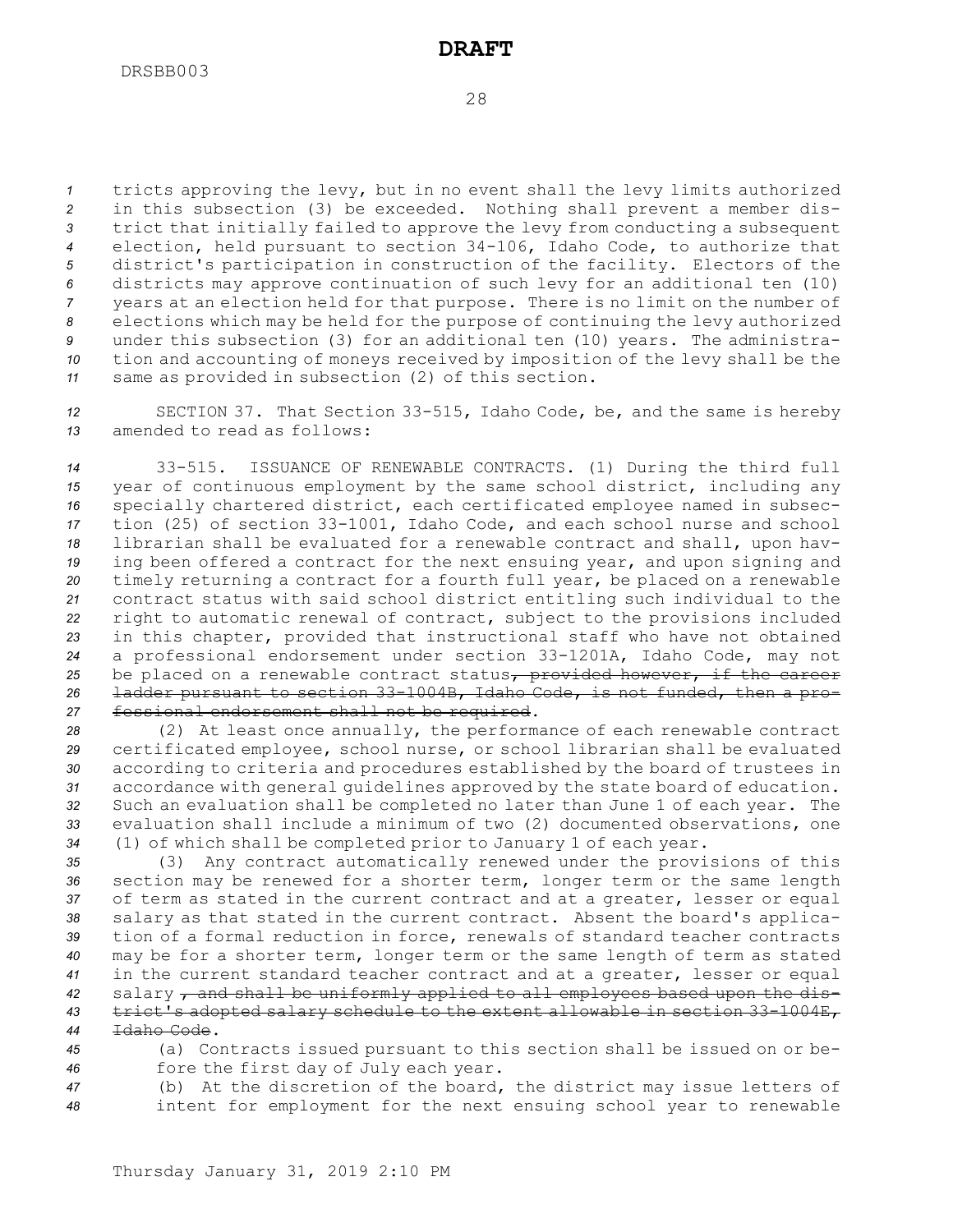*<sup>1</sup>* contract status employees during May of each school year. Such let-*<sup>2</sup>* ter of intent shall not state <sup>a</sup> specific duration of the contract or *<sup>3</sup>* salary/benefits term for the next ensuing school year.

 (c) Unless otherwise negotiated and ratified by both parties pursuant to sections 33-1271, et seq., Idaho Code, standard teacher renewals for terms shorter in length than that stated in the current standard con- tract of renewable certificated employees, should be considered and im- plemented only after the district has determined that the salary-based apportionment reimbursement that it estimates it will receive for the ensuing school year is less than the sum the district would otherwise be paying for salaries for certificated professional employees.

 (4) Nothing in this section shall prevent the board of trustees from of- fering <sup>a</sup> renewed contract increasing the salary of any certificated person, or from reassigning an administrative employee to <sup>a</sup> nonadministrative posi- tion with appropriate reduction of salary from the preexisting salary level. In the event the board of trustees reassigns an administrative employee to <sup>a</sup> nonadministrative position, the board shall give written notice to the em- ployee that contains <sup>a</sup> statement of the reasons for the reassignment. The employee, upon written request to the board, shall be entitled to an informal review of that decision. The process and procedure for the informal review shall be determined by the local board of trustees.

 (5) Before <sup>a</sup> board of trustees can determine not to renew for reasons of an unsatisfactory report of the performance of any certificated person whose contract would otherwise be automatically renewed, such person shall be en- titled to <sup>a</sup> reasonable period of probation. This period of probation shall be preceded by <sup>a</sup> written notice from the board of trustees with reasons for such probationary period and with provisions for adequate supervision and evaluation of the person's performance during the probationary period. Such period of probation shall not affect the person's renewable contract status. Consideration of probationary status for certificated personnel is consid- eration of the status of an employee within the meaning of section 74-206, Idaho Code, and may be held in executive session. If the consideration re- sults in probationary status, the individual on probation shall not be named in the minutes of the meeting. <sup>A</sup> record of the decision shall be placed in the teacher's personnel file.

 (6) If the board of trustees takes action to immediately discharge or discharge upon termination of the current contract <sup>a</sup> certificated per- son whose contract would otherwise be automatically renewed, the action of the board shall be consistent with the procedures specified in section 33-513(5), Idaho Code, and furthermore, the board shall notify the employee in writing whether there is just and reasonable cause not to renew the con- tract or to reduce the salary of the affected employee, and if so, what reasons it relied upon in that determination.

 (7) If the board of trustees takes action after the declaration of <sup>a</sup> fi- nancial emergency pursuant to section 33-522, Idaho Code, and such action is directed at more than one (1) certificated employee, and if mutually agreed to by both parties, <sup>a</sup> single informal review shall be conducted. Without mutual consent of both parties, the board of trustees shall use the follow-ing procedure to conduct <sup>a</sup> single due process hearing within sixty-seven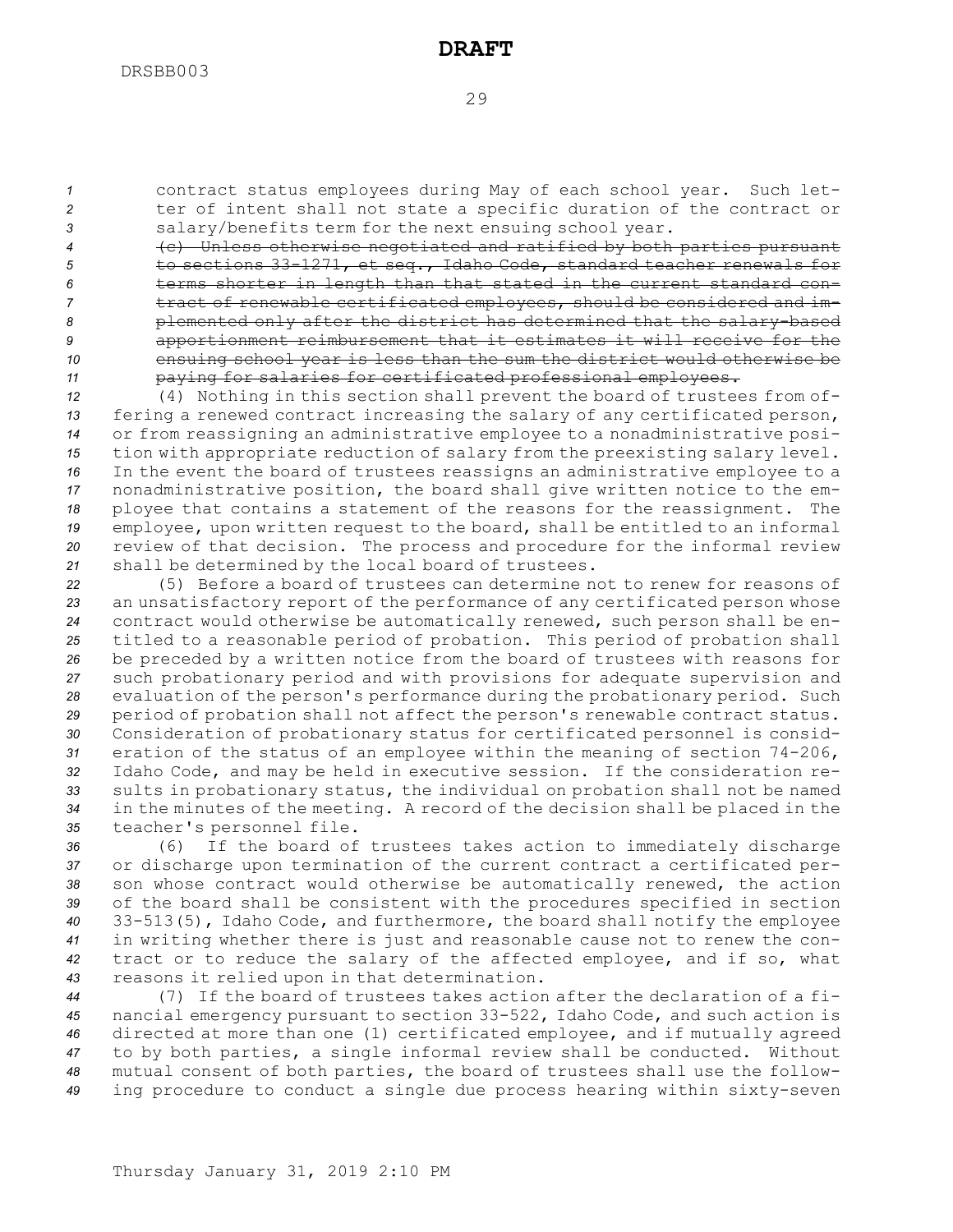(67) days of the declaration of financial emergency pursuant to section 33-522(2), Idaho Code, or on or before June 22, whichever shall occur first: (a) The superintendent or any other duly authorized administrative of-ficer of the school district may recommend the change in the length of

 the term stated in the current contract or reduce the salary of any cer- tificated employee by filing with the board of trustees written notice specifying the purported reasons for such changes. (b) Upon receipt of such notice, the board of trustees, acting through its duly authorized administrative official, shall give the affected employees written notice of the reductions and the recommendation of the change in the length of the term stated in the current contract or the reduction of salary, along with written notice of <sup>a</sup> hearing be- fore the board of trustees prior to any determination by the board of trustees. (c) The hearing shall be scheduled to take place not less than six (6) days nor more than fourteen (14) days after receipt of the notice by the employees. The date provided for the hearing may be changed by mutual *18* consent. (d) The hearing shall be open to the public. (e) All testimony at the hearing shall be given under oath or affirma- tion. Any member of the board, or the clerk of the board of trustees, may administer oaths to witnesses or affirmations by witnesses. (f) The employees may be represented by legal counsel and/or by <sup>a</sup> repre- sentative of <sup>a</sup> local or state education association. (g) The chairman of the board of trustees or the designee of the chair- man shall conduct the hearing. (h) The board of trustees shall cause an electronic record of the hear- ing to be made or shall employ <sup>a</sup> competent reporter to take stenographic or stenotype notes of all the testimony at the hearing. <sup>A</sup> transcript of the hearing shall be provided at cost by the board of trustees upon re- quest of the employee. (i) At the hearing, the superintendent or other duly authorized admin- istrative officer shall present evidence to substantiate the reduction contained in such notice. (j) The employees may produce evidence to refute the reduction. Any witness presented by the superintendent or by the employees shall be subject to cross-examination. The board of trustees may also examine witnesses and be represented by counsel. (k) The affected employees may file written briefs and arguments with the board of trustees within three (3) days after the close of the hear- ing or such other time as may be agreed upon by the affected employees and the board of trustees.

 (l) Within seven (7) days following the close of the hearing, the board of trustees shall determine and, acting through its duly authorized ad- ministrative official, shall notify the employees in writing whether the evidence presented at the hearing established the need for the ac-tion taken.

*<sup>48</sup>* The due process hearing pursuant to this subsection shall not be required if *<sup>49</sup>* the board of trustees and the local education association reach an agreement *<sup>50</sup>* on issues agreed upon pursuant to section 33-522(3), Idaho Code.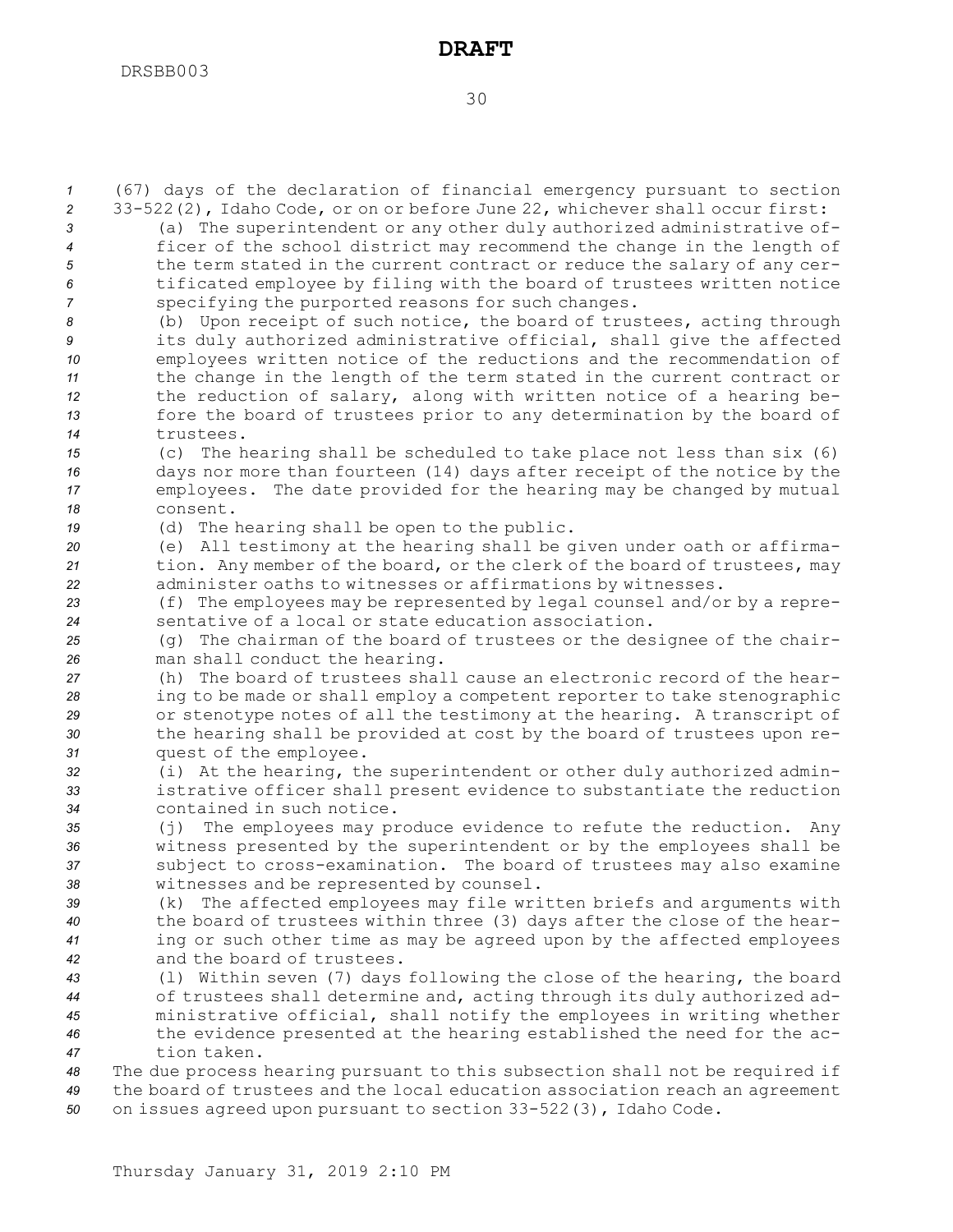(8) If the board of trustees, for reasons other than unsatisfactory service, for the ensuing contract year, determines to change the length of the term stated in the current contract, reduce the salary or not renew the contract of <sup>a</sup> certificated person whose contract would otherwise be automat-ically renewed, nothing herein shall require <sup>a</sup> probationary period.

 (9) If the board of trustees, for reasons other than unsatisfactory service, for the ensuing contract year, determines to change the length of the term stated in the current contract or reduce the salary of <sup>a</sup> cer- tificated person whose contract would otherwise be automatically renewed, nothing herein shall require any individualized due process proceeding. In such circumstance, the board shall hold <sup>a</sup> single informal review for all im- pacted employees. The process and procedure for the single informal review shall be determined by the local board of trustees.

*<sup>14</sup>* SECTION 38. That Section 33-522, Idaho Code, be, and the same is hereby *15* amended to read as follows:

 33-522. FINANCIAL EMERGENCY. (1) Prior to declaring <sup>a</sup> financial emer- gency, the board of trustees shall hold <sup>a</sup> public meeting for the purpose of receiving input concerning possible solutions to the financial problems facing the school district.

20 (2) If the state department of education certifies that one (1) or more 21 of the conditions in paragraph (a)  $\rightarrow$  (b) or (c) of this subsection are is met, then the board of trustees may declare <sup>a</sup> financial emergency if it determines that the condition in paragraph (fd) of this subsection is also met. Alter- natively, the board of trustees may declare <sup>a</sup> financial emergency if it de- termines that either of the conditions in paragraph (db) or (ec) of this sub- section are met and the state department of education certifies that the con-dition set forth in paragraph (fd) of this subsection is also met.

- *<sup>28</sup>* (a) Any of the base salary multipliers in section 33-1004E, Idaho Code, *<sup>29</sup>* are reduced by one and one-half percent (1 1/2%) or more from any prior *<sup>30</sup>* fiscal year.
- *<sup>31</sup>* (b) The minimum instructional salary provision in section 33-1004E, *<sup>32</sup>* Idaho Code, is reduced by one and one-half percent (1 1/2%) or more from *<sup>33</sup>* any prior fiscal year.
- *<sup>34</sup>* (c) The amount of total general fund money appropriated per support 35 **unit** student-based foundation funding is reduced by greater than three *<sup>36</sup>* percent (3%) from the original general fund appropriation per support 37 **unit of** any prior fiscal year.
- *<sup>38</sup>* (db) The amount of property tax revenue to be collected by the school *<sup>39</sup>* district that may be used for any general fund purpose, with the excep-*<sup>40</sup>* tion of any emergency levy funds, is reduced from the prior fiscal year, *<sup>41</sup>* and the amount of said reduction represents more than one and one-half *<sup>42</sup>* percent (1 1/2%) of the school district's general fund budget for com-*<sup>43</sup>* bined state and local revenues from the prior fiscal year.
- *<sup>44</sup>* (ec) The school district's general fund has decreased by at least one *<sup>45</sup>* and one-half percent (1 1/2%) from the previous year's level due to <sup>a</sup> de-*<sup>46</sup>* crease in funding or natural disaster, but not as <sup>a</sup> result of <sup>a</sup> drop in *<sup>47</sup>* the number of support units or the index multiplier calculated pursuant *<sup>48</sup>* to section 33-1004A, Idaho Code, or <sup>a</sup> change in the emergency levy.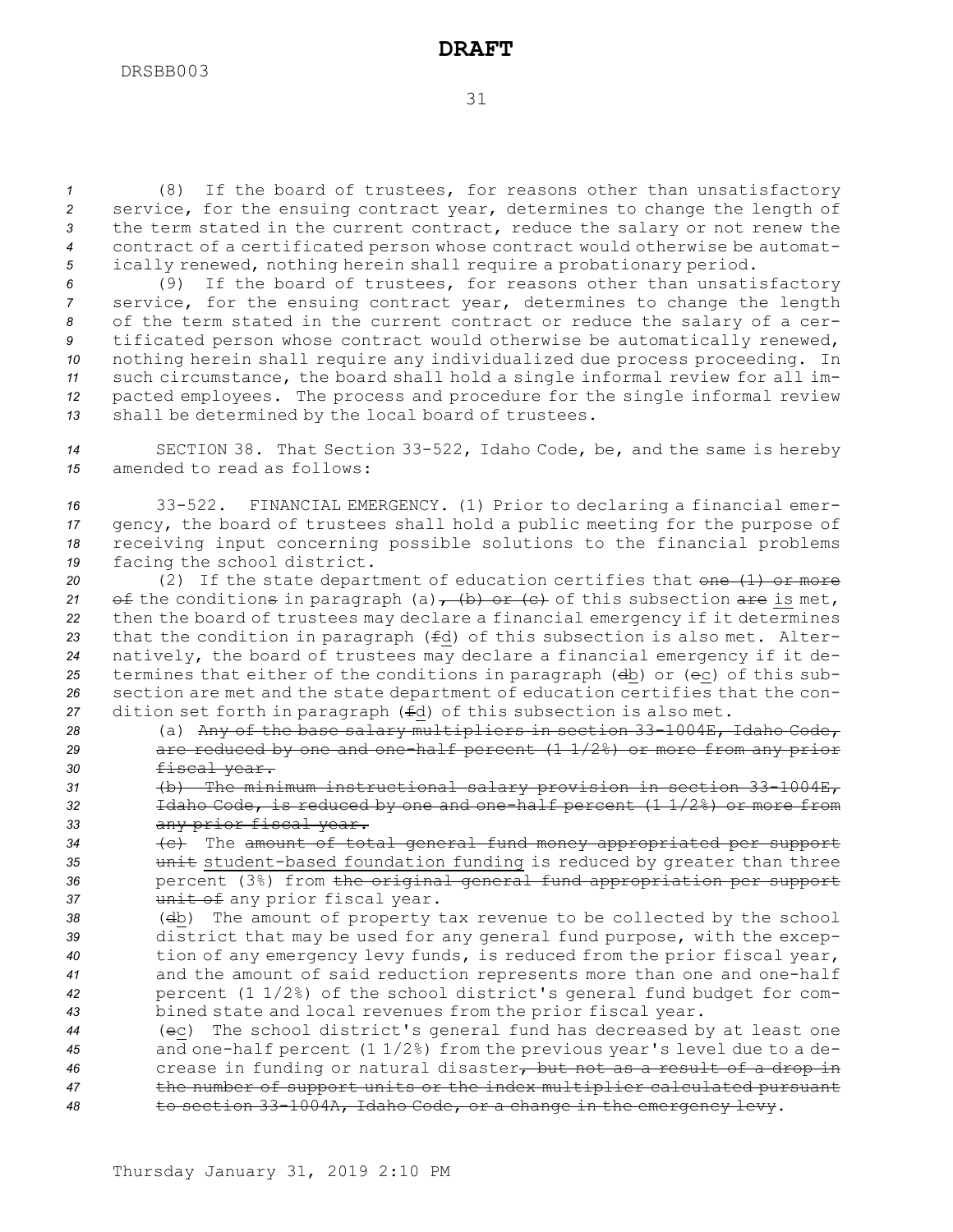(fd) The school district's unrestricted general fund balance, which excludes funds restricted by state or federal law and considering both anticipated expenditures and revenue, is less than five and one-half percent (5 1/2%) of the school district's unrestricted general fund budget at the time the financial emergency is declared or for the fiscal year for which the financial emergency is declared.

*<sup>7</sup>* (3) Upon its declaration of <sup>a</sup> financial emergency, the board of *8* trustees shall:

*<sup>9</sup>* (a) Have the power to reopen the salary and benefits compensation as-10 pects of the negotiated agreement, including the length of the certifi-*<sup>11</sup>* cated employee contracts and the amount of compensation and benefits; *12* and

*<sup>13</sup>* (b) If the parties to the negotiated agreement mutually agree, reopen *<sup>14</sup>* other matters contained within the negotiated agreement directly af-*<sup>15</sup>* fecting the financial circumstances in the school district.

 If the board of trustees exercises the power provided in this subsection con- sistent with the requirements of subsection (2) of this section, both the board of trustees and the local education association shall meet and confer in good faith for the purpose of reaching an agreement on such issues.

 (4) If, after the declaration of <sup>a</sup> financial emergency pursuant to subsection (2) of this section, both parties have met and conferred in good faith and an agreement has not been reached, the board of trustees may impose its last, best offer, following the outcome of the due process hearing held pursuant to section 33-515(7), Idaho Code.

 (5) <sup>A</sup> financial emergency declared pursuant to subsection (2) of this section shall be effective for only one (1) fiscal year at <sup>a</sup> time and shall not be declared by the board of trustees for <sup>a</sup> second consecutive year, un- less so qualified by additional reductions pursuant to the conditions listed in subsection (2) of this section.

*<sup>30</sup>* (6) The time requirements of sections 33-514(2) and 33-515(2), Idaho *<sup>31</sup>* Code, shall not apply in the event <sup>a</sup> financial emergency is declared pursuant *32* to subsection (2) of this section.

*<sup>33</sup>* SECTION 39. That Section 33-801A, Idaho Code, be, and the same is hereby *34* amended to read as follows:

 33-801A. GENERAL FUND CONTINGENCY RESERVE. The board of trustees of any school district may create and establish <sup>a</sup> general fund contingency re- serve within the annual school district budget. Such general fund contin- gency reserve shall not exceed five per cent (5%) of the total general fund budget, or the equivalent value of one (1) support unit computed as required by section 33-1002, Idaho Code, whichever is greater. Disbursements from said fund may be made by resolution from time to time as the board of trustees determines necessary for contingencies that may arise. The balance of said fund shall not be accumulated beyond the budgeted fiscal year. If any money remains in the contingency reserve it shall be treated as an item of income in the following year's budget.

*<sup>46</sup>* SECTION 40. That Section 33-804, Idaho Code, be, and the same is hereby *47* amended to read as follows: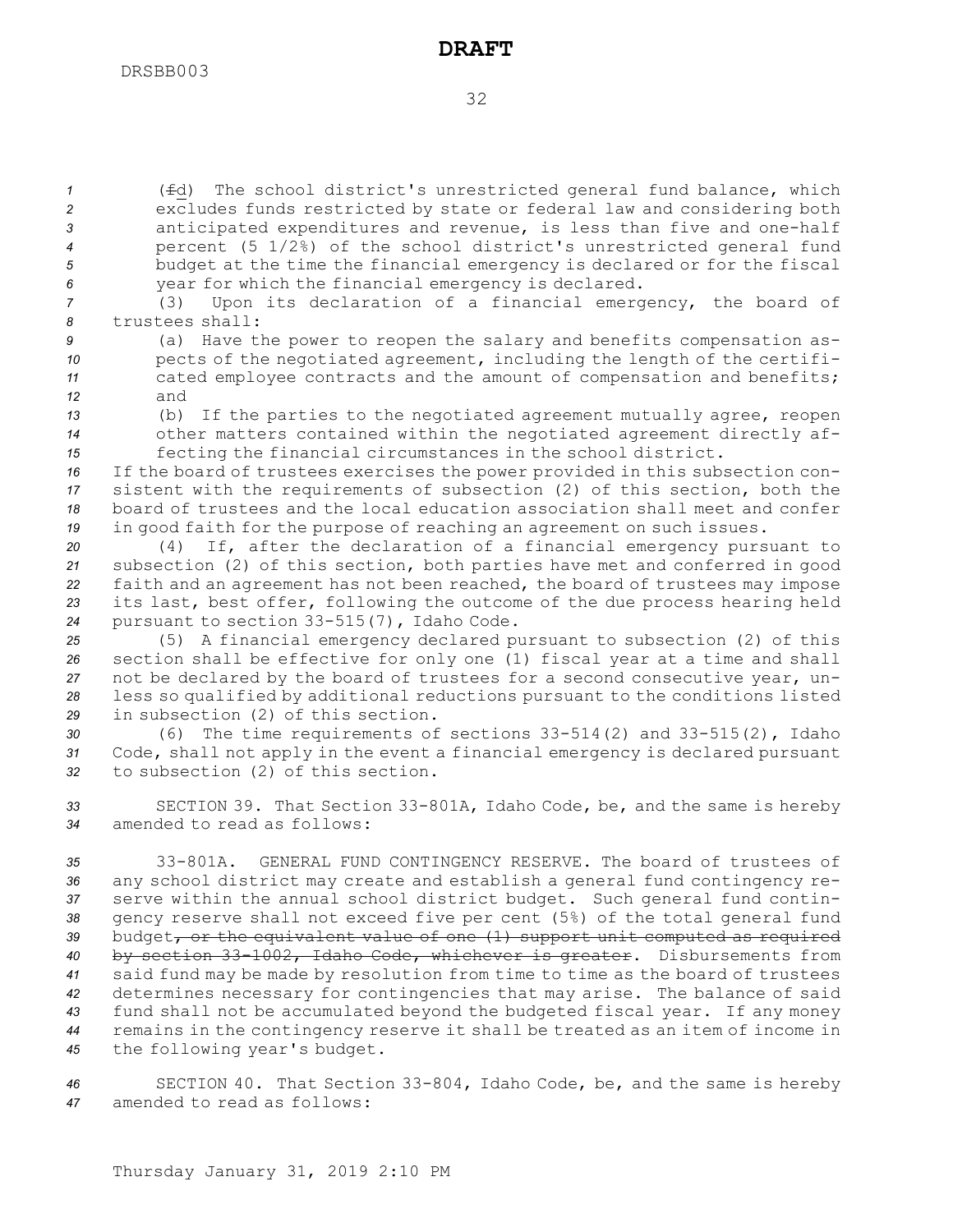33-804. SCHOOL PLANT FACILITIES RESERVE FUND LEVY. In any school dis- trict in which <sup>a</sup> school plant facilities reserve fund has been created, ei- ther by resolution of the board of trustees or by apportionment to new dis- tricts according to the provisions of section 33-901, Idaho Code, to provide funds therefor the board of trustees shall submit to the qualified school electors of the district the question of <sup>a</sup> levy not to exceed four-tenths of one percent (.4%) of market value for assessment purposes in each year, as such valuation existed on December 31 of the previous year, for <sup>a</sup> period not to exceed ten (10) years.

 The question of <sup>a</sup> levy to be submitted to the electors of the district and the notice of such election shall state the dollar amount proposed to be collected each year during the period of years in each of which the collec- tion is proposed to be made, the percentage of votes in favor of the proposal which are needed to approve the proposed dollar amount to be collected, and the purposes for which such funds shall be used. Said notice shall be given, the election shall be held subject to the provisions of section 34-106, Idaho Code, and conducted and the returns canvassed as provided in title 34, Idaho Code; and the dollar amount to be collected shall be approved only if:

19 (1-) Fifty-five percent (55%) of the electors voting in such election are in favor thereof if the levy will result in <sup>a</sup> total levy for school plant facilities and bonded indebtedness of less than two-tenths of one percent (.2%) of market value for assessment purposes as such valuation existed on December 31 of the year immediately preceding the election;

 (2.) Sixty percent (60%) of the electors voting in such election are in favor thereof if the levy will result in <sup>a</sup> total levy for school plant facil- ities and bonded indebtedness of two-tenths of one percent (.2%) or more and less than three-tenths of one percent (.3%) of market value for assessment purposes as such valuation existed on December 31 of the year immediately preceding the election; or

30 (3-) Two-thirds (2/3) of the electors voting in such election are in fa- vor thereof if the levy will result in <sup>a</sup> total levy for school plant facili- ties and bonded indebtedness of three-tenths of one percent (.3%) or more of market value for assessment purposes as such valuation existed on December 31 of the year immediately preceding the election.

 If the question be approved, the board of trustees may make <sup>a</sup> levy, not to exceed four-tenths of one percent (.4%) of market value for assessment purposes as such valuation existed on December 31 of the previous year, in each year for which the collection was approved, sufficient to collect the dollar amount approved and may again submit the question at the expiration of the period of such levy, for the dollar amount to be collected during each year, and the number of years which the board may at that time determine. Or, during the period approved at any such election, if such period be less than ten (10) years or the levy be less than four-tenths of one percent (.4%) of market value for assessment purposes as such valuation existed on December 31 of the previous year, the board of trustees may submit to the qualified school electors in the same manner as before, the question whether the number of years, or the levy, or both, be increased, but not to exceed the maximum herein authorized. If such increase or increases be approved by the elec- tors, the terms of such levy shall be in lieu of those approved in the first instance, but disapproval shall not affect any terms theretofore in effect.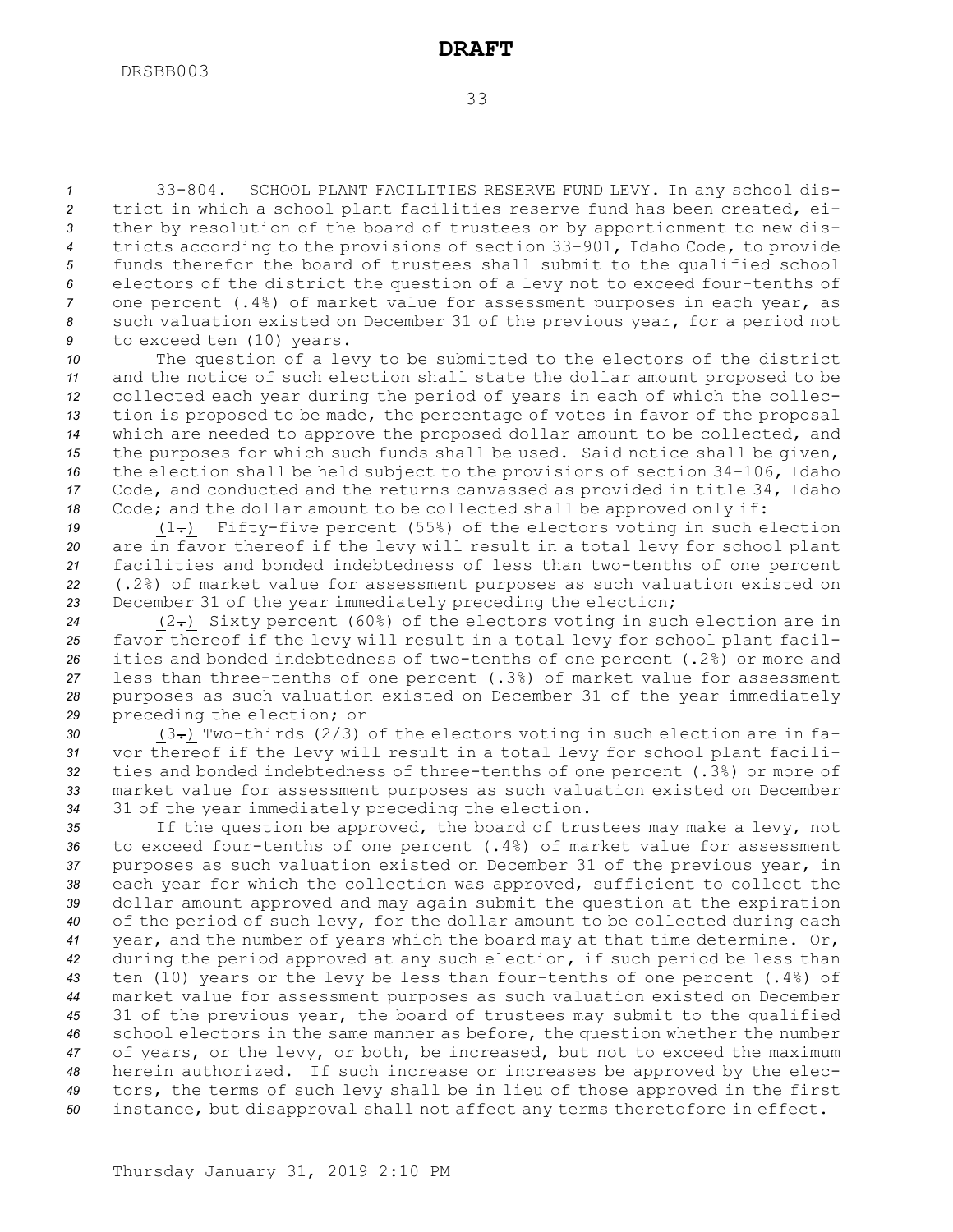Any bonded indebtedness incurred in accordance with the provisions of section 33-1103, Idaho Code, subsequent to the approval of <sup>a</sup> plant facili- ties reserve fund levy shall not affect the terms of that levy for any time during which such levy is in effect.

 (4.) In any fiscal year in which the state department of education cer- tifies that the statewide per support unit funding for salary-based appor- tionment and discretionary funds student-based foundation funding has de- creased, in the aggregate, from the prior fiscal year, the board of trustees of any school district with <sup>a</sup> previously approved plant facilities levy may submit to the qualified electors of the school district the question of con- verting <sup>a</sup> previously approved plant facilities levy to <sup>a</sup> supplemental levy, subject to the following:

*<sup>13</sup>* (a) The term of the supplemental levy shall not exceed the lesser of two *<sup>14</sup>* (2) years or the remaining term on the previously approved plant facili-*<sup>15</sup>* ties levy; and

*<sup>16</sup>* (b) The first tax year of conversion shall be the one in which the rev-*<sup>17</sup>* enues collected will accrue to the fiscal year in which the state de-*<sup>18</sup>* partment of education certifies that the condition stated in subsection

*19* 4. of this section exists; and

*<sup>20</sup>* (c) Up to one hundred percent (100%) of the previously approved plant *<sup>21</sup>* facilities levy amount may be converted; and

*<sup>22</sup>* (d) Conversion of <sup>a</sup> plant facilities levy to <sup>a</sup> supplemental levy shall *<sup>23</sup>* not affect any other supplemental levy; and

 (e) The question to be submitted to the electors of the district and the notice of such election shall state the dollar amount proposed to be converted each year, the number of years to be converted, the percentage of the plant facilities levy that is proposed for conversion, and the purposes for which such funds shall be used; and

 (f) Prior to January 1, 2011, the election notice shall be given, the election shall be conducted and the returns canvassed as provided in chapter 4, title 33, Idaho Code. On and after January 1, 2011, the elec- tion notice shall be given, the election shall be held subject to the provisions of section 34-106, Idaho Code, and conducted and the returns canvassed as provided in title 34, Idaho Code; and

*<sup>35</sup>* (g) The dollar amount to be converted and collected shall be approved *<sup>36</sup>* only if <sup>a</sup> majority of the electors voting in the election are in favor; *37* and

*<sup>38</sup>* (h) Upon expiration of the term of conversion, the supplemental levy *<sup>39</sup>* shall revert to the previously approved plant facilities levy for any *<sup>40</sup>* approved years remaining on the balance of its term; and

 (i) Any years in which <sup>a</sup> previously approved plant facilities levy is converted to <sup>a</sup> supplemental levy pursuant to this subsection shall count against the years for which the plant facilities levy was ap-proved; and

*<sup>45</sup>* (j) If <sup>a</sup> majority of the electors voting in the election fail to vote *<sup>46</sup>* in favor, the previously approved plant facilities levy shall not be af-*47* fected.

*<sup>48</sup>* SECTION 41. That Section 33-805, Idaho Code, be, and the same is hereby *49* amended to read as follows: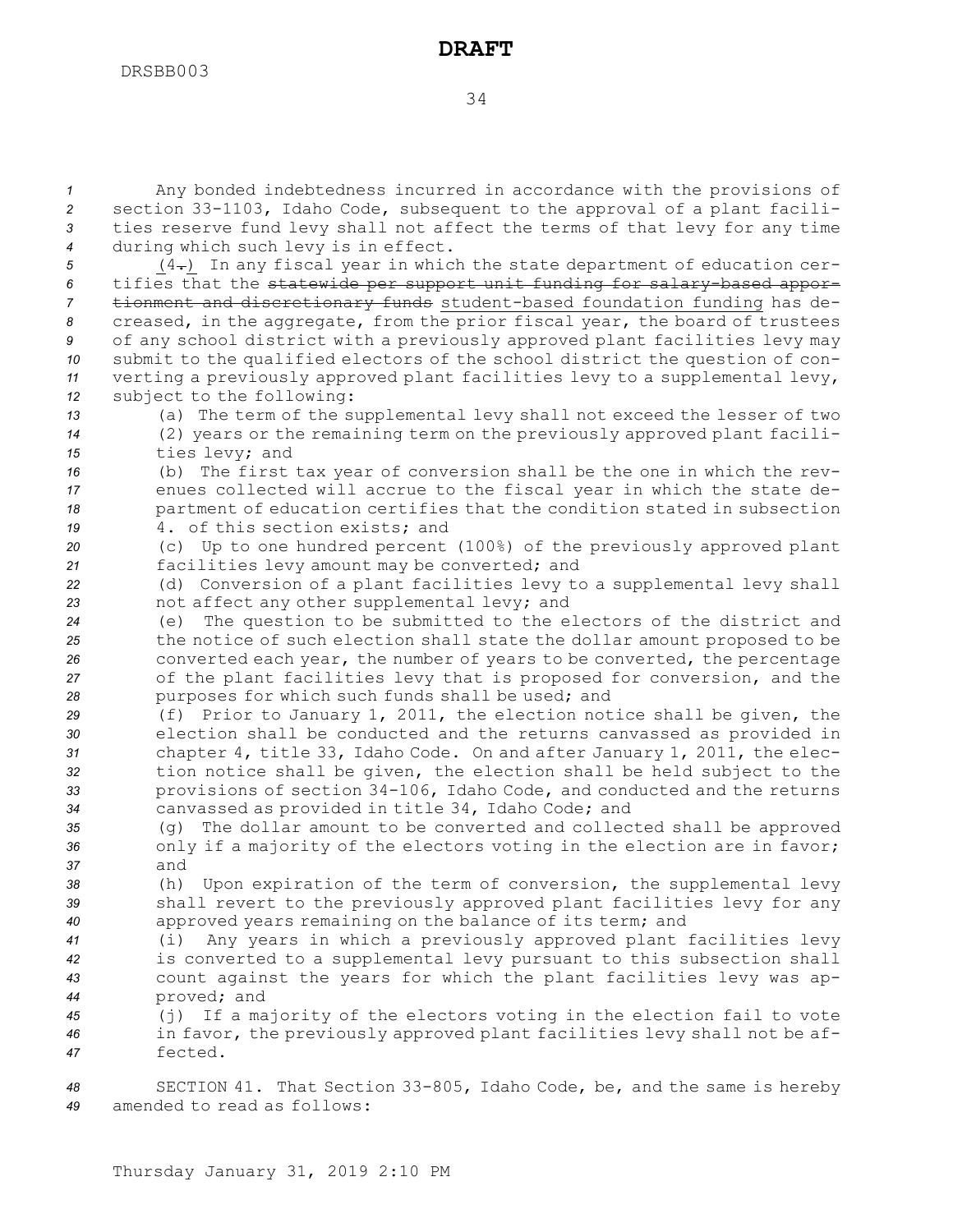33-805. SCHOOL EMERGENCY FUND LEVY. (1) Before the second Monday of September in each year, the board of trustees of any school district which qualifies under the provisions of this section may certify its need hereun- der to the board of county commissioners in each county in which the district may lie, and request <sup>a</sup> school emergency fund levy upon all taxable property in the district.

 (2) The board of trustees shall compute the number of pupils in aver- age daily attendance students enrolled in the schools of the district as of such date, and if there be pupils in average daily attendance students en-10 rolled above the number in average daily attendance of students enrolled for the same period of the school year immediately preceding the board shall:

12 1.(a) Divide the total of the student-based foundation program al-13 **lowance** funding based on said last annual report by the total number of 14 **pupils in average daily attendance** students enrolled shown thereon;

*<sup>15</sup>* 2.(b) Multiply the quotient so derived by the number of additional *<sup>16</sup>* pupils in average daily attendance students enrolled.

17 (3) The number of pupils in average daily attendance students enrolled *<sup>18</sup>* for each period and the amount so computed shall be certified to the board of *<sup>19</sup>* county commissioners of the county in which the district lies.

 (4) In the case of <sup>a</sup> joint district, the board of trustees shall cer- tify to the board of county commissioners of each county in which the dis- trict lies, to each, that proportion of the amount computed, as hereinabove, as the assessed value of taxable property within the district situate in each such county bears to the total assessed value of all taxable property in the district.

 (5) After receiving the amounts certified, as hereinabove provided, the board, or boards, of county commissioners shall determine the levy ac- cording to section 63-805(3), Idaho Code, as amended; and the proceeds of any such levy shall be credited to the general fund of the district.

 (6) The school district shall advertise its intent to seek an emer- gency levy pursuant to this section by publishing in at least the newspaper of largest paid circulation published in the county of the district, or if there is no such newspaper, then in <sup>a</sup> newspaper published nearest to the dis- trict where the advertisement is required to be published. For purposes of this section, the definition of "newspaper" shall be as established in sec- tions 60-106 and 60-107, Idaho Code; provided further that the newspaper of largest circulation shall be established by the statement of average annual paid weekday circulation listed on the newspaper's sworn statement of owner- ship that was filed with the United States post office on <sup>a</sup> date most recently preceding the date on which the advertisement required in this section is to be published. The advertisement shall be run when the school district ascer- tains that it will request an emergency school fund levy as provided in this section and shall be published once <sup>a</sup> week for two (2) weeks following action by the board of trustees.

*<sup>45</sup>* (7) The form and content of the notice shall be substantially as fol-*46* lows:

*47* NOTICE OF PROPERTY TAX INCREASE BY SCHOOL BOARD

*<sup>48</sup>* The (name of the school district) has proposed to increase the amount of *<sup>49</sup>* ad valorem tax dollars it collects by certifying <sup>a</sup> school emergency fund levy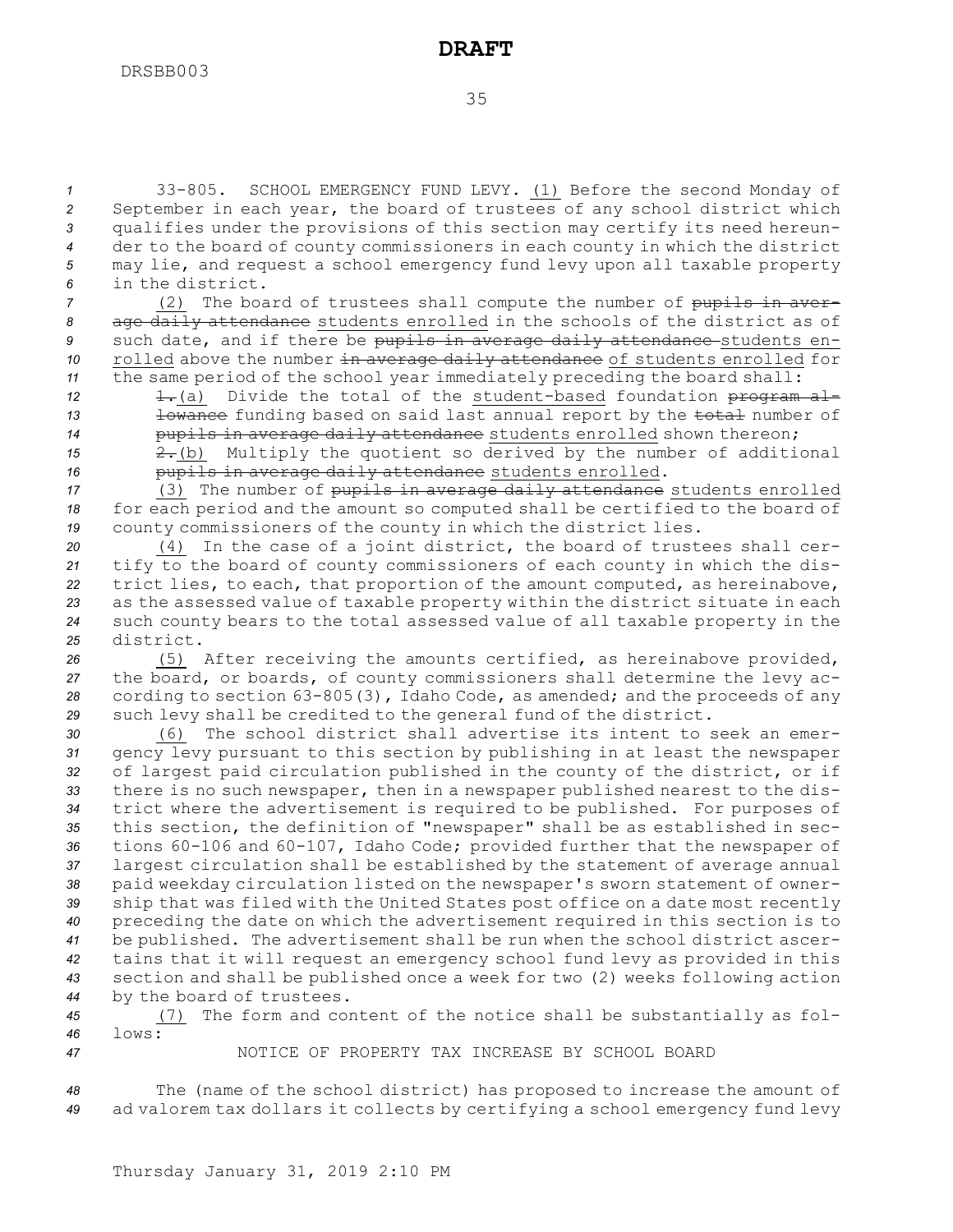pursuant to section 33-805, Idaho Code, for the period ........ to ......... . The total amount of dollars to be collected pursuant to this levy is esti- mated to be .......... . The amount of dollars to be collected pursuant to this levy on <sup>a</sup> typical home of \$50,000 taxable value of last year is estimated to be ........ . The amount of dollars to be collected pursuant to this levy on <sup>a</sup> typical farm of \$100,000 taxable last year is estimated to be ....... . The amount of dollars to be collected pursuant to this levy on <sup>a</sup> typical busi-ness of \$200,000 taxable value of last year is estimated to be ....... .

 CAUTION TO TAXPAYER: The amounts shown in this schedule do NOT reflect tax charges that are made because of voter approved bond levies, over- ride levies, supplemental levies, or levies applicable to newly annexed property. Also the amounts shown in this schedule are an estimate only and can vary with the amount of dollars and the levy amount certified and the taxable value of individual property.

*<sup>15</sup>* SECTION 42. That Section 33-905, Idaho Code, be, and the same is hereby *16* amended to read as follows:

 33-905. SCHOOL DISTRICT BUILDING ACCOUNT -- PAYMENTS TO ACCOUNT -- MONEYS APPROPRIATED TO STATE BOARD -- APPLICATION FOR MONEYS -- PAYMENTS TO DISTRICTS -- REPORTS ON APPLICATIONS -- USES OF MONEYS. (1) The state of Idaho, in order to fulfill its responsibility to establish and maintain <sup>a</sup> general, uniform and thorough system of public, free common schools, hereby creates and establishes the school district building account in the state treasury. The school district building account shall have paid into it such appropriations or revenues as may be provided by law.

 (2) By not later than August 31, moneys in the account pursuant to distribution from section 67-7434, Idaho Code, the lottery dividends and interest earned thereon, shall be distributed to each of the several school districts, in the proportion that the average daily attendance student en- rollment count of that district for the previous school year bears to the 30 total average daily attendance student enrollment count of the state during the previous school year. For the purposes of this subsection (2) only, the Idaho school for the deaf and the blind shall be considered <sup>a</sup> school district, and shall receive <sup>a</sup> distribution based upon the average daily at- tendance student enrollment count of the school. Average daily attendance Student enrollment counts shall be calculated determined as provided in 36 section 33-1002 (3) B, Idaho Code, and rules promulgated thereunder. For the purposes of this subsection (2) only, any school for the deaf and the blind operated by the Idaho bureau of educational services for the deaf and the blind shall be considered <sup>a</sup> school district, and shall receive <sup>a</sup> distribu- tion based upon the average daily attendance student enrollment count of the *41* school.

 (3) Any other state moneys that may be made available shall be dis- tributed to meet the requirements of section 33-1019, Idaho Code. If the amount of such funds exceeds the amount needed to meet the provisions of sec- tion 33-1019, Idaho Code, then the excess balance shall be transferred to the public education stabilization fund.

*<sup>47</sup>* (4) All payments from the school district building account shall be *<sup>48</sup>* paid out directly to the school district in warrants drawn by the state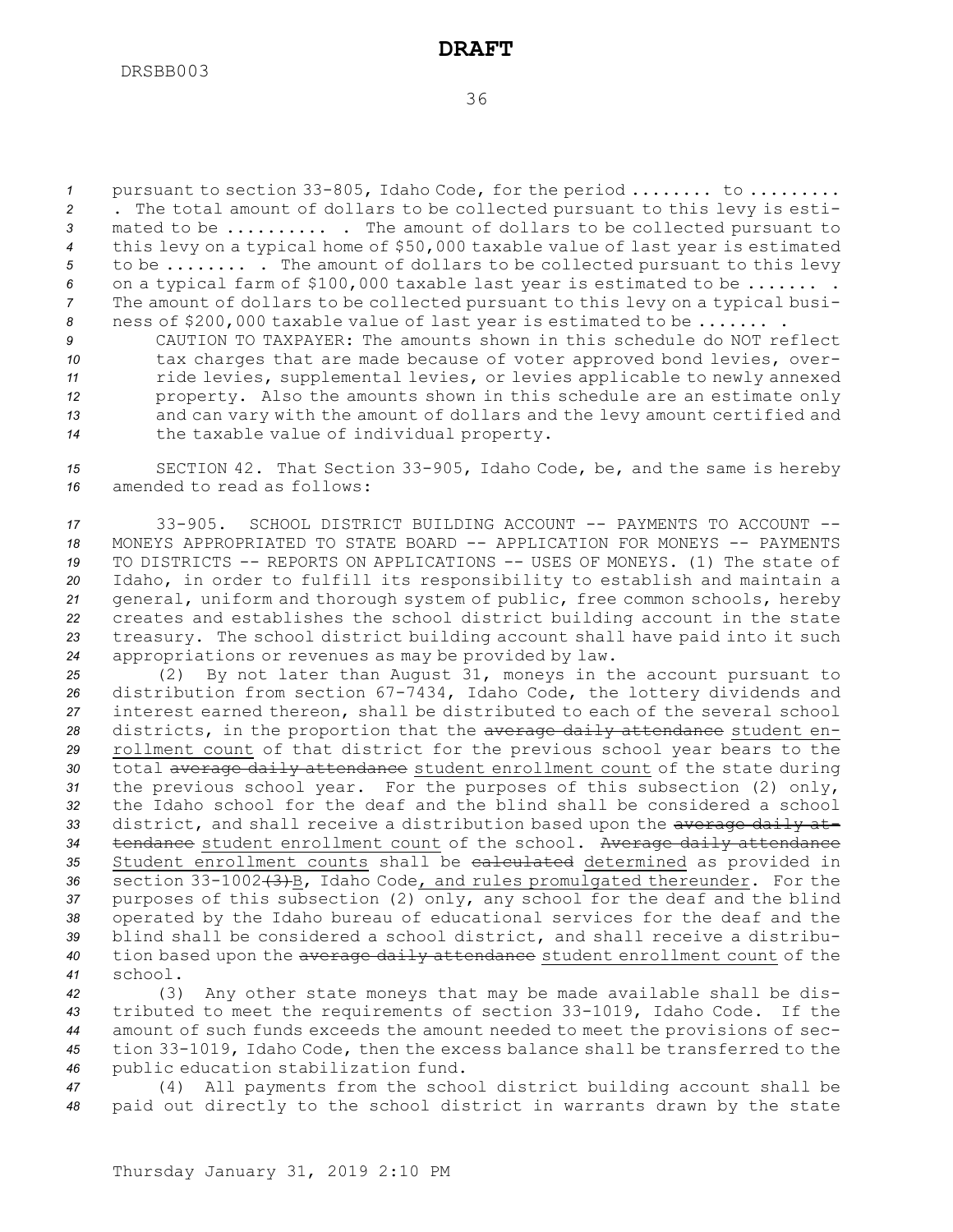controller upon presentation of proper vouchers from the state board of ed- ucation. Pending payments out of the school district building account, the moneys in the account shall be invested by the state treasurer in the same manner as provided under section 67-1210, Idaho Code, with respect to other idle moneys in the state treasury. Interest earned on the investments shall be returned to the school district building account.

 (5) Payments from the school district building account received by <sup>a</sup> school district shall be used by the school district for the purposes autho- rized in section 33-1019, Idaho Code, up to the level of the state match so required. Any payments from the school district building account received by <sup>a</sup> school district that are in excess of the state match requirements of section 33-1019, Idaho Code, may be used by the school district for the pur-poses authorized in section 33-1102, Idaho Code.

*<sup>14</sup>* SECTION 43. That Section 33-906, Idaho Code, be, and the same is hereby *15* amended to read as follows:

 33-906. BOND LEVY EQUALIZATION SUPPORT PROGRAM. (1) Pursuant to sec- tion 33-906B, Idaho Code, school districts with <sup>a</sup> value index below one (1) shall be eligible to receive additional state financial assistance for the cost of annual bond interest and redemption payments made on bonds passed on or after September 15, 2002. However, any school district with <sup>a</sup> value index of less than one and one-half (1.5), shall receive no less than ten percent (10%) of the interest cost portion of the annual bond interest and redemption payment for bonds passed on or after September 15, 2002. The state depart- ment of education shall disburse such funds to school districts from mon- eys appropriated from the bond levy equalization fund. The department shall disburse the funds by no later than September 1 of each year for school dis- tricts in which voters have approved the issuance of qualifying bonds by no later than January 1 of that calendar year, and which are certifying <sup>a</sup> qual- ifying bond interest and redemption payment for the fiscal year in which the disbursement is made. For districts with <sup>a</sup> value index below one (1), the percentage of each annual bond interest and redemption payment that is paid by the state shall be determined by dividing the difference between one (1) and the school district's value index by one (1).

 (2) For the purposes of this section, the annual bond interest and re- demption payment shall be determined by dividing the total payment amounts by the number of fiscal years in which payments are to be made. The inter- est cost portion of the annual bond interest and redemption payment shall be determined by dividing the total interest paid by the number of fiscal years in which payments are to be made. For school districts not qualifying for <sup>a</sup> state payment in the first year of the bond interest and redemption pay- ment schedule, due solely to the January 1 eligibility deadline, the state department of education shall distribute an additional payment in the next fiscal year, in the amount of such funds that the school district would have otherwise qualified for in the current fiscal year.

 (3) The provisions of this section may not be utilized to refinance existing debt or subsidize projects previously subsidized by state grants, unless the existing debt being refinanced is <sup>a</sup> bond passed on or after September 15, 2002; provided however, that any school district that has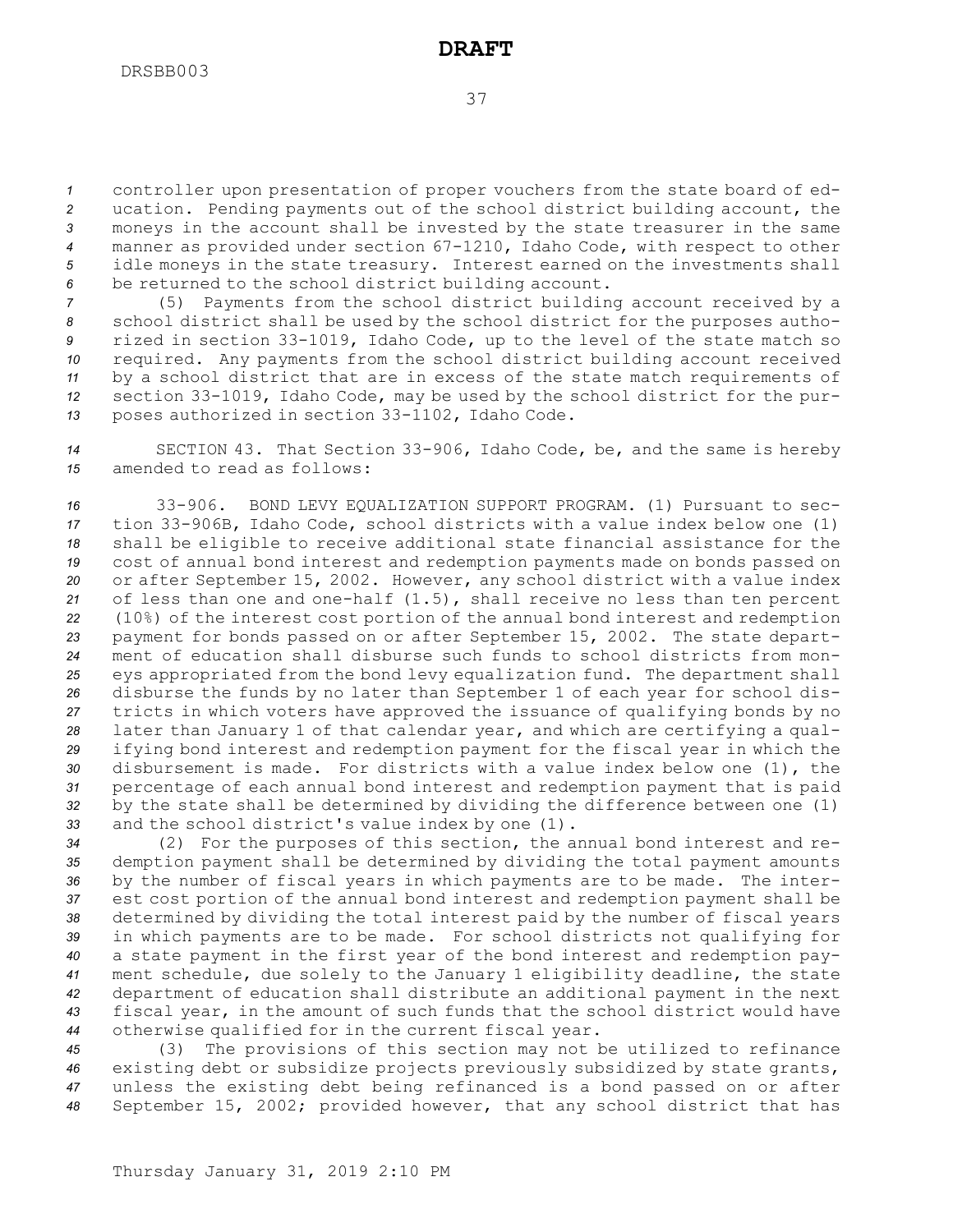issued qualifying bonds prior to June 30, 2004, in conformance with this sec- tion shall not be deemed to be refinancing existing debt when the qualifying bonds are utilized to finance the acquisition of public school facilities previously leased or financed through means other than the issuance of gen- eral obligation bonds approved by <sup>a</sup> two-thirds (2/3) vote at an election called for that purpose subject to subsection (5) of this section. (4) School districts shall annually report the status of all qualifying

*<sup>8</sup>* bonds to the state department of education by January 1 of each year, includ-*<sup>9</sup>* ing bonds approved by the voters, but not yet issued. Information submitted *<sup>10</sup>* shall include the following:

*<sup>11</sup>* (a) The actual or estimated bond interest and redemption payment sched-*12* ule;

*<sup>13</sup>* (b) Any qualifying bond that has been paid off;

*<sup>14</sup>* (c) Other information as may be required by the state department of edu-*15* cation.

 (5) No school district project eligible for participation in the bond levy equalization support program shall be deemed ineligible for participa- tion due to that school district project's eligibility and prior participa- tion in the safe school facilities loan and grant program or the Idaho safe schools facilities program under section 33-804A, 33-1017 or 33-1613, Idaho Code, provided that:

*<sup>22</sup>* (a) Such school district notifies the state department of education of *<sup>23</sup>* its desire and eligibility to participate in the bond levy equalization *<sup>24</sup>* support program; and

 (b) Such school district shall receive no state financial assistance for the project under the bond levy equalization support program until the amount to which it would otherwise have been entitled to receive shall equal the amounts received by the school district under the safe school facilities loan and grant program or the Idaho safe schools fa-cilities program under section 33-804A, 33-1017 or 33-1613, Idaho Code.

 (6) Any school district formed as <sup>a</sup> result of the consolidation of two (2) or more school districts that passes an eligible bond within three (3) years of the successful consolidation election shall participate in the bond levy equalization support program at the district's actual value index minus twenty-five hundredths (.25). This adjustment shall apply for the duration of the bond interest and redemption payment schedule. If <sup>a</sup> school district advantaged by this subsection (6) deconsolidates either during the appli- cable bond interest and redemption payment schedule, or within <sup>a</sup> three (3) year period thereafter, each deconsolidated district shall, upon deconsol- idation, repay to the bond levy equalization fund all additional subsidies received pursuant to this subsection (6). The proportions owed by each de- consolidated district shall be determined by the proportion that each dis-trict's market value for assessment purposes bears to the whole.

*<sup>44</sup>* SECTION 44. That Section 33-906B, Idaho Code, be, and the same is hereby *45* amended to read as follows:

*<sup>46</sup>* 33-906B. VALUE INDEX CALCULATION. (1) The state department of educa-*<sup>47</sup>* tion shall establish <sup>a</sup> value index for each school district, based on each *<sup>48</sup>* school district's market value per support unit average weighted student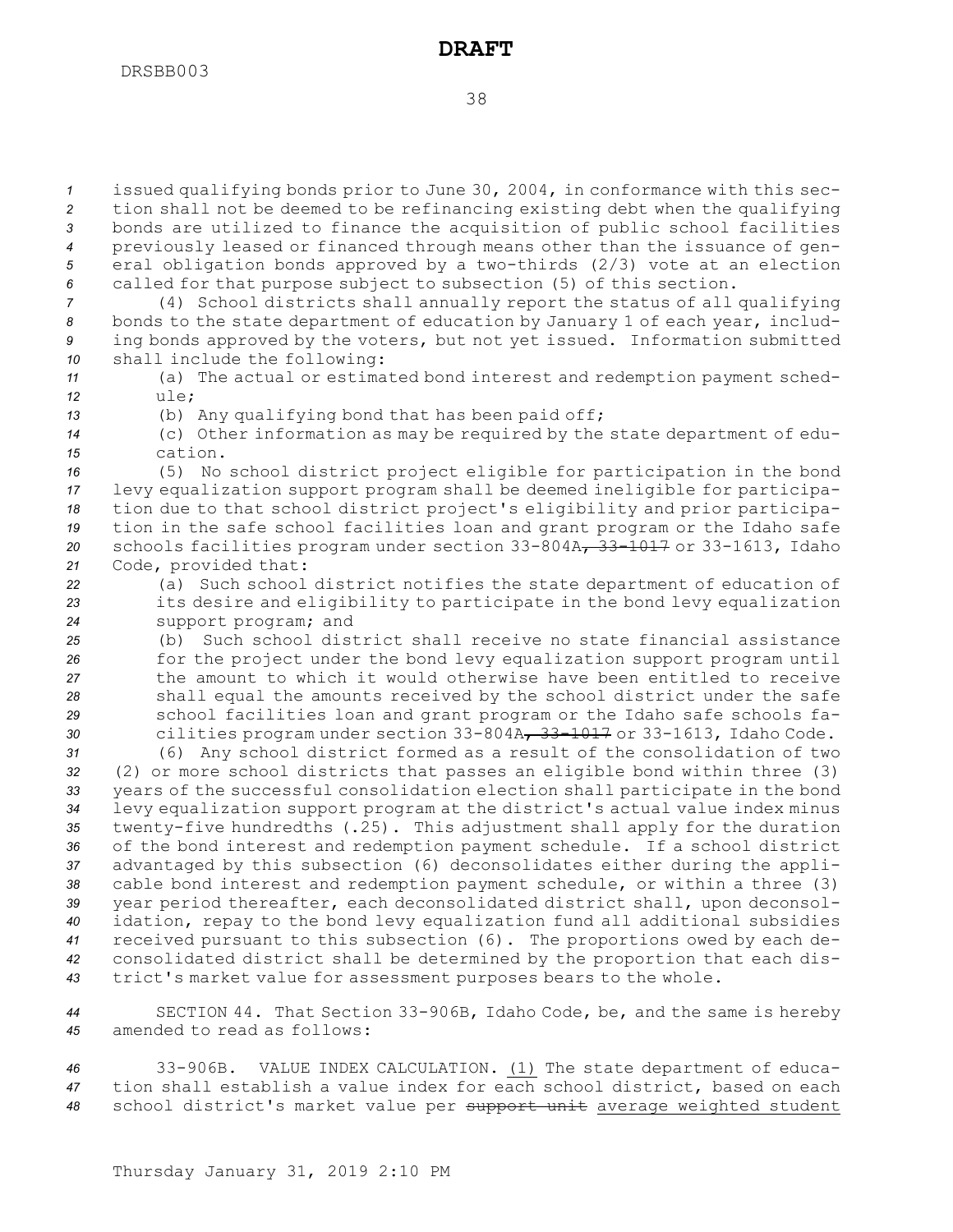count for equalization purposes, the average annual seasonally-adjusted unemployment rate in the county in which <sup>a</sup> plurality of the school district's market value for assessment purposes of taxable property is located and the per capita income in the county in which <sup>a</sup> plurality of the school district's market value for assessment purposes is located. The value index for each school district shall be calculated as the sum of the following three (3) components:

- 8 ( $\pm$ a) The state department of education shall annually calculate each *<sup>9</sup>* school district's market value per support unit average weighted stu-*10* dent count, based on the market values that would be used to calculate <sup>a</sup> *<sup>11</sup>* bond levy, and the statewide average. The first portion of the value in-*<sup>12</sup>* dex shall be calculated by dividing the school district's figure by the *<sup>13</sup>* statewide average figure and dividing the result of this calculation by *<sup>14</sup>* two (2).
- *<sup>15</sup>* (2b) The second portion of the value index shall be calculated by di-*<sup>16</sup>* viding the statewide unemployment rate by the unemployment rate in the *<sup>17</sup>* county in which <sup>a</sup> plurality of the school district's market value for *<sup>18</sup>* assessment purposes of taxable property is located, and dividing the *<sup>19</sup>* result of this calculation by four (4). For the purposes of this sub-*<sup>20</sup>* section, the statewide unemployment rate and county unemployment rates *<sup>21</sup>* shall be based on the most recent average annual seasonally-adjusted *<sup>22</sup>* unemployment rate data reported by the United States department of la-*<sup>23</sup>* bor, for which there is <sup>a</sup> complete calendar year of data.
- *<sup>24</sup>* (3c) The third portion of the value index shall be calculated by divid-*<sup>25</sup>* ing the county per capita income in the county in which <sup>a</sup> plurality of *<sup>26</sup>* the school district's market value for assessment purposes of taxable *<sup>27</sup>* property is located by the statewide per capita income, and dividing the *<sup>28</sup>* result of this calculation by four (4). For the purposes of this subsec-*<sup>29</sup>* tion, the statewide per capita income and county per capita income shall *<sup>30</sup>* be based on the most recent data reported by the United States depart-*<sup>31</sup>* ment of commerce, for which there is <sup>a</sup> complete calendar year of data.

 (2) If <sup>a</sup> bond is passed by <sup>a</sup> subdistrict created pursuant to section 33-351, Idaho Code, the index used shall be that of the school district. For subdistricts created as <sup>a</sup> result of consolidation, for the purposes of re- tiring prior bonded indebtedness, pursuant to section 33-311, Idaho Code, the subdistrict shall retain the value index factor calculated in subsec- tion (1) of this section, as such factor was calculated in the subdistrict's last fiscal year as <sup>a</sup> separate school district. The remaining components of the subdistrict's value index calculation shall be that of the consolidated school district, as calculated each year.

*<sup>41</sup>* SECTION 45. That Section 33-1405, Idaho Code, be, and the same is hereby *42* amended to read as follows:

 33-1405. RATES OF TUITION -- TUITION CERTIFICATES. (1) The state de- partment of education shall prepare and distribute all necessary forms; and shall issue to each school district, annually, <sup>a</sup> tuition certificate bearing <sup>a</sup> serial number, which certificate shall authorize the receiving district to charge and to bill for the tuition of its nonresident pupils students where tuition has not been waived.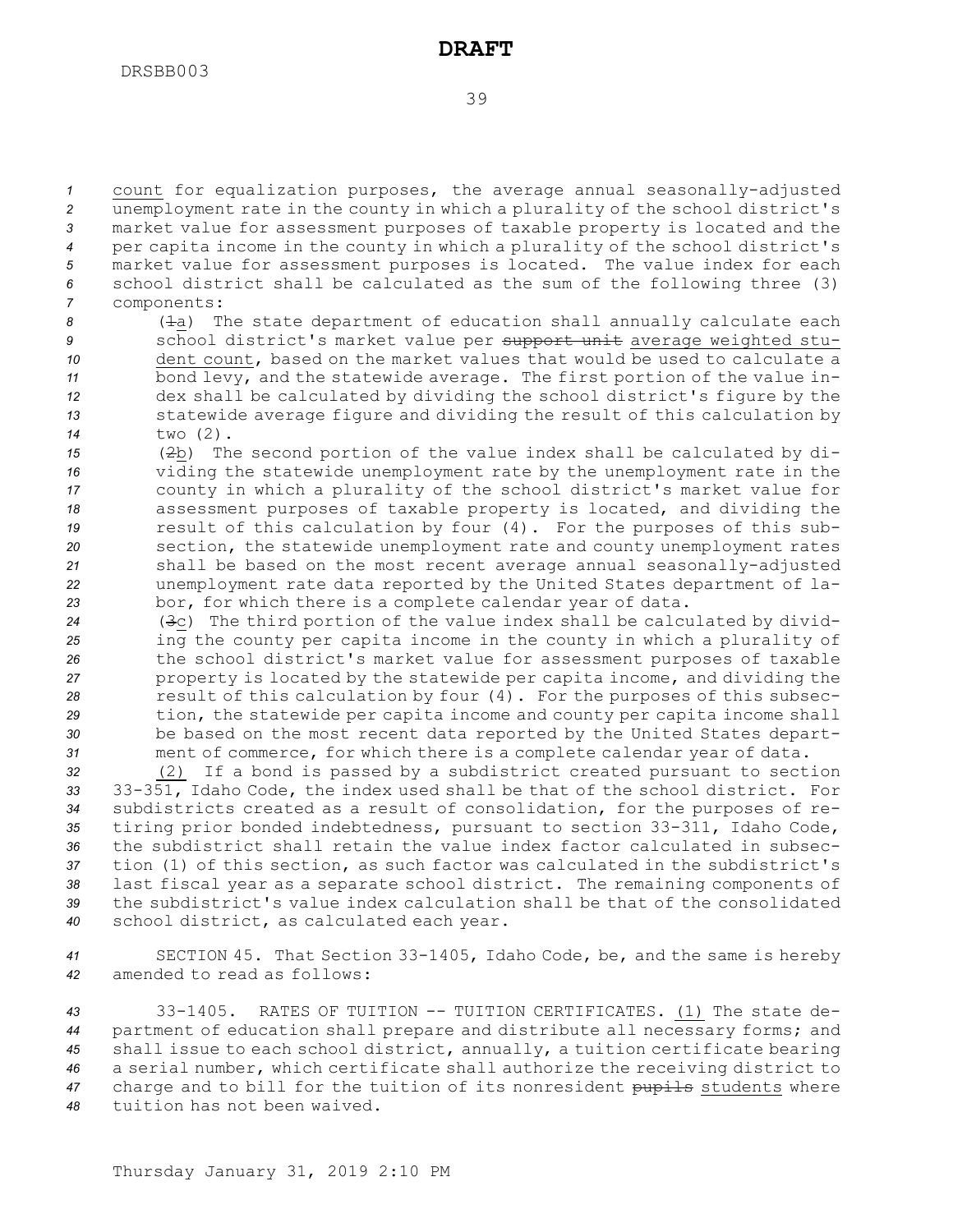(2) In determining tuition rates to be charged by any creditor school district, the state department of education shall compute the sum of that district's maintenance and operation costs, depreciation on its buildings, equipment, and other property, and the interest, if any paid by it on bonded debt or registered warrants. The said state department of education shall then compute what proportion of the sum of said costs, depreciation and in- terest is allocable to elementary schools, and what proportion is allocable to secondary schools, in the district. The proportion allocable to elemen- tary schools shall then be divided by the average daily attendance student 10 enrollment count of elementary schools-pupils, and the proportion alloca- ble to secondary schools shall be divided by the average daily attendance student enrollment counts of secondary schools pupils, in the district, and the amount so determined shall be the gross per-pupilstudentcost, elemen-14 tary or secondary, as the case may be. The net per-pupilstudent cost shall be 15 the gross per-pupilstudent cost less the per-pupilstudent apportionment to 16 the district of any student-based foundation program funds.

*<sup>17</sup>* (3) Computations of tuition rates shall be made as of the school year *<sup>18</sup>* next preceding the year for which tuition charges are determined and made.

 (4) Charges for tuition made by any creditor school district shall be 20 its net per-pupilstudent cost, as hereinabove defined; except that its gross per-pupilstudnt cost shall be charged where any pupil student has trans- ferred to the creditor district by transfer other than one prescribed by section 33-1403, Idaho Code, or where the home district of any pupil student attending school in the creditor district is without the state of Idaho.

 (5) The board of trustees of <sup>a</sup> school district may request <sup>a</sup> waiver from the state board of education of any portion of the tuition rate determined pursuant to this section. <sup>A</sup> waiver request must be made for each individual student, and may be requested for up to four (4) years, subject to annual re- view by the local board of trustees. Waivers must be requested before April 1 of the year prior to the operative date.

*<sup>31</sup>* SECTION 46. That Section 33-1406, Idaho Code, be, and the same is hereby *32* amended to read as follows:

 33-1406. BILLS OF TUITION. (1) Bills of tuition for nonresident pupils shall be rendered by each creditor district and for nonresident pupils at- tending any school of the creditor district under the provisions of section 33-1403 or 33-1404, Idaho Code, the bill of tuition shall be submitted to the home district of such pupils. In all other cases, the creditor district may submit to the parent of any nonresident pupil attending school in its district <sup>a</sup> bill of tuition of such pupil, and such parent shall be liable for the payment of said tuition, if so billed. Tuition reimbursement for nonresident pupils who are placed by court order under provisions of the Idaho juvenile corrections or child protective acts may be obtained by the creditor district through procedures established in section 33-10025, Idaho Code, for nonresident tuition-equivalency allowance.

*<sup>45</sup>* (2) Each bill of tuition submitted to <sup>a</sup> home district shall show the se-*46* rial number of the tuition certificate last issued to the creditor district *<sup>47</sup>* by the state department of education and shall show also the number of pupils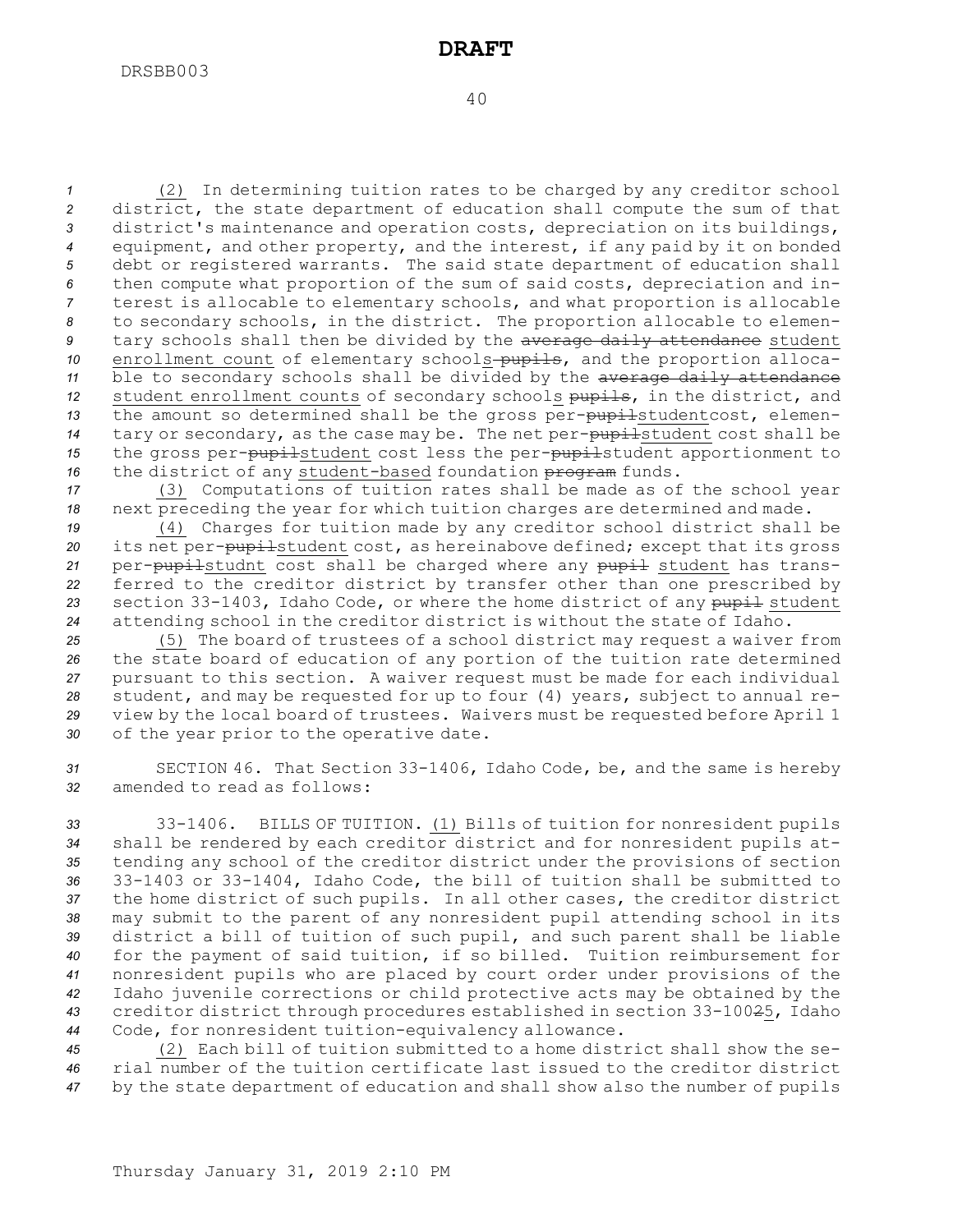*<sup>1</sup>* for whom tuition is charged, which charge shall be as shown by the said tu-*2* ition certificate.

*<sup>3</sup>* (3) Bills of tuition, if submitted other than annually, shall be appor-*<sup>4</sup>* tioned according to the number of school months for which any such bill is ap-*<sup>5</sup>* plicable. <sup>A</sup> fraction of <sup>a</sup> school month shall be deemed <sup>a</sup> school month.

*<sup>6</sup>* SECTION 47. That Section 33-1613, Idaho Code, be, and the same is hereby *7* amended to read as follows:

 33-1613. SAFE PUBLIC SCHOOL FACILITIES REQUIRED. (1) Definition. As used in this section, "public school facilities" means the physical plant of improved or unimproved real property owned or operated by <sup>a</sup> school district, <sup>a</sup> charter school, or <sup>a</sup> school for children in any grades kindergarten through twelve (12) that is operated by the state of Idaho, including school build- ings, administration buildings, playgrounds, athletic fields, etc., used by schoolchildren or school personnel in the normal course of providing <sup>a</sup> gen- eral, uniform and thorough system of public, free common schools, but does not include areas, buildings or parts of buildings closed from or not used in the normal course of providing <sup>a</sup> general, uniform and thorough system of public, free common schools. The aspects of <sup>a</sup> safe environment conducive to learning as provided by section 33-1612, Idaho Code, that pertain to the physical plant used to provide <sup>a</sup> general, uniform and thorough system of pub- lic, free common schools are hereby defined as those necessary to comply with the safety and health requirements set forth in this section.

 (2) Inspection. It is the duty of the board of trustees of every school district and the governing body for other schools described in subsection (1) of this section at least once in every school year to require an indepen- dent inspection of the school district's or other entity's school facilities to determine whether those school facilities comply with codes addressing safety and health standards for facilities, including electrical, plumbing, mechanical, elevator, fire safety, boiler safety, life safety, structural, snow loading, and sanitary codes, adopted by or pursuant to the Idaho uni- form school building safety act, chapter 80, title 39, Idaho Code, adopted by the state fire marshal, adopted by generally applicable local ordinances, or adopted by rule of the state board of education and applicable to school facilities. The inspection shall be done pursuant to chapter 80, title 39, Idaho Code, or by an independent inspector professionally qualified to con- duct inspections under the applicable code. The results of the inspection shall be presented to the administrator of the division of building safety and the board of trustees or other governing body for its review and consid-*39* eration.

 (3) Abatement required -- Reporting. The board of trustees or other governing body shall require that the unsafe or unhealthy conditions be abated and shall instruct the school district's or other entity's person- nel to take necessary steps to abate unsafe or unhealthy conditions. The board of trustees or other governing body must issue <sup>a</sup> report in the same school year in which the inspections are made declaring whether any unsafe or unhealthy conditions identified have not been abated. The state board of education shall, by rule, provide for uniform reporting of unsafe and unhealthy conditions and for uniform reporting of abatement or absence of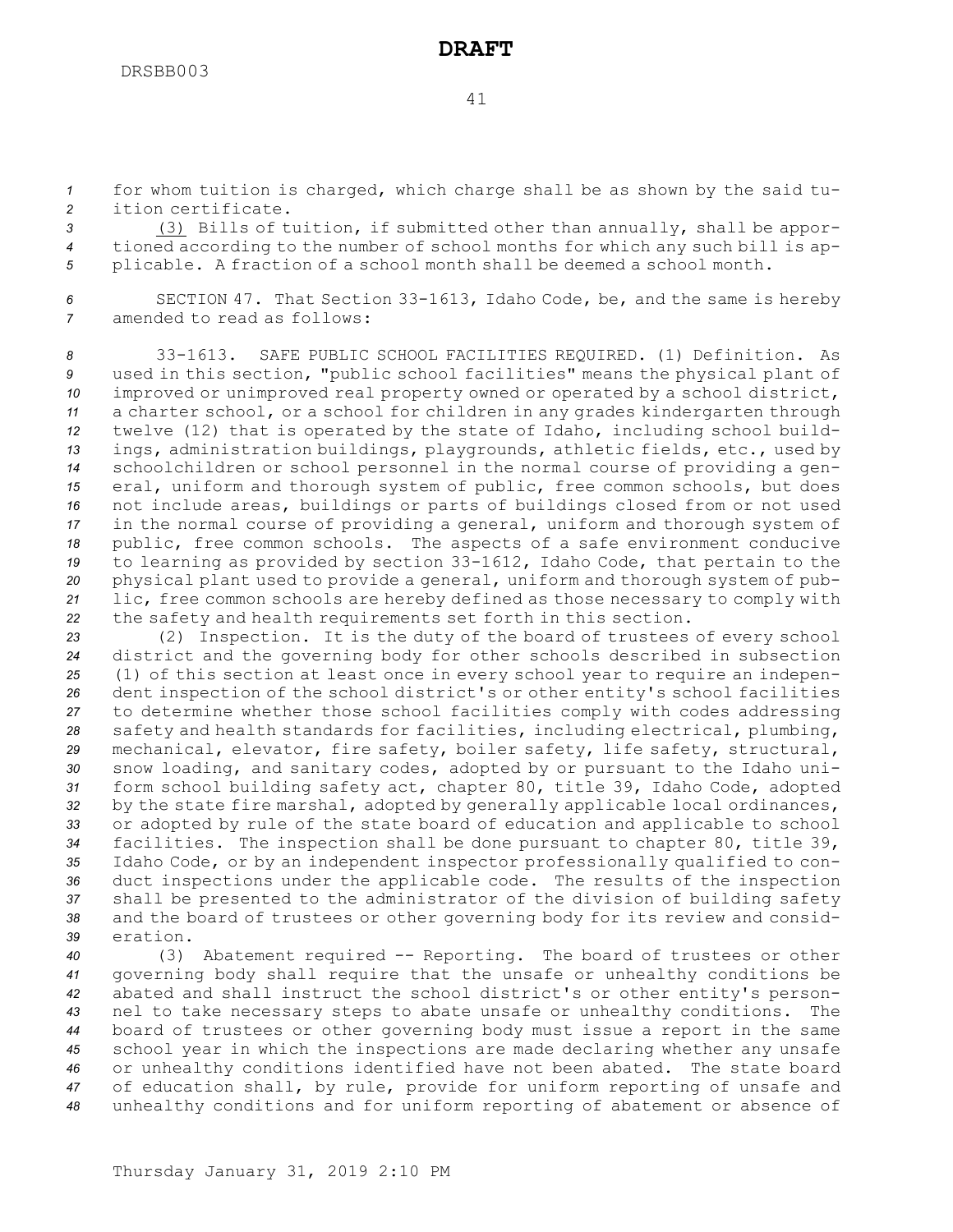*<sup>1</sup>* abatement of unsafe and unhealthy conditions. Copies of such reports shall *<sup>2</sup>* be provided to the administrator of the division of building safety and the *3* board of trustees of the school district.

 (4) Costs of and plan of abatement. If the school district or other en- tity described in subsection (1) of this section can abate all unsafe or un- healthy conditions identified with the funds available to the school dis- trict or other entity, it shall do so, and it need not separately account for the costs of abatement nor segregate funds expended for abatement. If the school district or other entity cannot abate all unsafe or unhealthy con- ditions identified with the funds available to it, the board of trustees or other governing body shall direct that <sup>a</sup> plan of abatement be prepared. The plan of abatement shall provide <sup>a</sup> timetable that shall begin no later than the following school year and that shall provide for abatement with all de- liberate speed of unsafe and unhealthy conditions identified. The abate- ment plan shall be submitted to the administrator of the division of build- ing safety. The school district or other entity shall immediately begin to implement its plan of abatement and must separately account for its costs of abatement of unsafe and unhealthy conditions and separately segregate funds for the abatement of unsafe and unhealthy conditions as required by subsec-tion (5) of this section.

*<sup>21</sup>* (5) Special provisions for implementation of plan of abatement.

 (a) Notwithstanding any other provisions of law concerning expenditure of lottery moneys distributed to the school district or other entity, all lottery moneys provided to the school district or other entity for <sup>a</sup> school year in which the school district cannot abate unsafe or un- healthy conditions identified and not legally encumbered to other uses at the time and all lottery moneys for following school years shall be segregated and expended exclusively for abatement of unsafe and un- healthy conditions identified until all of the unhealthy and unsafe conditions identified are abated, provided, if the school district has obtained <sup>a</sup> loan from the [school] safety and health revolving loan and grant fund, the provisions of section 33-1017, Idaho Code, and the conditions of the loan shall determine the use of the school district's lottery moneys during the term of the loan.

 (b) If the lottery moneys referred to in paragraph (a) of this subsec- tion will, in the board of trustees' or other governing bodies' esti- mation, be insufficient to abate the unsafe and unhealthy conditions identified, the plan of abatement shall identify additional sources of funds to complete the abatement of the unsafe and unhealthy conditions. The board of trustees may choose from among the following sources, or from other sources of its own identification, but the plan of abatement must identify sufficient sources of funds for abatement.

 (i) If the school district is not levying under chapter 8, ti- tle 33, Idaho Code, at the maximum levies allowed by law for levies that may be imposed by <sup>a</sup> board of trustees without an election, the board of trustees may increase any of those levies as allowed by law for the school year following the school year in which it was unable to abate unsafe or unhealthy conditions identified.

*<sup>49</sup>* (ii) If the school district is levying under chapter 8, title 33, *<sup>50</sup>* Idaho Code, at the maximum levies allowed by law for levies that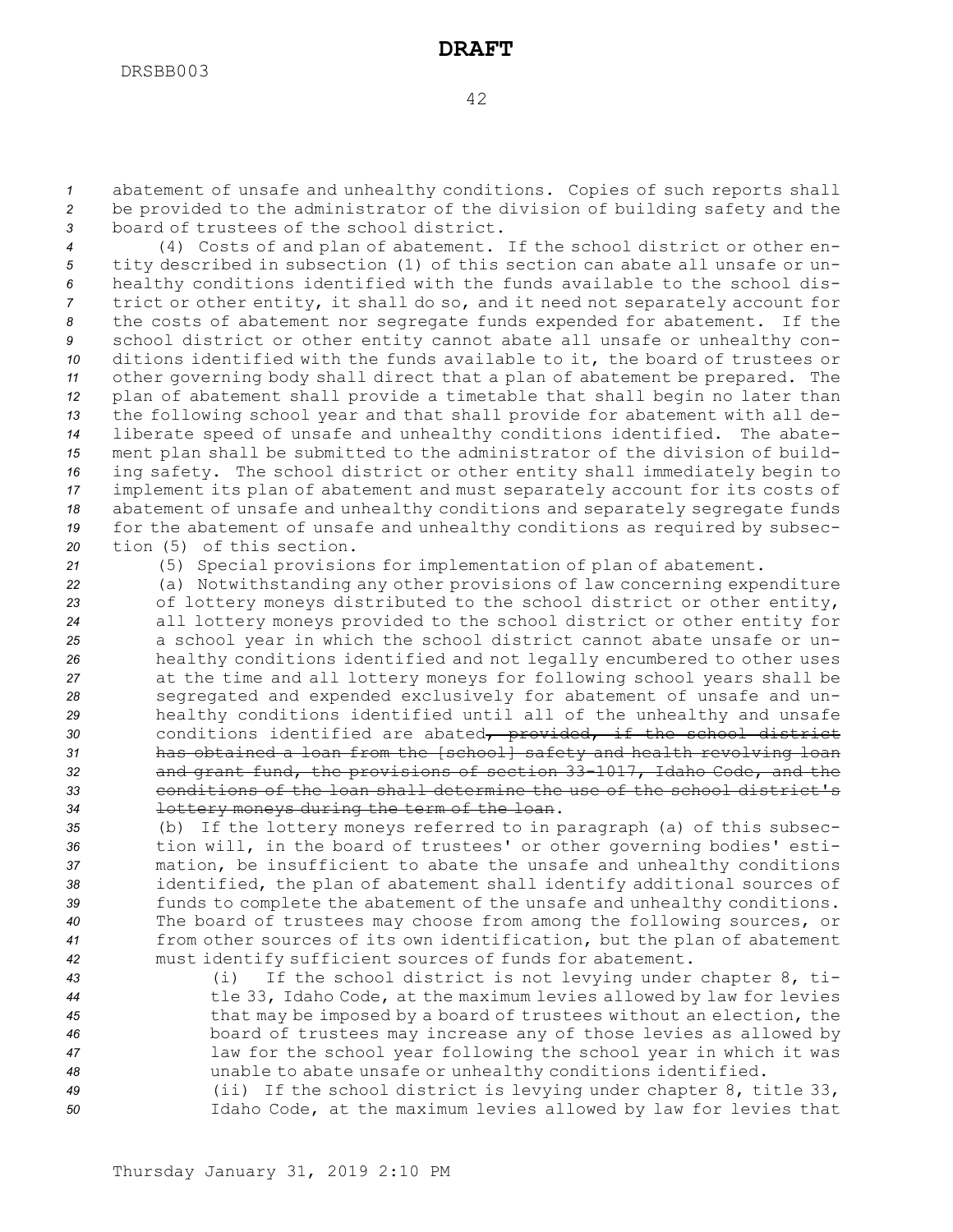#### 43

 may be imposed by the board of trustees without an election; or, **2 2** if after increasing those levies to the maximum levies allowed by law for levies that may be imposed by the board of trustees with- out an election, there will still be insufficient funds to abate unsafe or unhealthy conditions identified, the school district, after giving notice and conducting <sup>a</sup> hearing, may declare <sup>a</sup> fi- hancial emergency and/or may apply for a loan or, if eligible, an interest grant from the [school] safety and health revolving loan and grant fund as provided in section 33-1017, Idaho Code, to ob- tain funds to abate the unsafe or unhealthy conditions identified. (iii) Upon the declaration of <sup>a</sup> financial emergency, the board of trustees shall have the power to impose <sup>a</sup> reduction in force, to freeze some or all salaries in the school district, and/or to sus- pend some or all contracts that may be legally suspended upon the declaration of <sup>a</sup> financial emergency; provided, that when <sup>a</sup> board 16 of trustees declares a financial emergency, or when a declaration **17** of a financial emergency is imposed by the state treasurer pur-**Suant to section 33-1017, Idaho Code,** and there is a reduction in force, some or all salaries are frozen, or some contracts are sus-**pended, the payments to the school district under the foundation**  program of chapter 10, title 33, Idaho Code, and in particular the staff allowances under that chapter, shall not be reduced during the duration of the financial emergency as <sup>a</sup> result of <sup>a</sup> reduction in force, frozen salaries, or suspended salaries from what the staff allowance would be without the reduction in force, frozen salaries or suspended contracts.

 (c) All costs of abatement for <sup>a</sup> program implementing plans of abate- ment under subsection (5) of this section must be separately accounted for and documented with regard to abatement of each unsafe or unhealthy condition identified. Funds obtained under section 33-1017, Idaho Code, must be used exclusively to abate unsafe or unhealthy conditions identified. Funds obtained pursuant to section 33-1017, Idaho Code, in excess of funds necessary to abate unsafe or unhealthy conditions identified must be returned as provided in section 33-1017, Idaho Code. Return of these funds shall be judicially enforceable as provided in section 33-1017, Idaho Code.

*<sup>37</sup>* SECTION 48. That Section 33-1619, Idaho Code, be, and the same is hereby *38* amended to read as follows:

 33-1619. VIRTUAL EDUCATION PROGRAMS. School districts LEAs may of- fer instruction in the manner described for <sup>a</sup> virtual school in section 33-5202A, Idaho Code. For programs meeting such definition, the school dis- trict LEA may count and report the average daily attendance enrollment count 43 of the program's students in the manner prescribed in section 33-5208 (<del>10</del>7), Idaho Code. School districts LEAs may also offer instruction that is <sup>a</sup> blend of virtual and traditional instruction. For such blended programs, the school district LEA may count and report the average daily attendance enrollment count of the program's students in the manner prescribed in 48 section 33-5208 (<del>10</del>7), Idaho Code. Alternatively, the school district LEA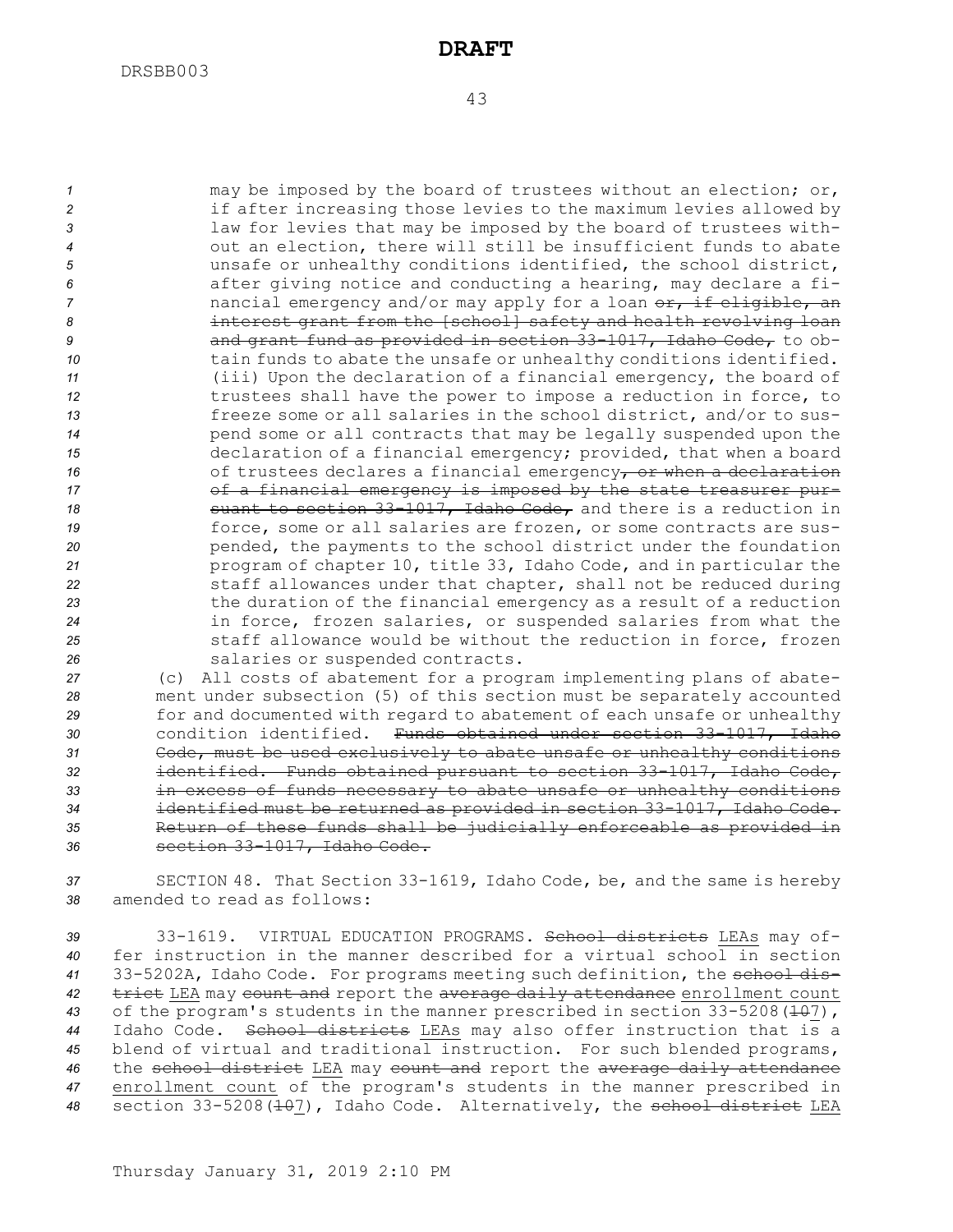44

 may count and report the average daily attendance enrollment count of the blended program's students in the same manner as provided for traditional programs of instruction, for the days or portions of days in which such stu- dents attend <sup>a</sup> physical public school. For the balance of days or portions of days, average daily attendance student enrollment may be counted in the 6 manner prescribed in section 33-5208 (107), Idaho Code.

*<sup>7</sup>* SECTION 49. That Section 33-1627, Idaho Code, be, and the same is hereby *8* amended to read as follows:

 33-1627. MATH INITIATIVE. (1) The legislature finds that mathematical skills are increasingly important to the future academic and career success of students. The legislature further finds that student mathematical skills are not currently meeting the needs of Idaho's economy and must be improved. To this end, the state department of education shall promote the improvement of mathematical instruction and student achievement through one (1) or more of the following activities:

 (a) Provide high quality professional development for teachers that is intensive, ongoing and connected to classroom practice, that focuses on student learning, aligns with school improvement priorities and goals, and builds strong working relationships among teachers;

*<sup>20</sup>* (b) Provide statewide online mathematical instruction programs that *<sup>21</sup>* furnish mathematical tutoring, remedial instruction and advanced in-*22* struction;

*<sup>23</sup>* (c) Provide formative assessments to assist teachers in identifying *<sup>24</sup>* student mathematical skill levels, areas of deficiency and areas of *25* advancement.

 (2) The cost of math initiative activities provided for in this section shall be paid by the state department of education from moneys appropriated for this program in the educational support program superintendent of public instruction's budget.

*<sup>30</sup>* SECTION 50. That Section 33-2004, Idaho Code, be, and the same is hereby *31* amended to read as follows:

 33-2004. CONTRACTING BY APPROVED FORM FOR EDUCATION BY ANOTHER SCHOOL DISTRICT, APPROVED REHABILITATION CENTER OR HOSPITAL, OR A CORPORATION. (1) The trustees of <sup>a</sup> school district may contract on <sup>a</sup> form adopted by the state superintendent of public instruction for the education of exceptional chil- dren by another school district or by any private or public rehabilitation center, hospital, corporation, or state agency approved by the state de- partment of education and when the students are transferred from the school district to the institution, corporation or district, said school district shall agree to pay therefor to the institution, corporation or district con-tracting to educate the students, amounts computed as follows:

42 **1.**(a) For each resident student educated by another school district, *<sup>43</sup>* the amount of the tuition rate certified for the receiving district un-*<sup>44</sup>* der the provisions of section 33-1405, Idaho Code;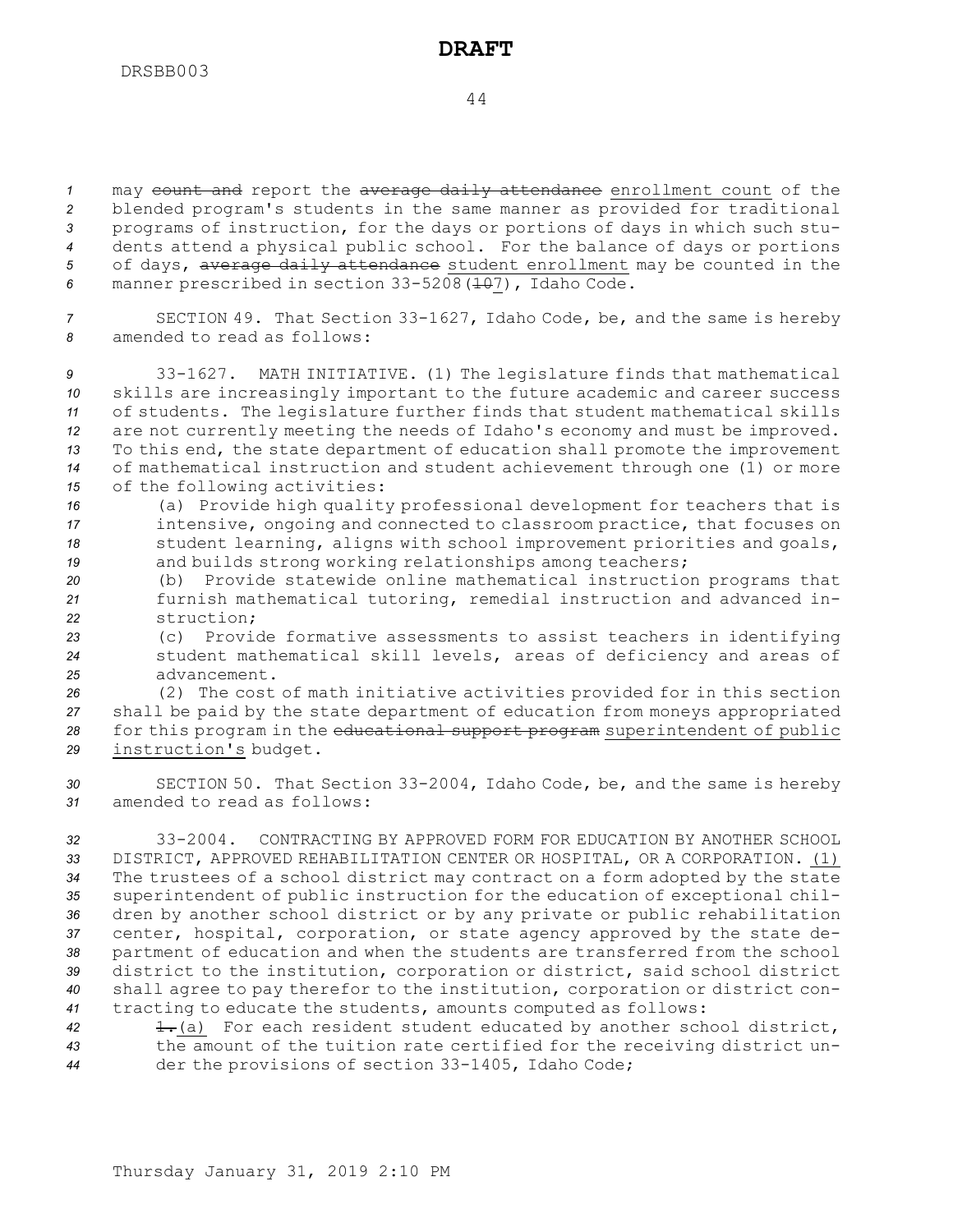*<sup>1</sup>* When public school districts contract for the education of exceptional *<sup>2</sup>* children residing within the several districts, one (1) district shall be *<sup>3</sup>* designated as the educating district for the purpose herein.

*<sup>4</sup>* 2.(b) For each resident student educated by contract by <sup>a</sup> rehabilita-*<sup>5</sup>* tion center, hospital, corporation or state agency, the contract amount *<sup>6</sup>* cannot be greater than the educational costs of the student.

 When any rehabilitation center, hospital, corporation or state agency shall have contracted for the education of any exceptional children as de- fined in this chapter all such children shall be enrolled in the district of their residence; and the institution, hospital or corporation shall certify to the home school district the daily record of attendance enrollment of each 12 such pupil student. The home district shall be eligible for reimbursement of costs approved by the state superintendent of public instruction as provided in this subsection and in section 33-1002A, Idaho Code.

 (2) Reimbursement of approved costs shall be part of the district's exceptional child contract allowance and cannot exceed the amount of state support contracted students would generate if they were enrolled in an ed-18 ucational program for which average daily attendance a student enrollment count is computed.

*<sup>20</sup>* SECTION 51. That Section 33-4602, Idaho Code, be, and the same is hereby *21* amended to read as follows:

 33-4602. ADVANCED OPPORTUNITIES -- RULEMAKING. (1) Students attend- ing public schools in Idaho will be eligible for four thousand one hundred twenty-five dollars (\$4,125) to use toward overload courses, dual credits, postsecondary credit-bearing examinations and career technical certificate examinations. Students may access these funds in grades 7 through 12 for:

 (a) Overload courses, the distribution of which may not exceed two hundred twenty-five dollars (\$225) per overload course. <sup>A</sup> student must take and successfully be completing <sup>a</sup> full credit load within <sup>a</sup> given school year to be eligible for funding of an overload course. An overload course must be taken for high school credit to be eligible for funding. To qualify as an eligible overload course for the program, the course must:

*<sup>34</sup>* (i) Be offered by <sup>a</sup> provider accredited by the organization that *<sup>35</sup>* accredits Idaho public schools; and

*<sup>36</sup>* (ii) Be taught by an individual certified to teach the grade and *<sup>37</sup>* subject area of the course in Idaho.

 (b) Eligible dual credits, the distribution of which may not exceed seventy-five dollars (\$75.00) per one (1) dual credit hour. Dual credit courses must be offered by <sup>a</sup> regionally accredited postsecondary insti- tution. To qualify as an eligible dual credit course, the course must be <sup>a</sup> credit-bearing 100 level course or higher.

*<sup>43</sup>* (c) Eligible postsecondary credit-bearing or career technical cer-*<sup>44</sup>* tificate examinations. The state department of education shall main-*<sup>45</sup>* tain <sup>a</sup> list of eligible exams and costs. Eligible examinations include:

*<sup>46</sup>* (i) Advanced placement (AP); *<sup>47</sup>* (ii) International baccalaureate (IB);

*<sup>48</sup>* (iii) College-level examination program (CLEP); and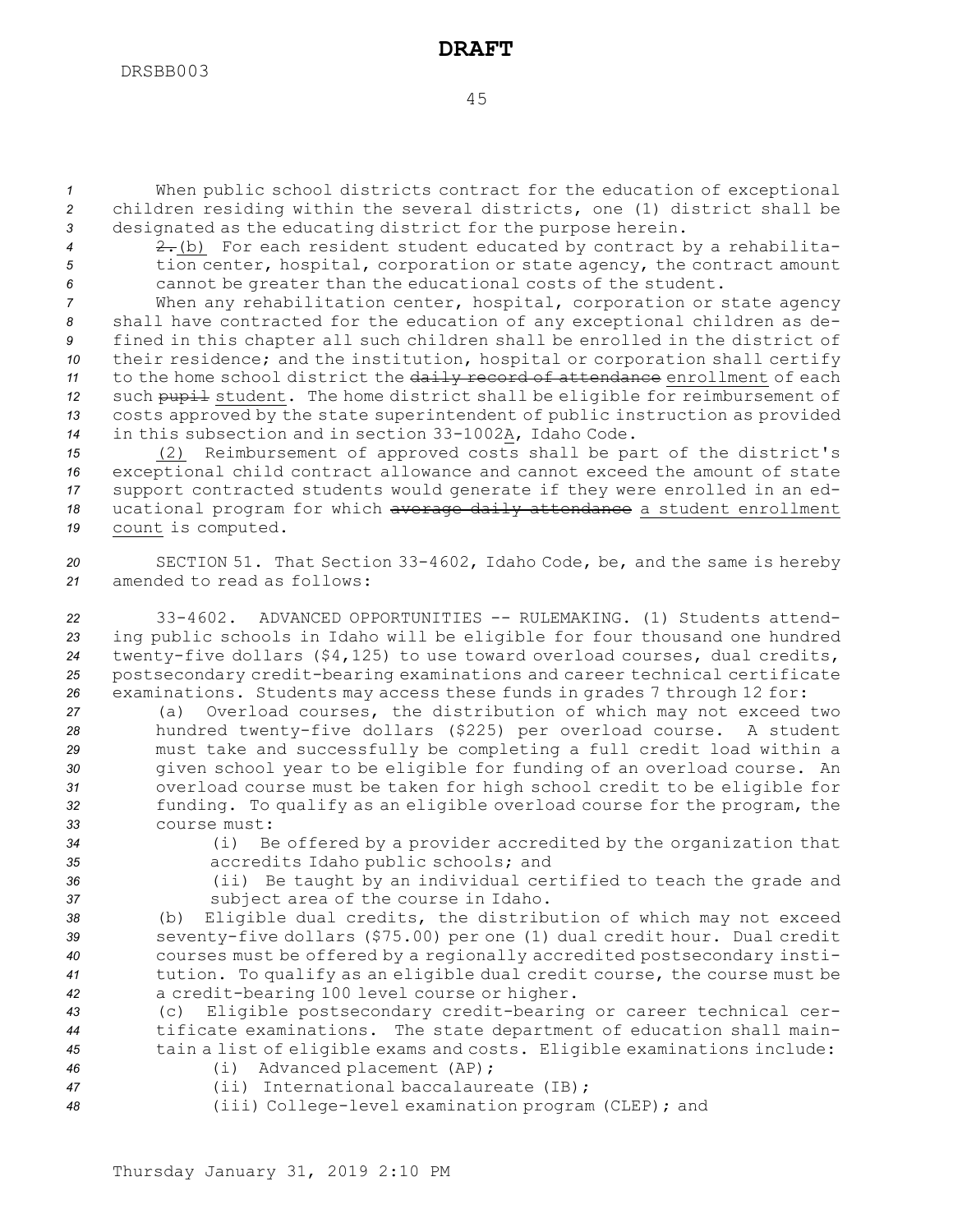*<sup>1</sup>* (iv) Career technical examinations.

 (d) Career technical education (CTE) including assessments that lead to <sup>a</sup> badge recognized by the division of career technical education. The division of career technical education shall maintain <sup>a</sup> list of el-igible CTE examinations and costs.

 (2) <sup>A</sup> student who has earned fifteen (15) postsecondary credits using the advanced opportunities program and who wishes to earn additional cred- its must first identify his postsecondary goals. Advisors shall counsel any student who wishes to take dual credit courses that the student should ascer- tain for himself whether the particular postsecondary institution that he desires to attend will accept the transfer of coursework credits under this *12* section.

 (3) These moneys may be used to pay an amount not to exceed the price to the student of such courses and examinations pursuant to the limitations stated in this section. Payments made under this section shall be made from the moneys appropriated for the educational support program. No later than January 15, the state department of education shall annually report to the education committees of the senate and the house of representatives details regarding the number of students benefiting from assistance with the cost of overload courses, dual credit courses and examinations, the number of cred- its awarded and amounts paid pursuant to this section during the previous school year.

 (4) The board of each public school may set forth criteria by which <sup>a</sup> student may challenge <sup>a</sup> course. If <sup>a</sup> student successfully meets the crite- ria set forth by the board of the public school, then the student shall be counted as having completed all required coursework for that course. The public school, with the exception of Idaho tribal schools, shall be funded for such students based upon either actual hours of attendance or the course that the student has successfully passed, whichever is more advantageous to the public school, up to the maximum of one (1) full-time student.

 (5) Any student who successfully completes public school grades 1 through 12 curriculum at least one (1) year early shall be eligible for an advanced opportunities scholarship. The scholarship may be used for tu- ition and fees at any Idaho public postsecondary educational institution. The amount of the scholarship shall equal thirty-five percent (35%) of 36 the statewide average daily attendance-driven-funding per enrolled pupil student for each year of grades 1 through 12 curriculum avoided by the stu- dent's early graduation. Each public school shall receive an amount equal to each such awarded scholarship for each student that graduates early from that public school. Students must apply for the scholarship within two (2) years of graduating from <sup>a</sup> public school.

 (6) The state department of education shall reimburse public schools or public postsecondary educational institutions, as applicable, for such costs, up to the stated limits, within one hundred twenty-five (125) days of receiving the necessary data upon which reimbursements may be paid. The sub- mission method and timelines of reimbursement data shall be determined by the state department of education. Payments will be made only for activity occurring and reported within each fiscal year.

*<sup>49</sup>* (7) For public funding purposes, average daily attendance student *<sup>50</sup>* enrollment shall be counted as normal for students participating in dual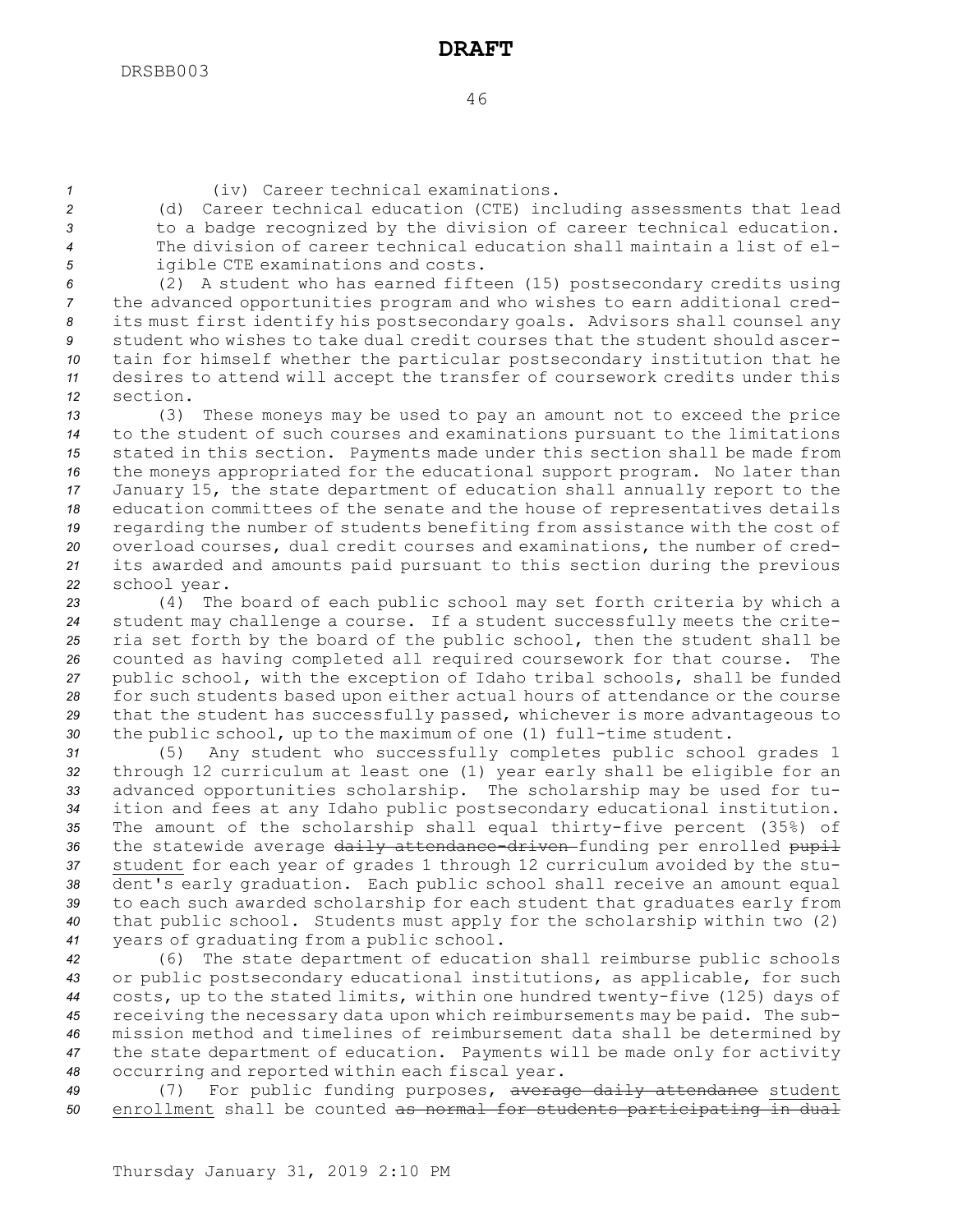*<sup>1</sup>* credit courses the same for students participating in dual credit courses *<sup>2</sup>* pursuant to this section as it is for students who are not participating in *3* dual credit courses.

 (8) If <sup>a</sup> student fails to earn credit for any course for which the de- partment has paid <sup>a</sup> reimbursement, the student must pay for and successfully earn credit for one (1) like course before the state department of education may pay any further reimbursements for the student. If <sup>a</sup> student performs inadequately on an examination for which the state department of education has paid <sup>a</sup> reimbursement, the public school shall determine whether the stu- dent must pay for and successfully pass such examination to continue receiv- ing state funding. Repeated and remedial courses or examinations are not el-igible for funding through these programs.

 (9) The state department of education shall reimburse community col- leges or counties, as applicable, for any out-of-district county tuition pursuant to section 33-2110A, Idaho Code. Such reimbursements shall be in an amount not to exceed fifty dollars (\$50.00) per credit hour and only for dual credit courses taken pursuant to this section.

 (10) Public schools shall establish timelines and requirements for participation in the program, including implementing procedures for the appropriate transcription of credits, reporting of program participation and financial transaction requirements. Public schools shall make reason- able efforts to ensure that any student who considers participating in the program also considers the challenges and time necessary to succeed in the program, and schools shall make reasonable efforts to include guidance on how the student's participation in the program contributes to prospective college and career pathways. Such efforts by the district shall be performed prior to <sup>a</sup> student participating in the program and throughout the student's involvement in the program.

 (11) Policies and procedures for participating in the program estab- lished by the public school must be such that students have an opportunity to participate in the program and meet district-established timelines and requirements for financial transactions, transcribing credits and state department of education reporting. Participation in this program requires parent and student agreement to program requirements and completion of the state department of education's participation form documenting the program requirements.

 (12) Parents of participating students may enroll their child in any eligible course, with or without the permission of the public school in which the student is enrolled. Tribal school students must follow their schools' enrollment policies and procedures. Public school personnel shall assist parents in the process of enrolling students in such courses. Each partic- ipating student's high school transcript at the public school at which the student is enrolled shall include the credits earned and grades received by the student for any overload or dual credit courses taken pursuant to this section. For an eligible course to be transcribed as meeting the require- ments of <sup>a</sup> core subject as identified in administrative rule, the course must meet the approved content standards for the applicable subject and grade *48* level.

*<sup>49</sup>* (13) Participating public schools shall collaborate with Idaho public *<sup>50</sup>* postsecondary educational institutions to assist students who seek to par-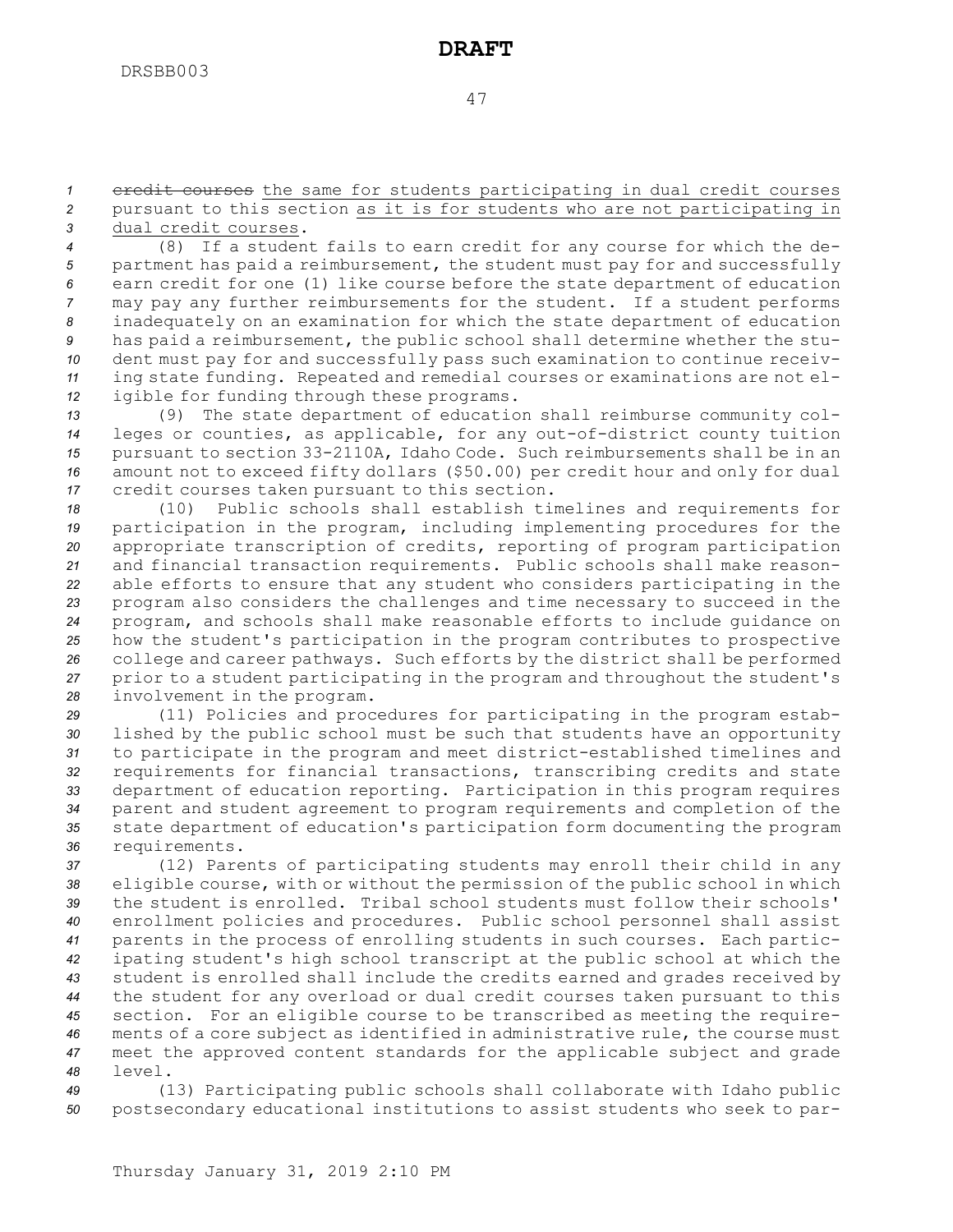ticipate in dual credit courses or graduate from high school early by en- rolling in postsecondary courses. Participating school districts, charter schools and Idaho public postsecondary educational institutions shall re- port to the state board of education and the education committees of the sen- ate and the house of representatives any difficulties or obstacles they ex-perience in providing assistance to participating students.

*<sup>7</sup>* (14) The state board of education may promulgate rules to implement the *<sup>8</sup>* provisions of this chapter.

*<sup>9</sup>* SECTION 52. That Section 33-5208, Idaho Code, be, and the same is hereby *10* amended to read as follows:

 33-5208. PUBLIC CHARTER SCHOOL FINANCIAL SUPPORT. (1) Except as provided in subsection (10) of this section, from the state educational support program the state department of education shall make the following apportionment to each public charter school for each fiscal year based on attendance figures submitted in <sup>a</sup> manner and time as required by the depart- ment of education: otherwise specifically provided in this section, public charter schools shall be funded in the same manner and time frame as all other local education agencies pursuant to the provisions of chapter 10, title 33, Idaho Code.

 (1) Per student support. Computation of support units for each public charter school shall be calculated as if it were <sup>a</sup> separate school accord- ing to the schedules in section 33-1002(4), Idaho Code, except that public charter schools with fewer than one hundred (100) secondary ADA shall use <sup>a</sup> divisor of twelve (12) and the minimum units shall not apply, and no public charter school shall receive an increase in support units that exceeds the support units it received in the prior year by more than thirty (30). Funding from the state educational support program shall be equal to the total dis- tribution factor, plus the salary-based apportionment provided in chapter 10, title 33, Idaho Code. Provided however, any public charter school that is formed by the conversion of an existing traditional public school shall be assigned divisors, pursuant to section 33-1002, Idaho Code, that are no lower than the divisors of the school district in which the traditional pub-lic school is located, for each category of pupils listed.

 (2) Special education. For each student enrolled in the public charter school who is entitled to special education services, the state and federal funds from the exceptional child education program for that student that would have been apportioned for that student to the school district in which the public charter school is located.

 (3) Alternative school support. Public charter schools may qualify un- der the provisions of sections 33-1002 and 33-1002C, Idaho Code, provided the public charter school meets the necessary statutory requirements, and students qualify for attendance at an alternative school as provided by rule of the state board of education.

 (4) Transportation support. Support shall be paid to the public char- ter school as provided in chapter 15, title 33, Idaho Code, and section 33-1006, Idaho Code. Each public charter school shall furnish the depart- ment with an enrollment count as of the first Friday in November, of public charter school students who are eligible for reimbursement of transporta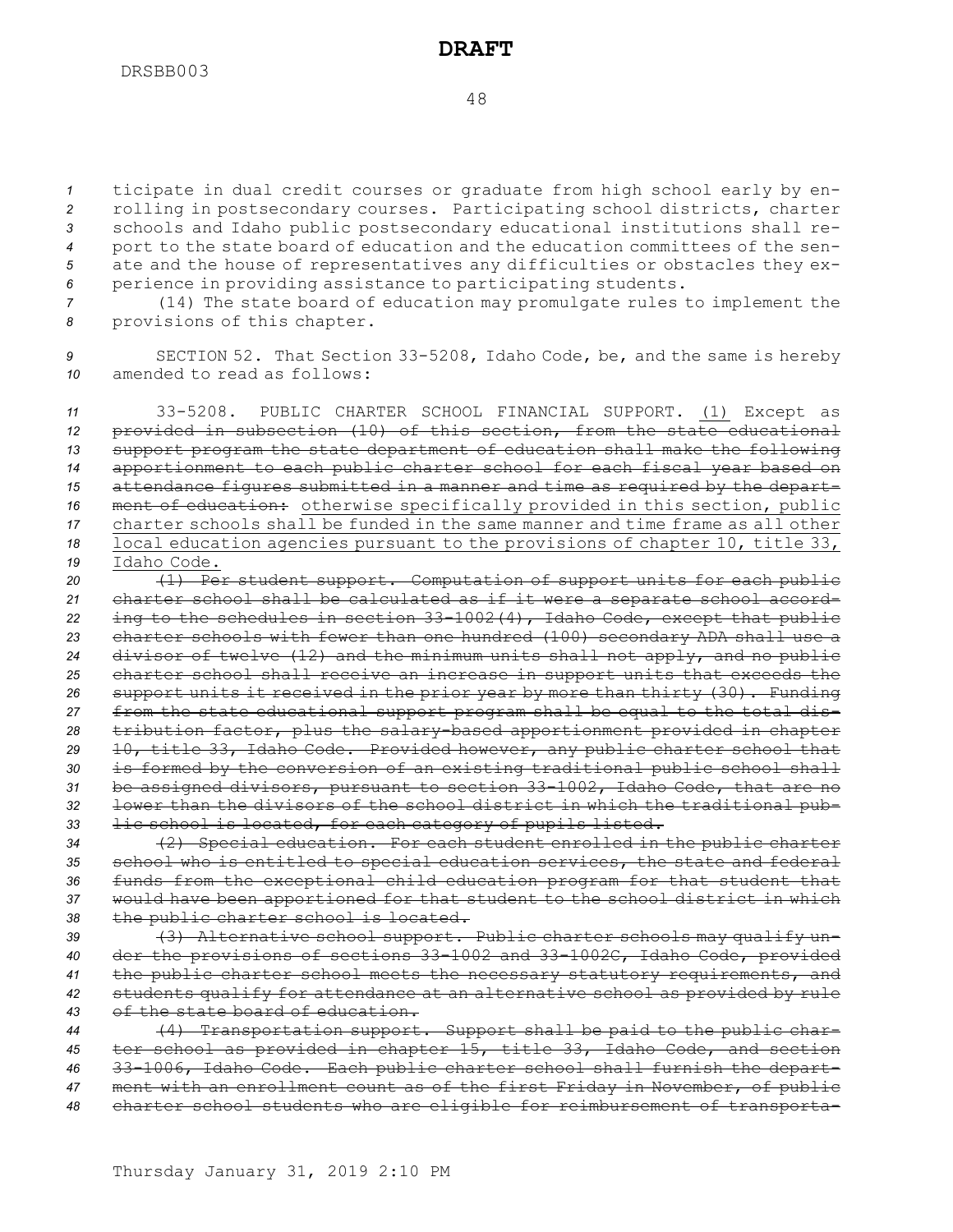tion costs under the provisions of this subsection and who reside more than one and one-half (1 1/2) miles from the school. The state department of edu- cation is authorized to include in the annual appropriation to the charter school sixty percent (60%) of the estimated transportation cost. The final appropriation payment in July shall reflect reimbursements of actual costs pursuant to section 33-1006, Idaho Code. To be eligible for state reimburse- ment under the provisions of section 33-1006, Idaho Code, the student to be transported must reside within the public charter school's primary atten-dance area, and must meet at least one (1) of the following two (2) criteria:

- *<sup>10</sup>* (a) The student resides within the school district in which the public *<sup>11</sup>* charter school is physically located; or
- *<sup>12</sup>* (b) The student resides within fifteen (15) miles of the public charter *<sup>13</sup>* school, by road.

*<sup>14</sup>* The limitations placed by this subsection on the reimbursement of *<sup>15</sup>* transportation costs for certain students shall not apply to public virtual *16* schools.

 (52) Facilities funds. The state department of education shall dis- tribute facilities funds to public charter schools for each enrolled student in which <sup>a</sup> majority of the student's instruction is received at <sup>a</sup> facility that is owned or leased by the public charter school. Such funds shall be used to defray the purchase, fee, loan or lease costs associated with pay- ments for real property used by the students or employees of the public char- ter school for educational or administrative purposes. Such funds shall be distributed from the moneys appropriated to the public schools educational support program, and shall be calculated as <sup>a</sup> percentage of the statewide average amount of bond and plant facility funds levied per student by Idaho school districts, as follows:

| 28 | Fiscal Year 2014 | Twenty Percent (20%) |
|----|------------------|----------------------|
| 29 | Fiscal Year 2015 | Thirty Percent (30%) |

 For fiscal year 2016 and each fiscal year thereafter, this percentage shall increase by ten percent (10%) each time the total appropriation of state funds for the public schools educational support program increases by three percent (3%) or more over the prior fiscal year, and shall decrease by ten percent (10%) each time the total appropriation of state funds for the public schools educational support program decreases as compared to the prior fiscal year. Provided however, that the percentage shall be no less than twenty percent (20%) and no greater than fifty percent (50%), and that the average amount of funding received per public charter school shall not exceed the average amount of funding received by each school district pur-suant to the provisions of section 33-906, Idaho Code.

 For those public charter schools that do not receive facilities funds for all enrolled students, the school may submit to the state department of education <sup>a</sup> reimbursement claim for any costs for which facilities funds may be used. The state department of education shall reduce such claim by the greater of fifty percent (50%) or the percentage of the school's enrolled students for which the school receives facilities funds, and shall pay the balance. Provided however, that the total reimbursements paid to <sup>a</sup> public charter school, in combination with any facilities stipend received by the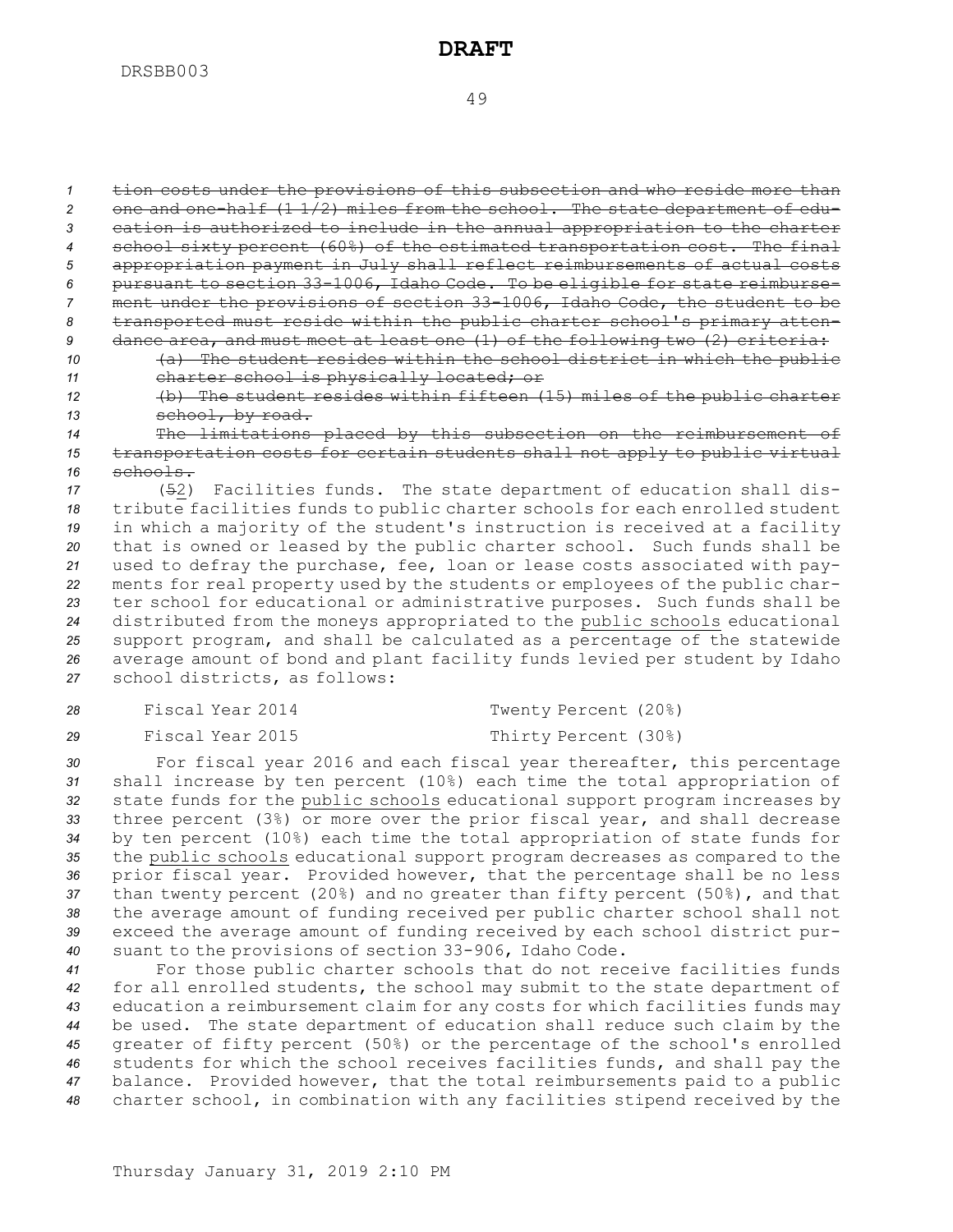school, shall not exceed the amount of facilities funds that would have been received by the school had the school received facilities funds for all en- rolled students. For the purposes of this subsection, the term "real prop-erty" shall be used as defined in section 63-201, Idaho Code.

 (63) Payment schedule. The state department of education is authorized to make an advance payment of twenty-five percent (25%) of <sup>a</sup> public charter school's estimated annual apportionment for its first year of operation, and each year thereafter, provided the public charter school is serving more grades or at least ten percent (10%) more classes than the previous year, to assist the school with initial start-up costs or payroll obligations. For <sup>a</sup> public charter school entering its second or greater year of operations, the

*<sup>12</sup>* state department of education may require documentation establishing the *<sup>13</sup>* need for such an advance payment, including comparative class schedules and *<sup>14</sup>* proof of <sup>a</sup> commensurate increase in the number of employees.

*<sup>15</sup>* (a) For <sup>a</sup> public charter school to receive the advance payment, the *<sup>16</sup>* school shall submit its anticipated fall membership for each grade *<sup>17</sup>* level to the state department of education by June 1.

 (b) Using the figures provided by the public charter school, the state department of education shall determine an estimated annual apportion- ment from which the amount of the advance payment shall be calculated. Advance payment shall be made to the school on or after July 1 but no later than July 31.

 (c) All subsequent payments, taking into account the one-time advance payment made for the first year of operation, shall be made to the public charter school in the same manner as other traditional public schools in accordance with the provisions of section 33-10093, Idaho Code.

 <sup>A</sup> public charter school shall comply with all applicable fiscal requirements of law, except that the following provisions shall not be applicable to pub- lic charter schools: that portion of section 33-1004, Idaho Code, relating to reduction of the administrative and instructional staff allowance and the pupil service staff allowance when there is <sup>a</sup> discrepancy between the number allowed and the number actually employed; and section 33-1004E, Idaho Code, for calculation of district staff indices.

*<sup>34</sup>* (74) Nothing in this chapter shall be construed to prohibit any private *<sup>35</sup>* person or organization from providing funding or other financial assistance *<sup>36</sup>* to the establishment or operation of <sup>a</sup> public charter school.

 (85) Each public charter school shall pay an authorizer fee to its au- thorized chartering entity, to defray the actual documented cost of monitor- ing, evaluation and oversight, which, in the case of public charter schools authorized by the public charter school commission, shall include each school's proportional fee share of moneys appropriated from the public char- ter school authorizers fund to the public charter school commission, plus fifteen percent (15%). Provided however, that each public charter school's board of directors may direct up to ten percent (10%) of the calculated fee to pay membership fees to an organization or association that provides tech- nical assistance, training and advocacy for Idaho public charter schools. Unless the authorized chartering entity declines payment, such fee shall be paid by March 15 of each fiscal year and shall not exceed the greater of:

*<sup>49</sup>* (a) All state funds distributed to public schools on <sup>a</sup> support unit ba-50 **51** sis based on student enrollment for the prior fiscal year, divided by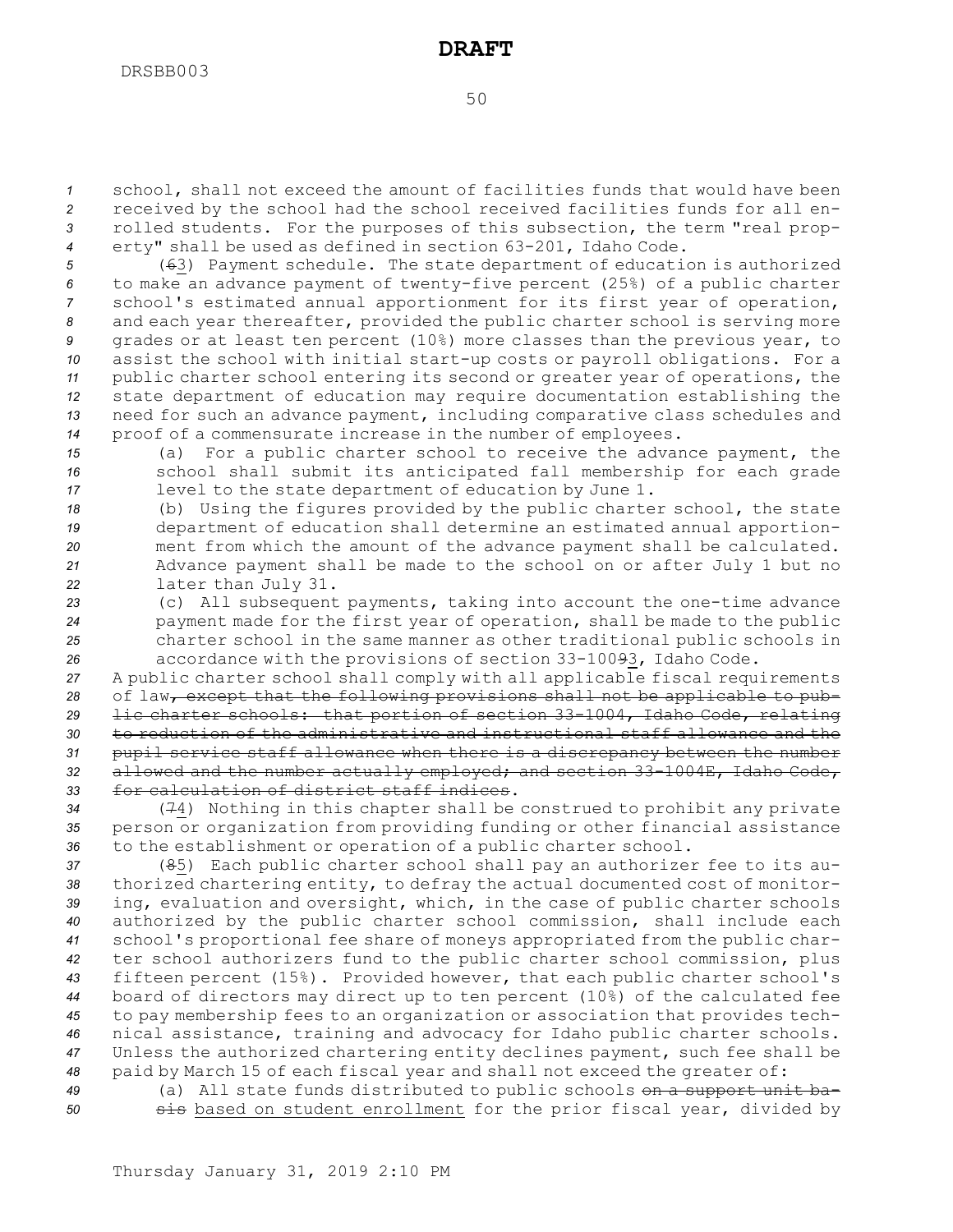1 the statewide number of public school students in average daily atten-2 dance enrolled in the first reporting period in the prior fiscal year; *3* or (b) The lesser of: (i) The result of the calculation in subsection (85)(a) of this section, multiplied by four (4); or (ii) One and one-half percent (1.5%) of the result of the calcula- tion in subsection (85)(a) of this section, multiplied by the pub- lic charter school's average daily attendance student enrollment **in the first reporting period in the current fiscal year.**  (96) Nothing in this chapter shall prevent <sup>a</sup> public charter school from applying for federal grant moneys. 13 (<del>10</del>7) (a) Each student in attendance enrolled at a public virtual school shall be funded based upon either the actual hours of attendance in the public virtual school on <sup>a</sup> flexible schedule, or the percentage of coursework completed, whichever is more advantageous to the school, up to the maximum of one (1) full-time equivalent student. (b) All federal educational funds shall be administered and dis- tributed to public charter schools, including public virtual schools, that have been designated as <sup>a</sup> local education agency (LEA), as provided in section 33-5203(8), Idaho Code. (11) Nothing in this section prohibits separate face-to-face learning activities or services. (12) The provisions of section 33-1021, Idaho Code, shall apply to pub-**lic charter schools provided for in this chapter.**  SECTION 53. That Section 33-5210, Idaho Code, be, and the same is hereby amended to read as follows: 33-5210. APPLICATION OF SCHOOL LAW -- ACCOUNTABILITY -- EXEMPTION FROM STATE RULES. (1) All public charter schools are under the general super- vision of the state board of education. (2) Every authorized chartering entity that approves <sup>a</sup> charter shall be

 responsible for ensuring that each public charter school program approved by that authorized chartering entity meets the terms of the charter, complies with the general education laws of the state unless specifically directed otherwise in this chapter, and operates in accordance with the state educa-tional standards of thoroughness pursuant to section 33-1612, Idaho Code.

 (3) Each public charter school shall comply with the financial report- ing requirements of section 33-701, subsections 5. through 10., Idaho Code, in the same manner as those requirements are imposed upon school districts and with laws governing safety including, but not limited to, sections 33-122 and 33-130, Idaho Code, and chapter 2, title 33, Idaho Code, and rules promulgated thereunder.

 (4) Other than as specified in this section, each public charter school is exempt from rules governing school districts, which rules have been pro- mulgated by the state board of education, with the exception of state rules relating to:

*<sup>47</sup>* (a) Teacher certification as necessitated by the provisions of section *<sup>48</sup>* 33-5206(3) and (4), Idaho Code;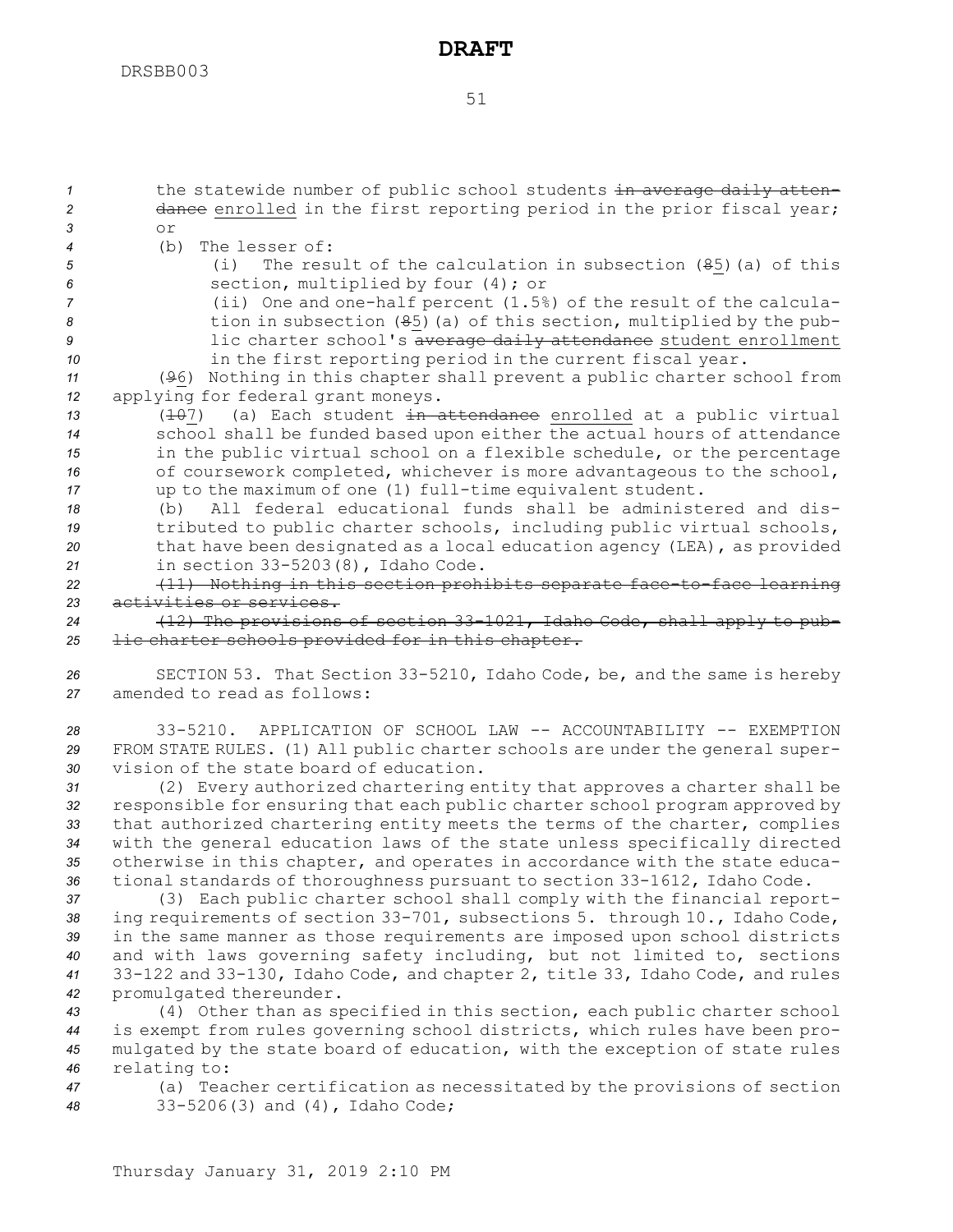*<sup>1</sup>* (b) Accreditation of the school as necessitated by the provisions of *<sup>2</sup>* section 33-5206(12), Idaho Code;

*3* (c) Qualifications of <sup>a</sup> student for attendance at an alternative school *<sup>4</sup>* as necessitated by the provisions of section 33-5208(3), Idaho Code;

*<sup>5</sup>* (d) Rules promulgated pursuant to section 33-1612, Idaho Code; and *<sup>6</sup>* (e) All rules that specifically pertain to public charter schools pro-

*<sup>7</sup>* mulgated by the state board of education.

*<sup>8</sup>* SECTION 54. That Section 33-5214, Idaho Code, be, and the same is hereby *9* amended to read as follows:

 33-5214. PUBLIC CHARTER SCHOOL AUTHORIZERS FUND. There is hereby cre- ated in the state treasury <sup>a</sup> fund to be known as the "Public Charter School Authorizers Fund," hereinafter referred to as "the fund." All authorizer fees paid pursuant to section 33-5208(85), Idaho Code, for public charter schools under the governance of the public charter school commission shall be deposited in the fund. Moneys in the fund shall be appropriated to defray the commission's cost of operations and the state department of education's cost of reviewing, approving and overseeing any charter school authorizers requiring department approval.

*<sup>19</sup>* SECTION 55. That Section 33-5215, Idaho Code, be, and the same is hereby *20* amended to read as follows:

 33-5215. CAREER TECHNICAL REGIONAL PUBLIC CHARTER SCHOOL. (1) A ca- reer technical regional public charter school is hereby declared to be <sup>a</sup> pub- lic charter school and as such, the provisions of chapter 52, title 33, Idaho Code, shall apply to each career technical regional public charter school in the same manner and to the same extent as the provisions of charter school law apply to other public charter schools, with the exception of certain condi-tions and applications as specifically provided in this section.

 (2) In addition to the approval provisions of this chapter, approval of <sup>a</sup> career technical regional public charter school by an authorized charter- ing entity shall not be final until the petition has also been reviewed by the division of career technical education.

*<sup>32</sup>* (3) Funding for <sup>a</sup> career technical regional public charter school shall *<sup>33</sup>* be the same as provided in section 33-5208, Idaho Code, except that:

 (a) The salary-based apportionment for <sup>a</sup> career technical regional public charter school shall be the statewide average for public charter schools. Such salary-based apportionment may be used for payment of **contracted services or for direct hire of staff;** 

38 (b) The board of directors may contract for the services of certifi- cated and noncertificated personnel, to procure the use of facilities and equipment, and to purchase materials and equipment, which in the judgment of the board of directors is necessary or desirable for the conduct of the business of the career technical regional public charter school; and

*<sup>44</sup>* (cb) Transportation support shall be paid to the career technical re-*<sup>45</sup>* gional public charter school in accordance with the provisions of chap-*<sup>46</sup>* ter 15, title 33, Idaho Code.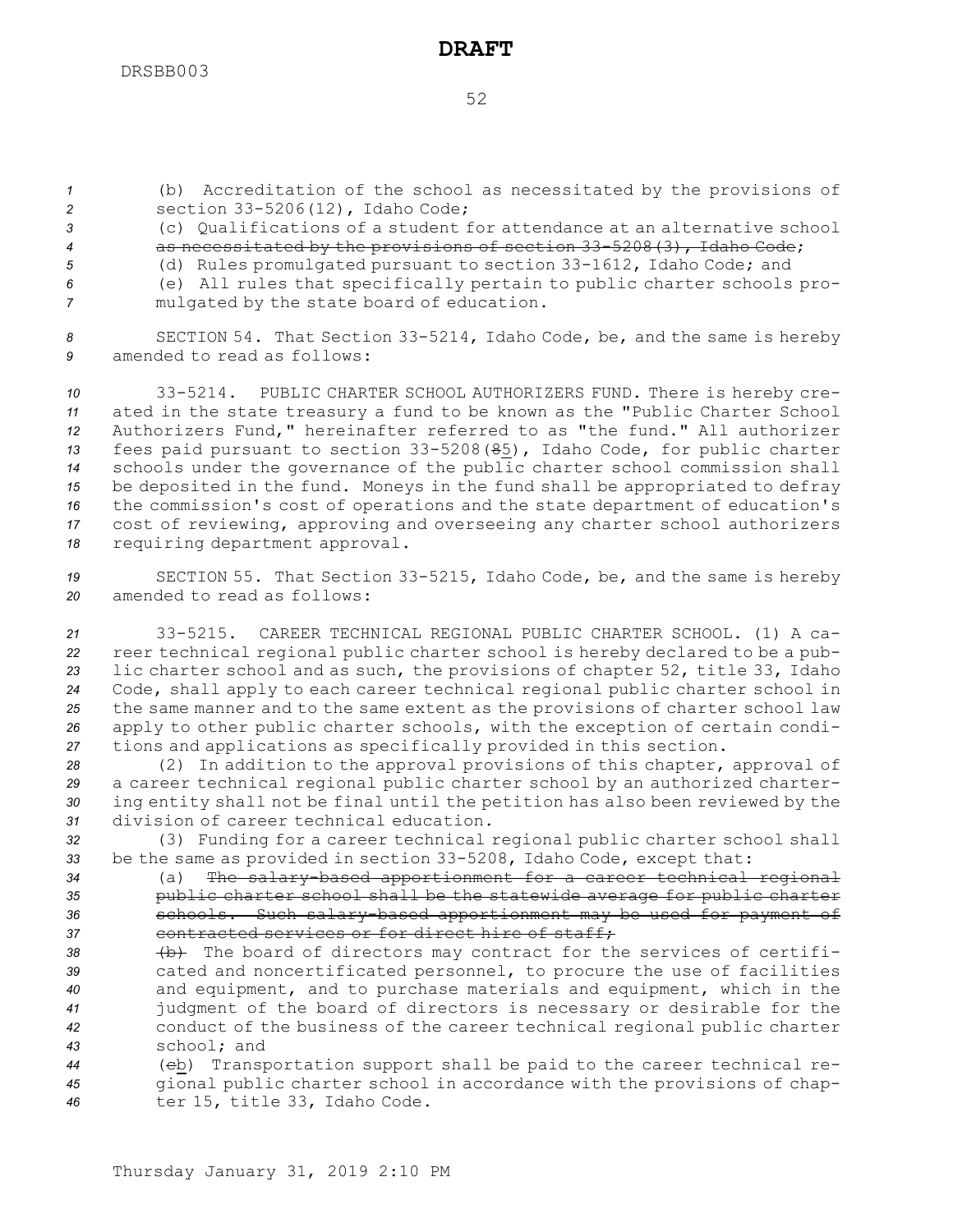53

 (4) <sup>A</sup> career technical regional public charter school shall provide assurances in state attendance reports that it has verified attendance 3 enrollment reports  $\tau$  which generate ADA with its participating school dis- tricts, to make certain that the districts and the charter school do not duplicate enrollment or ADA claims.

*<sup>6</sup>* SECTION 56. That Section 33-5217, Idaho Code, be, and the same is hereby *7* amended to read as follows:

 33-5217. PUBLIC CHARTER SCHOOL DEBT RESERVE. (1) There is hereby cre- ated the public charter school debt reserve to assist qualifying charter schools in obtaining favorable financing for facility improvements and con- struction. <sup>A</sup> public charter school seeking to use the public charter school debt reserve must receive approval from the Idaho housing and finance asso-ciation pursuant to the criteria set forth in this section.

*<sup>14</sup>* (2) <sup>A</sup> public charter school shall be qualified to use the public charter *<sup>15</sup>* school debt reserve only upon satisfaction of the following conditions:

*<sup>16</sup>* (a) The public charter school must demonstrate it has obtained one (1) *<sup>17</sup>* of the following:

- *18* (i) A letter of commitment from <sup>a</sup> national or state chartered fi-*19* nancial institution;
- *<sup>20</sup>* (ii) <sup>A</sup> letter of commitment from <sup>a</sup> nonprofit corporation;
- *<sup>21</sup>* (iii) <sup>A</sup> letter of commitment from <sup>a</sup> community development finan-*22* cial institution; or
- *<sup>23</sup>* (iv) <sup>A</sup> letter of commitment from <sup>a</sup> qualified underwriter or an in-*24* vestment firm;
- *<sup>25</sup>* (b) The public charter school must provide annual budgets and cash flow *<sup>26</sup>* statements and must demonstrate satisfaction of each of the following *27* criteria:
- *<sup>28</sup>* (i) Projected future budgets, cash flows and operating reserves *<sup>29</sup>* greater than sixty (60) days of cash on hand to support <sup>a</sup> debt ser-*<sup>30</sup>* vice coverage greater than 1.20x;
- *<sup>31</sup>* (ii) Cost to operate facility, including debt service, occupancy *<sup>32</sup>* cost and operating expenses, not to exceed twenty percent (20%) of *33* revenue;
- *<sup>34</sup>* (iii) Audited financial statements with unqualified opinions for *<sup>35</sup>* the prior three (3) years; and
- *<sup>36</sup>* (iv) Certification from <sup>a</sup> school administrator that projected fu-*<sup>37</sup>* ture budgets and cash flows are based on reasonable assumptions *<sup>38</sup>* related to level or increasing projected enrollment or waitlist *<sup>39</sup>* and projected total income, including any matching funds and dona-*<sup>40</sup>* tions contingent on receipt of <sup>a</sup> loan under this section; and
- *<sup>41</sup>* (c) The public charter school must obtain approval for issuance by the *<sup>42</sup>* Idaho housing and finance association to act as <sup>a</sup> conduit issuer.

 (3) Public charter schools that satisfy the requirements set forth in subsection (2) of this section shall receive approval from the Idaho hous- ing and finance association to rely on the public charter school debt reserve for assistance in obtaining favorable financing for facility improvements and construction, so long as sufficient moneys exist pursuant to subsection (4) of this section. Eligible schools shall receive approval on <sup>a</sup> first-come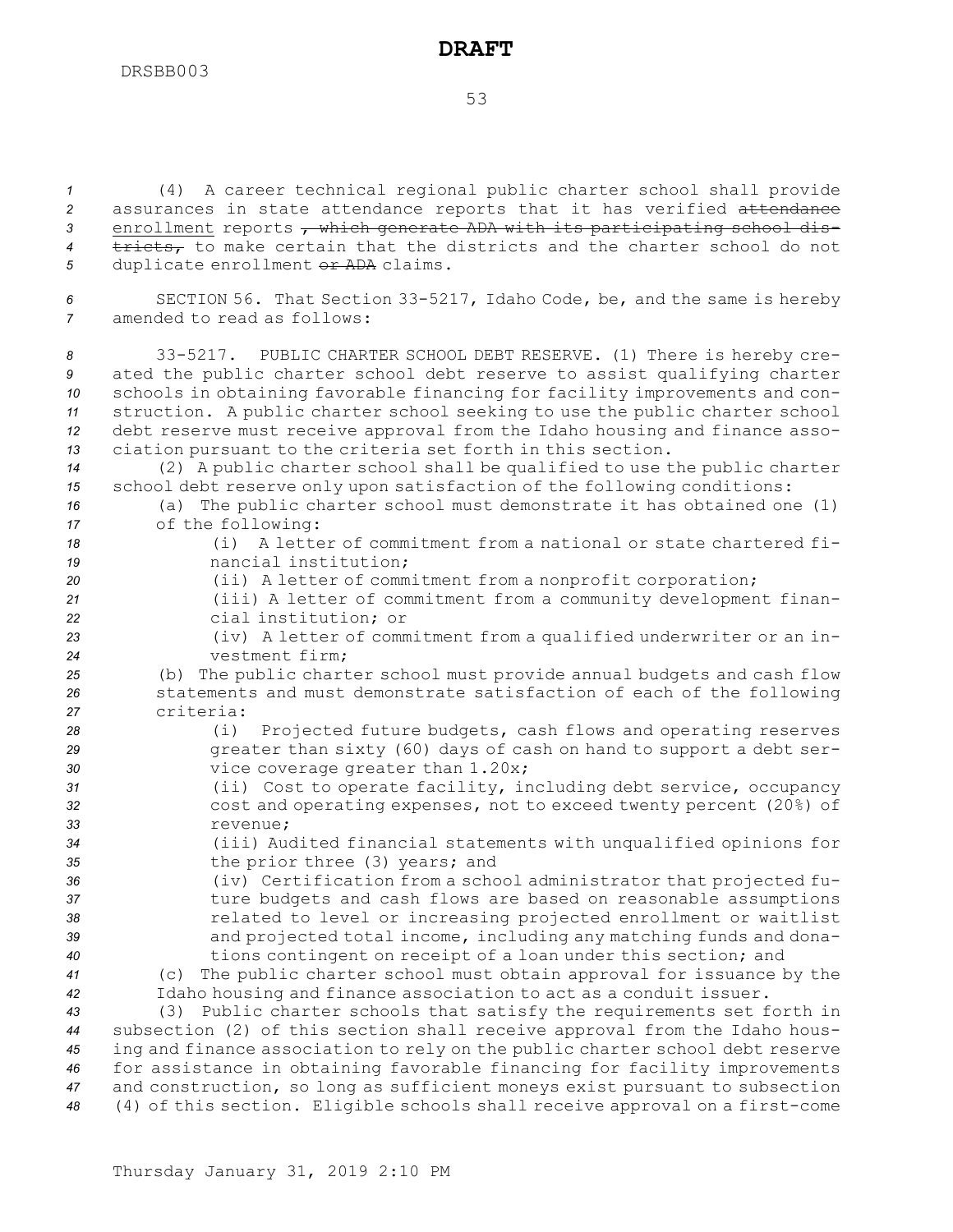*<sup>1</sup>* basis according to date of completed application, in an amount not to exceed *<sup>2</sup>* twenty-four (24) months of principal and interest payments.

 (4) There is hereby established in the state treasury the public char- ter school debt reserve fund that shall consist of moneys made available through appropriations, fees, grants, gifts or any other source to fulfill the purposes of this section. Moneys in the fund are hereby continuously appropriated for the purposes of this section, and shall only be expended for the purposes stated herein. Qualifying schools annually shall pay an amount equal to ten (10) basis points of the principal amount of the debt for which it qualified to use the public charter school debt reserve, which shall be deposited into the public charter school debt reserve fund.

 (5) Subject to the limitations of subsection (3) of this section, if <sup>a</sup> qualified public charter school defaults on an outstanding debt for which the Idaho housing and finance association has made the debt reserve avail- able, and there is no other money available to the charter school to make the payment, money shall be withdrawn from the public charter school debt reserve fund to pay the principal, redemption price or interest on the out- standing debt. Upon certification by the Idaho housing and finance associa- tion to the superintendent of public instruction, payment shall be made from the public charter school debt reserve fund toward the outstanding debt.

 (6) If money has been withdrawn from the public charter school debt re- serve fund for <sup>a</sup> public charter school pursuant to subsection (5) of this section, then the superintendent of public instruction shall redirect the money from such public charter school's allocation of facilities funds pur- suant to section 33-5208(52), Idaho Code. Any money redirected shall be ac- cording to <sup>a</sup> determined time and sequence of payments, over <sup>a</sup> period of years until the amount so withdrawn has been repaid to the fund so long as the redi- rection does not cause an event of default under the agreement(s) governing the public charter school's obligation for which the debt reserve was made available, excepting that any money withdrawn during any fiscal year shall be repaid within ten (10) years.

*<sup>32</sup>* SECTION 57. That Section 50-2908, Idaho Code, be, and the same is hereby *33* amended to read as follows:

 50-2908. DETERMINATION OF TAX LEVIES -- CREATION OF SPECIAL FUND. (1) For purposes of calculating the rate at which taxes shall be levied by or for each taxing district in which <sup>a</sup> revenue allocation area is located, the county commissioners shall, with respect to the taxable property located in such revenue allocation area, use the equalized assessed value of such tax- able property as shown on the base assessment roll rather than on the current equalized assessed valuation of such taxable property, except the current equalized assessed valuation shall be used for calculating the tax rate for:

*<sup>42</sup>* (a) Levies for refunds and credits pursuant to section 63-1305, Idaho *<sup>43</sup>* Code, and any judgment pursuant to section 33-802(1), Idaho Code, cer-*<sup>44</sup>* tified after December 31, 2007;

*<sup>45</sup>* (b) Levies permitted pursuant to section 63-802(3), Idaho Code, certi-*<sup>46</sup>* fied after December 31, 2007;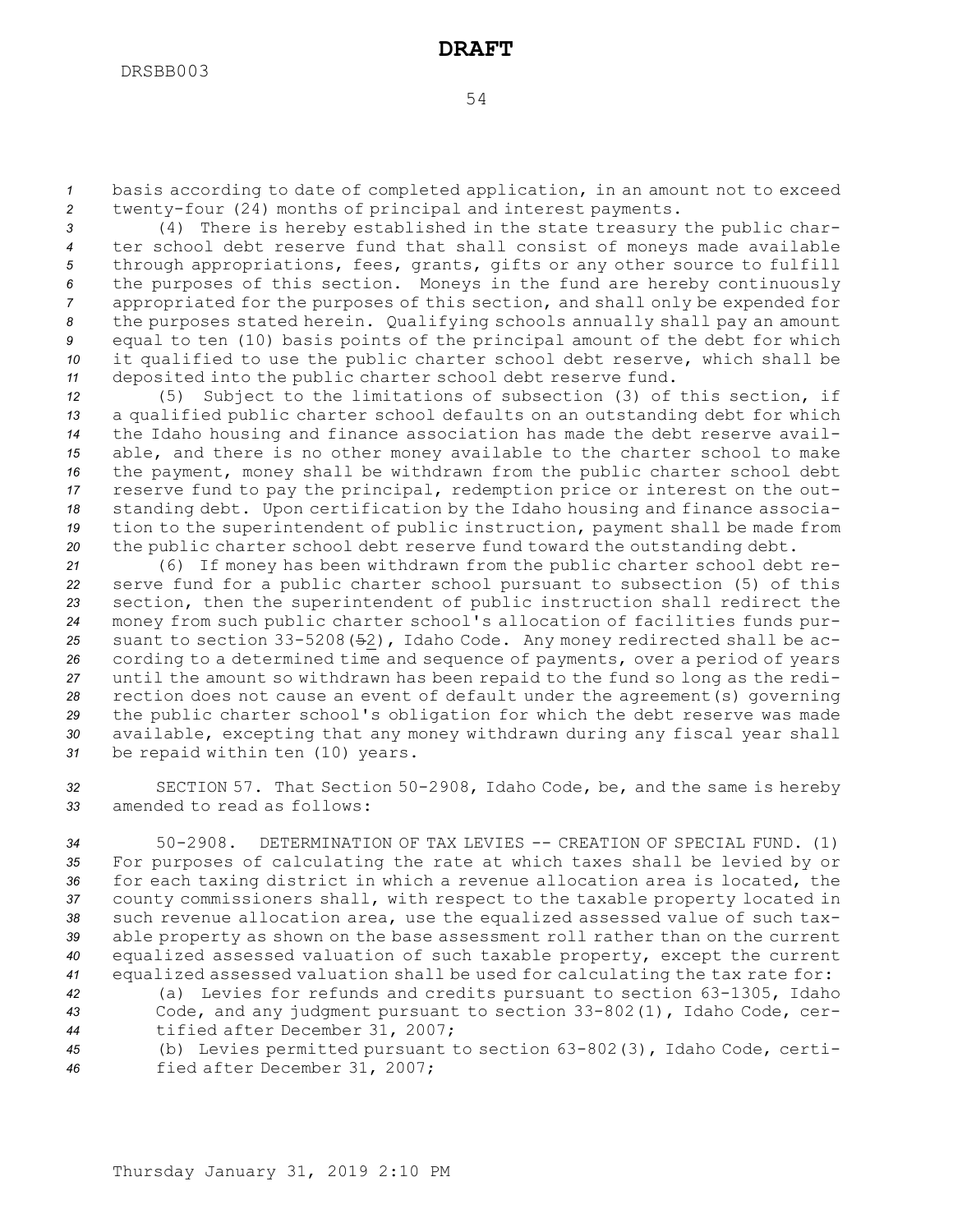*<sup>3</sup>* 31, 2007;

### **DRAFT**

*<sup>1</sup>* (c) Levies for voter approved general obligation bonds of any taxing *<sup>2</sup>* district and plant facility reserve fund levies passed after December

*<sup>4</sup>* (d) Levies set forth in paragraphs (a) through (c) of this subsection, *<sup>5</sup>* first certified prior to December 31, 2007, when the property affected

 by said levies is included within the boundaries of <sup>a</sup> revenue allocation area by <sup>a</sup> change in the boundaries of either the revenue allocation area or any taxing district after December 31, 2007; and (e) School levies for supplemental maintenance and operation pursuant to section 33-802(3) and (4), Idaho Code, approved after December 31, 2007, and for emergency funds pursuant to section 33-805, Idaho Code, approved after July 1, 2015. (2) With respect to each such taxing district, the tax rate calculated under subsection (1) of this section shall be applied to the current equal- ized assessed valuation of all taxable property in the taxing district, in- cluding the taxable property in the revenue allocation area. The tax rev- enues thereby produced shall be allocated as follows: (a) To the taxing district shall be allocated and shall be paid by the county treasurer: (i) All taxes levied by the taxing district or on its behalf on taxable property located within the taxing district but outside 22 the revenue allocation area; (ii) <sup>A</sup> portion of the taxes levied by the taxing district or on its behalf on the taxable property located within the revenue allo- cation area, which portion is the amount produced by applying the taxing district's tax rate determined under subsection (1) of this section to the equalized assessed valuation, as shown on the base assessment roll, of the taxable property located within the rev- enue allocation area; and (iii) All taxes levied by the taxing district to satisfy obliga- tions specified in subsection (1)(a) through (e) of this section. (b) To the urban renewal agency shall be allocated the balance, if any, of the taxes levied on the taxable property located within the revenue allocation area. (3) Upon enactment of an ordinance adopting <sup>a</sup> revenue allocation fi- nancing provision as part of an urban renewal plan, the urban renewal agency shall create <sup>a</sup> special fund or funds to be used for the purposes enumerated in this chapter. The revenues allocated to the urban renewal agency pursuant to this chapter shall be paid to the agency by the treasurer of the county in which the revenue allocation district is located and shall be deposited by the agency into one (1) or more of such special funds. The agency may, in ad- dition, deposit into such special fund or funds such other income, proceeds, revenues and funds it may receive from sources other than the revenues allo- cated to it under subsection (2)(b) of this section. (4) For the purposes of section 63-803, Idaho Code, during the period when revenue allocation under this chapter is in effect, and solely with re- spect to any taxing district in which <sup>a</sup> revenue allocation area is located, the county commissioners shall, in fixing any tax levy other than the levy specified in subsection (1)(a) through (e) of this section, take into con-sideration the equalized assessed valuation of the taxable property situ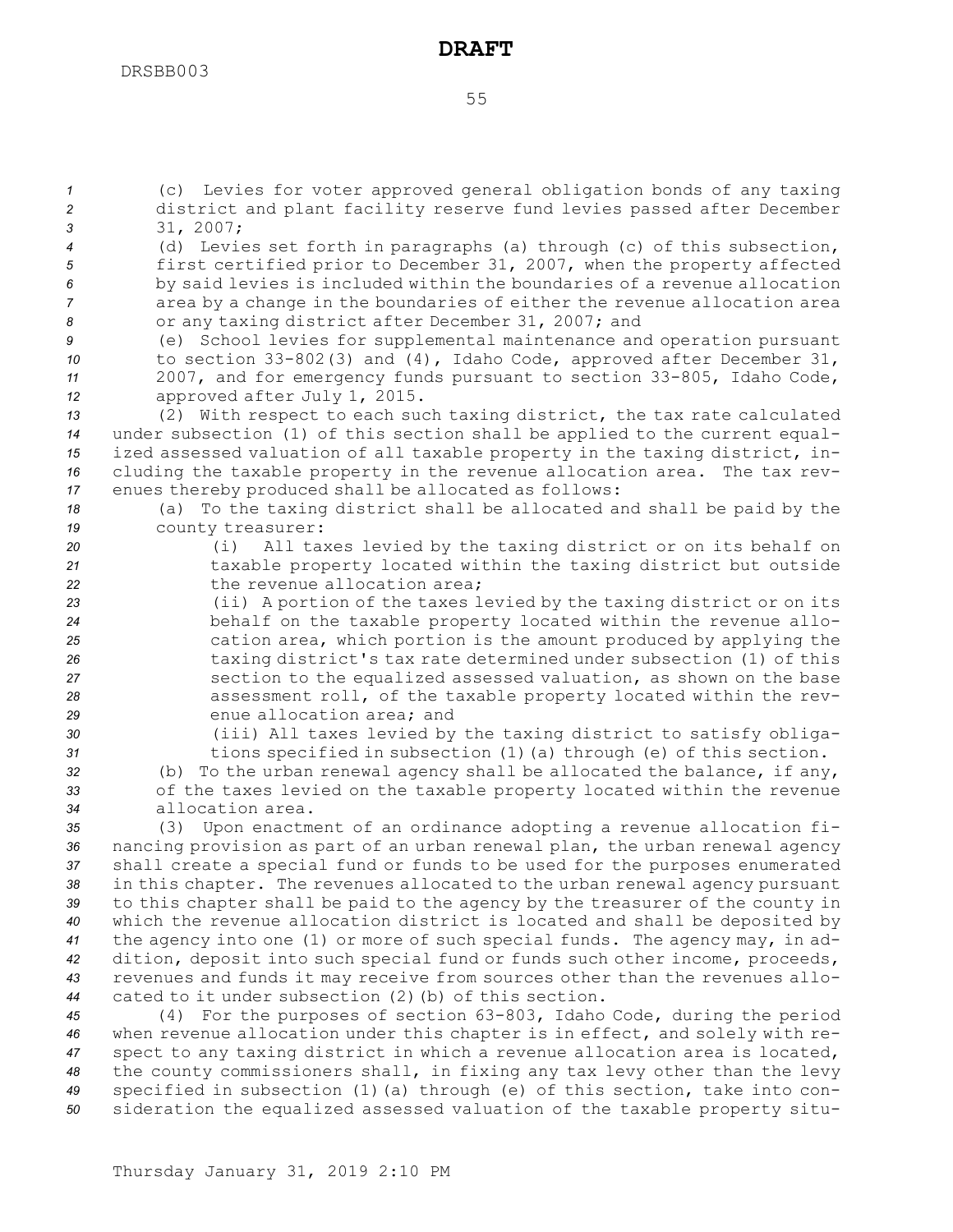*<sup>1</sup>* ated in the revenue allocation area as shown in the base assessment roll, *<sup>2</sup>* rather than the current equalized assessed value of such taxable property.

 (5) For all other purposes, including, without limitation, for pur- poses of sections 33-802, 33-1002 and 63-1313, Idaho Code, reference in the Idaho Code to the term "market value for assessment purposes" (or any other such similar term) shall mean market value for assessment purposes as de-fined in section 63-208, Idaho Code.

*<sup>8</sup>* SECTION 58. That Section 57-1303, Idaho Code, be, and the same is hereby *9* amended to read as follows:

 57-1303. COUNTY APPORTIONMENT OF FOREST RESERVE FUNDS. The auditor of each county receiving <sup>a</sup> portion of this fund shall within ten (10) days of re- ceipt of this money allot and distribute seventy per cent (70%) of this money to the county general road fund and to the treasurer of the highway districts and good road districts in the county in proportion to the mileage of each within the county, to be expended for the construction and repair of roads and bridges, and thirty per cent (30%) to the various school districts and 17 joint county school districts within the county in proportion to the number 18 of pupils in average daily attendance total unweighted student enrollment count in each district in the year immediately prior to this distribution. The distribution of such moneys to the respective school districts entitled thereto shall be in addition to and without regard to any assistance to such school districts from any and all other sources in maintaining the minimum educational program and minimum transportation program.

*<sup>24</sup>* SECTION 59. That Section 59-1115, Idaho Code, be, and the same is hereby *25* amended to read as follows:

 59-1115. EMPLOYER'S PORTION OF SOCIAL SECURITY TAX FOR SCHOOL DIS- TRICT PERSONNEL. (1) The board of trustees of each class of school district, shall pay the employer's social security tax for its personnel, as required by federal law.

*<sup>30</sup>* (2) The department of education shall transmit to the school districts *<sup>31</sup>* from the appropriation made for that purpose the amount determined in sec-*<sup>32</sup>* tion 33-1004FB, Idaho Code.

*<sup>33</sup>* SECTION 60. That Section 63-315, Idaho Code, be, and the same is hereby *34* amended to read as follows:

 63-315. ASSESSMENT RATIOS AND THE DETERMINATION OF ADJUSTED MARKET VALUE FOR ASSESSMENT PURPOSES FOR SCHOOL DISTRICTS. (1) The provisions of this section shall apply only to charter districts levying <sup>a</sup> maintenance and operation levy in the prior calendar year. For the purpose of this section, adjusted market value for assessment purposes shall be the adjusted market value for assessment purposes of all property assessed for property tax pur-poses for the year referred to in sections 33-802 and 33-1002, Idaho Code.

*<sup>42</sup>* (2) The state tax commission shall conduct <sup>a</sup> ratio study to annually as-*43* certain the ratio between the assessed value and the market value for assess-*<sup>44</sup>* ment purposes of all property assessed for property tax purposes. Said ratio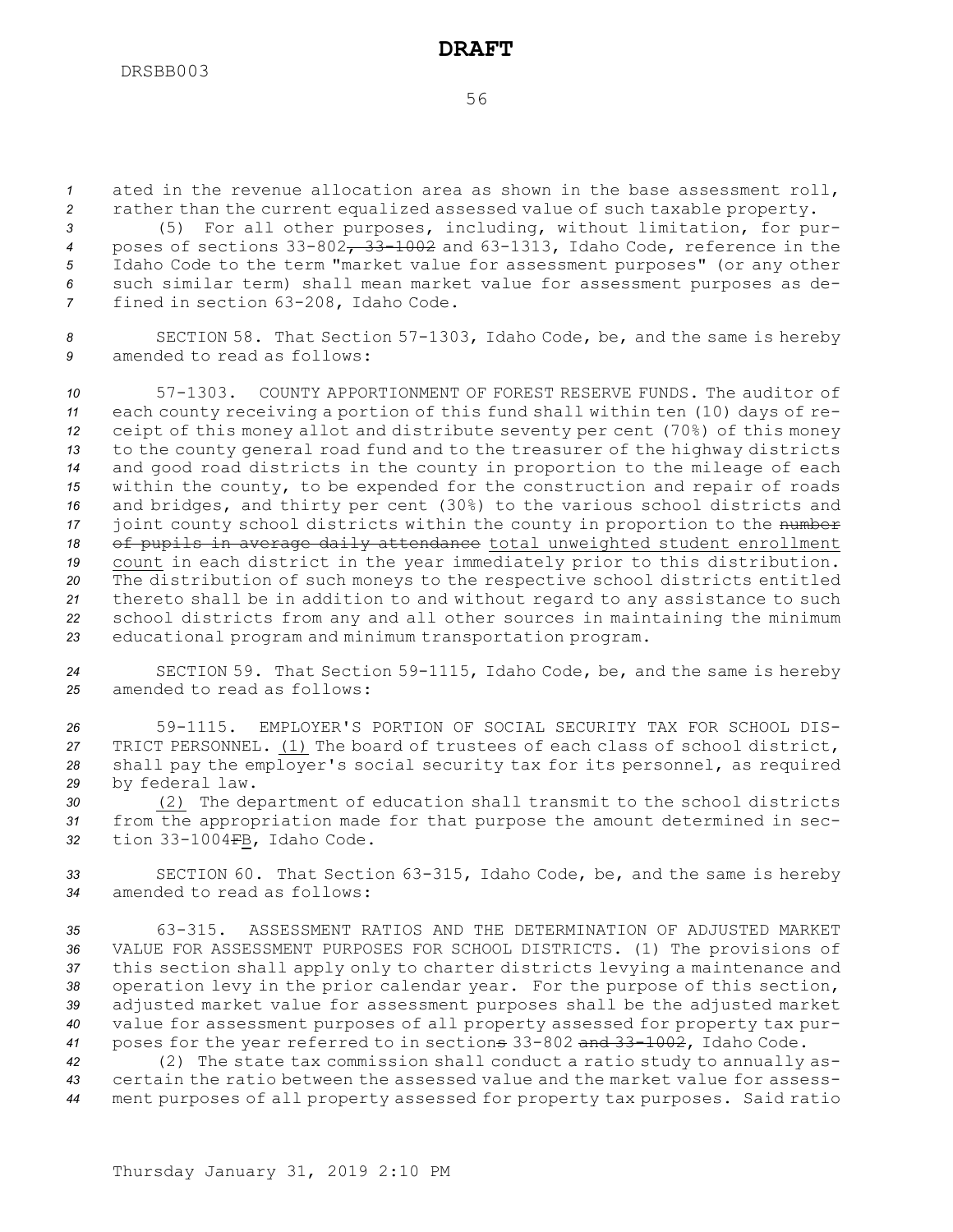*<sup>1</sup>* study shall be conducted in accordance with nationally accepted procedures. *<sup>2</sup>* From the ratio so ascertained the state tax commission shall compute the ad-*<sup>3</sup>* justed market value of all property assessed for property tax purposes.

*<sup>4</sup>* (3) The ratio shall be computed in each school district and applied to *<sup>5</sup>* the market value for assessment purposes within each school district.

 (4) Sales used in determining the ratio required by this section shall be arm's length, market value property sales occurring in the year begin- ning on October 1 of the year preceding the year for which the adjusted mar- ket value is to be determined. The state tax commission may, at its discre- tion, modify the sales period when doing so produces provably better repre- sentativeness of the actual ratio in any school district. The state tax com- mission may also add independently conducted appraisals when the state tax commission believes that this procedure will improve the representativeness and reliability of the ratio.

 (5) Whenever the state tax commission is unable to determine with rea- sonable statistical certainty that the assessed value within any school dis- trict differs from the market value for assessment purposes, the state tax commission may certify the assessed value to be the adjusted market value of any school district.

 (6) The state tax commission shall certify the adjusted market value of each school district to the state department of education and each county au- ditor no later than the first Monday in April each year. The state tax com- mission shall prepare <sup>a</sup> report indicating procedures used in computing the adjusted market value and showing statistical measures computed in the ra- tio study. The report of the state tax commission shall be made available for public inspection in the office of the county auditor.

*<sup>27</sup>* (7) The state tax commission shall promulgate rules to implement the *<sup>28</sup>* ratio study described in this section.

*<sup>29</sup>* SECTION 61. That Section 63-805, Idaho Code, be, and the same is hereby *30* amended to read as follows:

 63-805. ANNUAL LEVIES. (1) The county commissioners of each county in this state may levy annually upon all taxable property of said county, <sup>a</sup> property tax for general county purposes, including the provision of pub- lic defender services, to be collected and paid into the county treasury and apportioned to the county current expense fund which levy shall not exceed twenty-six hundredths percent (.26%) of market value for assessment purposes of such property, or <sup>a</sup> levy sufficient to raise two hundred fifty thousand dollars (\$250,000), whichever is greater. If <sup>a</sup> county establishes the justice fund, as provided in section 31-4602, Idaho Code, the maximum current expense levy shall be reduced to twenty hundredths percent (.20%) of market value for assessment purposes, or <sup>a</sup> levy sufficient to raise two hundred fifty thousand dollars (\$250,000), whichever is greater.

 (2) The county commissioners of each county in this state may levy upon all taxable property of said county, <sup>a</sup> property tax for the purposes set forth in the statutes authorizing <sup>a</sup> county justice fund, to be collected and paid into the county treasury and apportioned to the county justice fund, if one has been established. Said levy shall not exceed twenty hundredths percent (.20%) of market value for assessment purposes of such property, or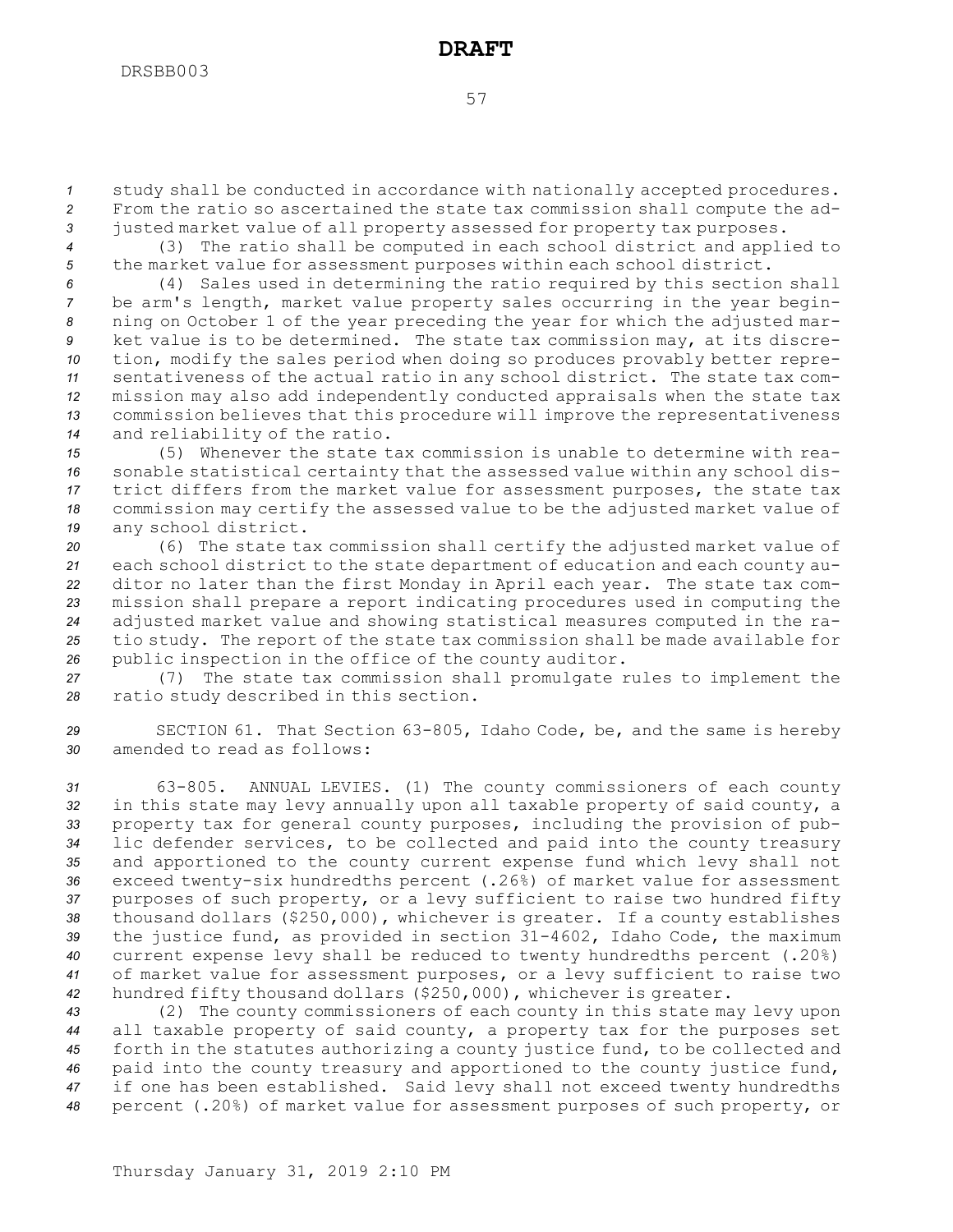*<sup>1</sup>* <sup>a</sup> levy sufficient to raise two hundred fifty thousand dollars (\$250,000), *<sup>2</sup>* whichever is greater.

 The county commissioners shall have the right to make <sup>a</sup> "general reserve appropriation," said appropriation not to exceed five percent (5%) of the county justice fund budget as finally adopted. The total levy, however, for the county justice fund, including the "general reserve appropriation," shall be within the limitations imposed by chapter 8, title 63, Idaho Code, or by any statutes of the state of Idaho in force and effect.

 (3) Annually, before the second Monday in September, the board of trustees of any school district within the county having determined the num- ber, if any, of pupils in average daily attendance students enrolled above the number included in the last annual report thereof, and the amount of money required to provide the educational support programs and transporta- tion support programs for such additional pupils in average daily attendance students enrolled, as defined in chapter 10, title 33, Idaho Code, the county commissioners shall determine the total of such new requirements within the county and upon the taxable property situate within the district requesting the same, and the county commissioners shall levy <sup>a</sup> tax sufficient to provide such amount, provided in no case shall the levy be more than six-hundredths percent (.06%) of the taxable value of the property to be collected and paid to the requesting district.

 (4) (a) The county commissioners of each county in this state may levy annually upon all taxable property of its county, <sup>a</sup> property tax for the acquisition, maintenance and operation of public parks or public recre- ational facilities, to be collected and paid into the county treasury and apportioned to <sup>a</sup> fund to be designated as the "parks and recreation fund," which is hereby created, and such county commissioners may ap- propriate otherwise unappropriated funds for such purposes. No levy made under this subsection shall exceed one-hundredth percent (.01%) of the market value for assessment purposes on all taxable property within the district.

 (b) Any funds unexpended from the "parks and recreation fund," or any funds unexpended from the current year's certified parks and recreation budget may be retained in, or deposited to, the "parks and recreation fund" for the purpose of future land acquisition, park expansion or im- provement, or the acquisition of operating equipment. The maximum ac- cumulation of funds allowable shall not exceed twice the amount of money provided by the levy authorized in paragraph (a) of this subsection.

 (5) Upon the same property and for the same year the county commission- ers must also levy such other property taxes as may be necessary for the pay- ment of the interest on county bonds or to provide <sup>a</sup> sinking fund for the re- demption of county bonds or such other authorized taxes as may be necessary for any other or special purposes, to be collected and paid into the county treasury and apportioned as provided by the laws of this state.

 SECTION 62. An emergency existing therefor, which emergency is hereby declared to exist, Section 6 of this act shall be in full force and effect on and after its passage and approval. All other Sections of this act shall be in full force and effect on and after July 1, 2020.